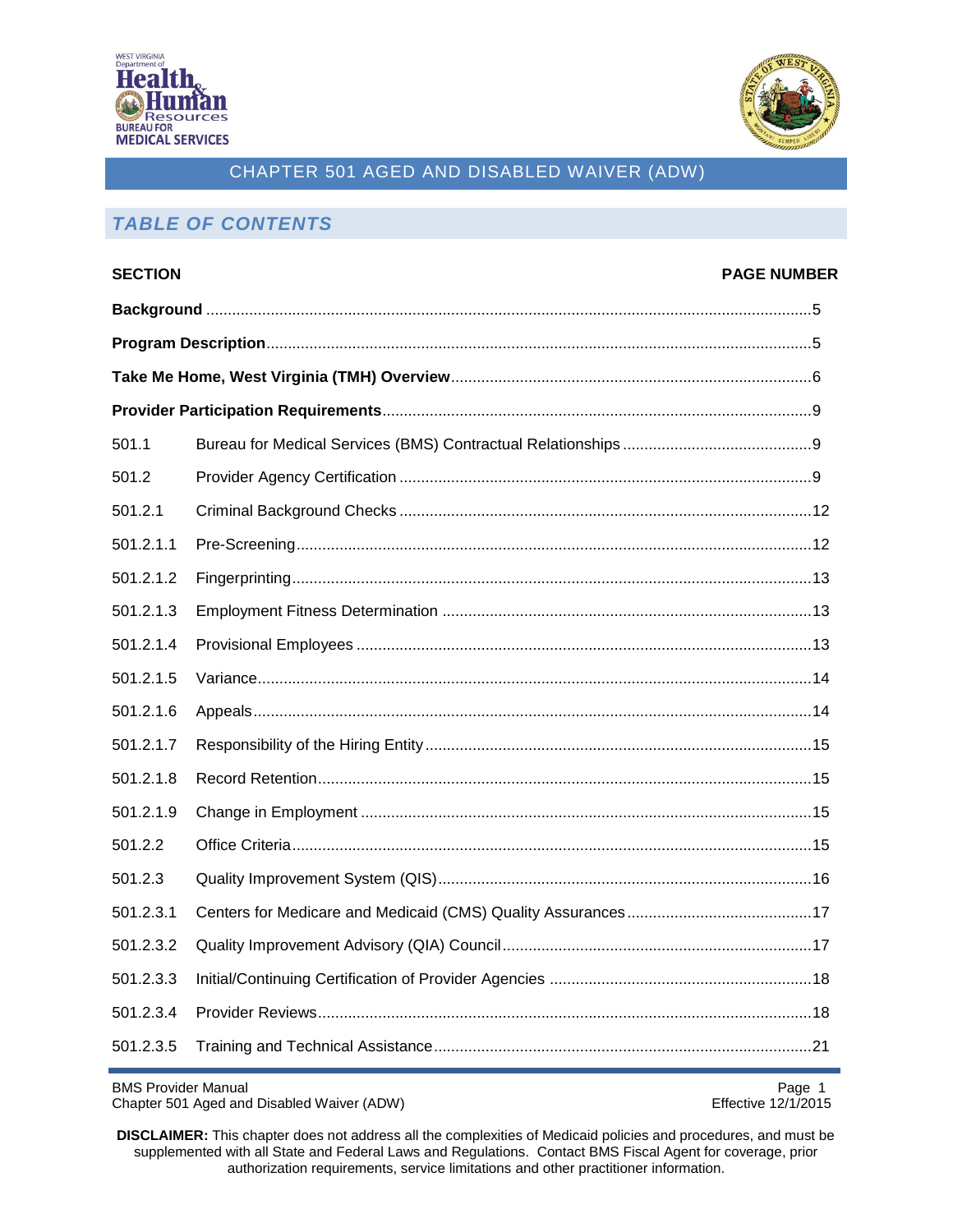



| 501.2.3.6                  |                                                                             |                               |  |
|----------------------------|-----------------------------------------------------------------------------|-------------------------------|--|
| 501.2.4                    |                                                                             |                               |  |
| 501.3                      |                                                                             |                               |  |
| 501.3.1                    |                                                                             |                               |  |
| 501.3.2                    |                                                                             |                               |  |
| 501.3.3                    |                                                                             |                               |  |
| 501.3.4                    |                                                                             |                               |  |
| 501.3.5                    |                                                                             |                               |  |
| 501.3.6                    |                                                                             |                               |  |
| 501.3.7                    |                                                                             |                               |  |
| 501.3.8                    |                                                                             |                               |  |
| 501.3.9                    |                                                                             |                               |  |
| 501.4                      |                                                                             |                               |  |
| 501.4.1                    | Reporting Requirements, Incident Management Documentation and Investigation |                               |  |
|                            |                                                                             |                               |  |
| 501.4.2                    |                                                                             |                               |  |
| 501.5                      |                                                                             |                               |  |
|                            |                                                                             |                               |  |
| 501.6                      |                                                                             |                               |  |
| 501.7                      |                                                                             |                               |  |
| 501.8                      | Financial Eligibility - Coming Off the Managed Enrollment List (MEL) 30     |                               |  |
| 501.9                      |                                                                             |                               |  |
| 501.9.1                    |                                                                             |                               |  |
| 501.9.1.1                  |                                                                             |                               |  |
| 501.9.1.2                  |                                                                             |                               |  |
| 501.9.2                    |                                                                             |                               |  |
| <b>BMS Provider Manual</b> | Chapter 501 Aged and Disabled Waiver (ADW)                                  | Page 2<br>Effective 12/1/2015 |  |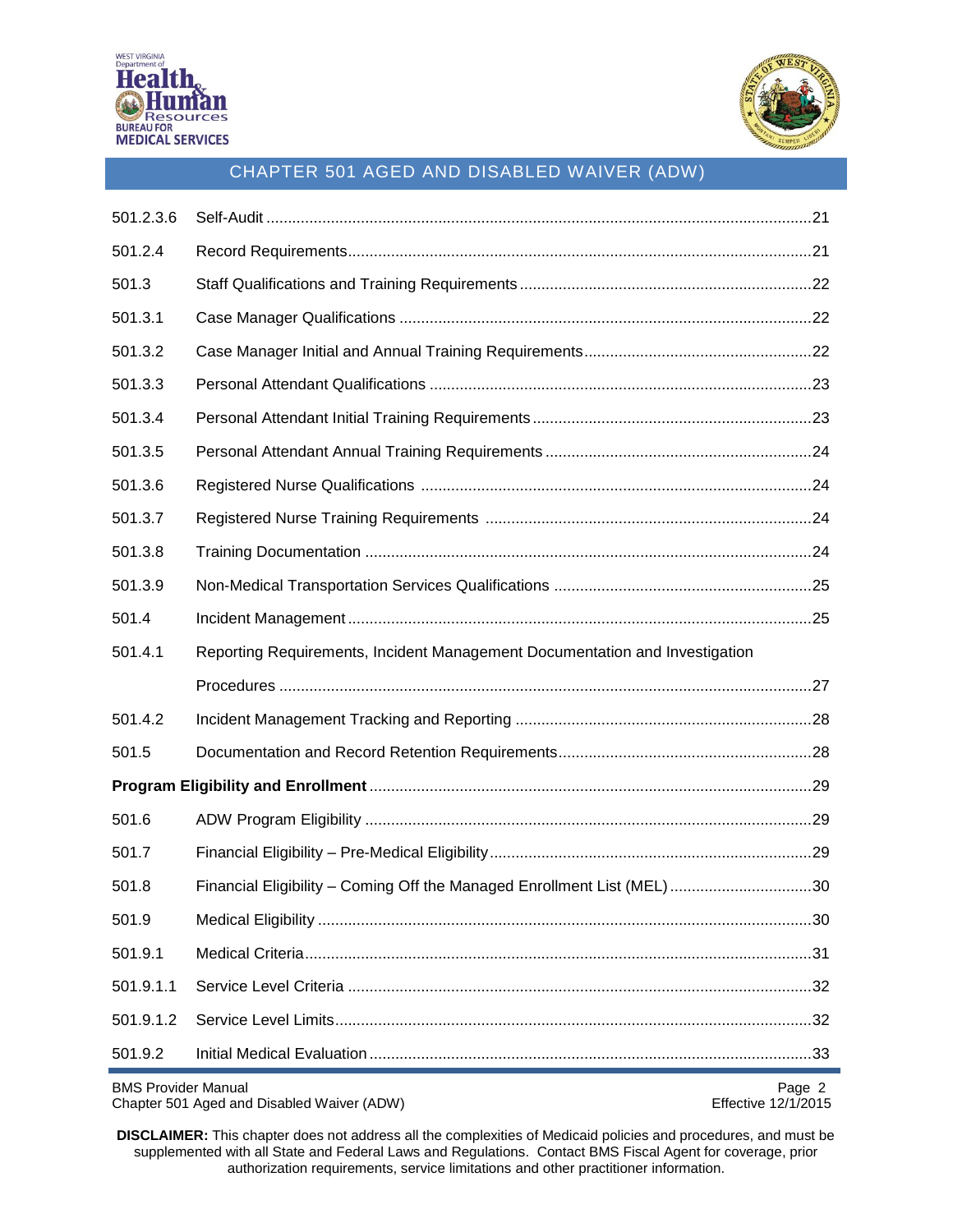



| 501.9.2.1                  |                                            |                               |
|----------------------------|--------------------------------------------|-------------------------------|
| 501.9.3                    |                                            |                               |
| 501.9.3.1                  |                                            |                               |
| 501.10                     |                                            |                               |
| 501.11                     |                                            |                               |
| 501.11.1                   |                                            |                               |
| 501.11.2                   |                                            |                               |
| 501.12                     |                                            |                               |
| 501.13                     |                                            |                               |
| 501.13.1                   |                                            |                               |
| 501.13.2                   |                                            |                               |
| 501.13.3                   |                                            |                               |
| 501.14                     |                                            |                               |
|                            |                                            |                               |
| 501.15                     |                                            |                               |
| 501.16                     |                                            |                               |
| 501.16.1                   |                                            |                               |
| 501.16.2                   |                                            |                               |
| 501.16.3                   |                                            |                               |
| 501.16.4                   |                                            |                               |
| 501.17                     |                                            |                               |
| 501.17.1                   |                                            |                               |
| 501.17.2                   |                                            |                               |
| 501.18                     |                                            |                               |
| 501.18.1                   |                                            |                               |
| 501.18.2                   |                                            |                               |
| <b>BMS Provider Manual</b> | Chapter 501 Aged and Disabled Waiver (ADW) | Page 3<br>Effective 12/1/2015 |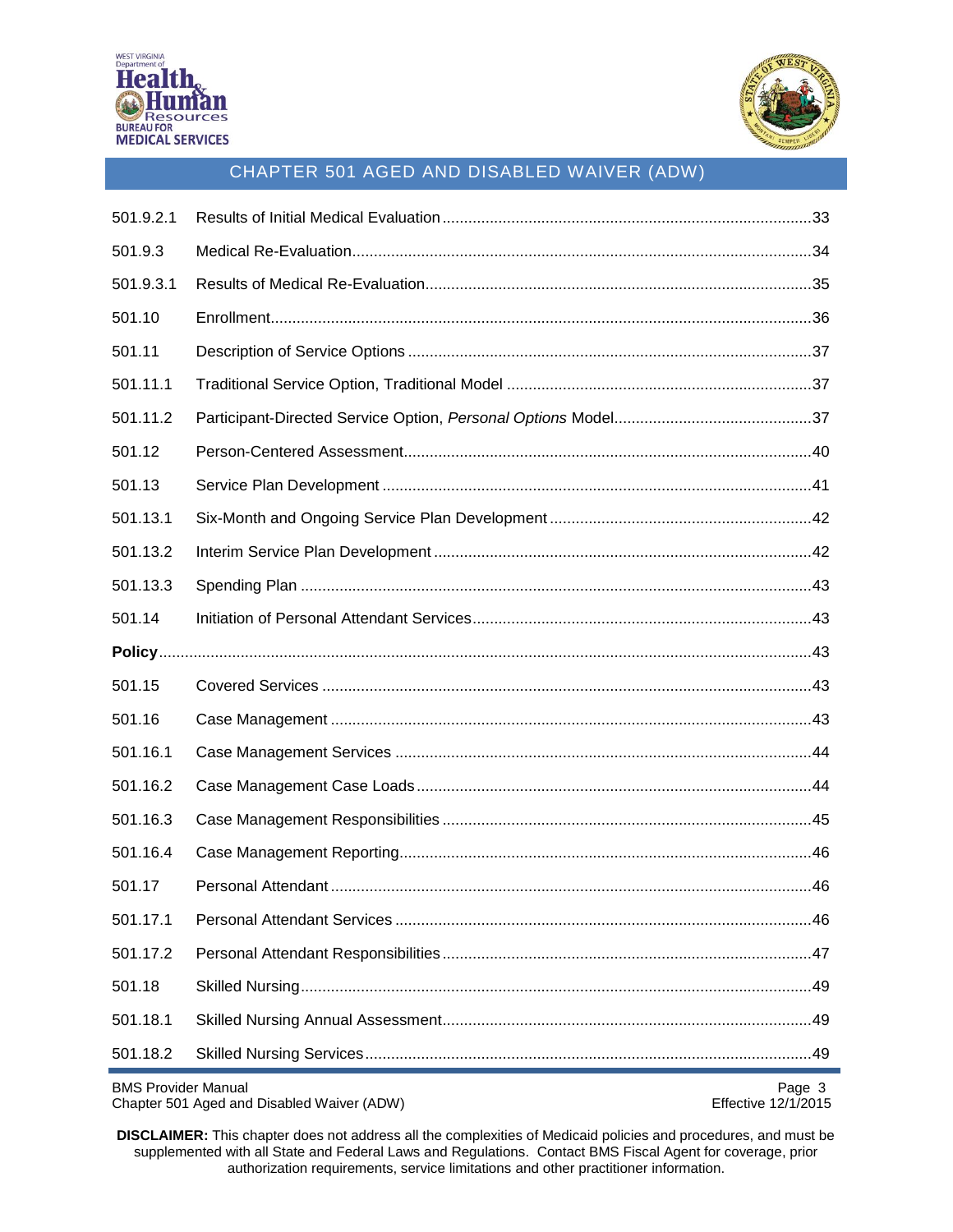



| 501.19   |  |
|----------|--|
| 501.19.1 |  |
| 501.20   |  |
| 501.21   |  |
| 501.22   |  |
| 501.23   |  |
| 501.24   |  |
| 501.25   |  |
| 501.26   |  |
| 501.27   |  |
| 501.28   |  |
| 501.29   |  |
| 501.30   |  |
| 501.31   |  |
| 501.32   |  |
| 501.33   |  |
| 501.34   |  |
|          |  |
|          |  |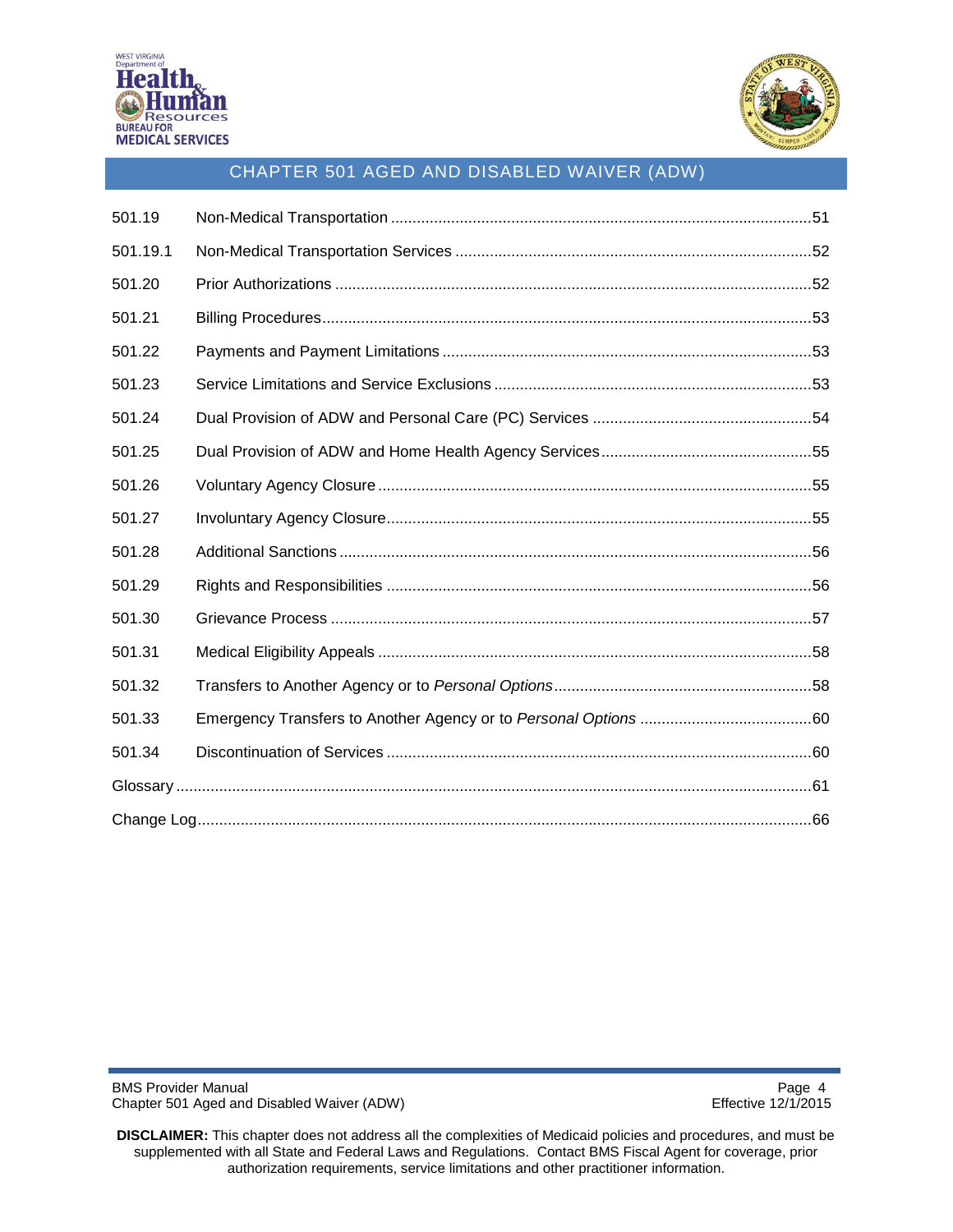



## <span id="page-4-0"></span>*BACKGROUND*

The West Virginia Medicaid Program is administered pursuant to Title XIX of the Social Security Act and Chapter 9 of West Virginia Code. The Bureau for Medical Services (BMS) in the West Virginia Department of Health and Human Resources (DHHR) is the single State agency responsible for administering the Program. This Program, therefore, must also function within federally defined parameters. Any service, procedure, item, or situation not discussed in the manual must be presumed non-covered.

Medicaid offers a comprehensive scope of medically necessary medical and mental health services. All covered and authorized services must be provided by enrolled providers practicing within the scope of their license, utilizing professionally accepted standards of care, and in accordance with all State and Federal requirements. Enrolled providers are subject to review of services provided to people enrolled in Medicaid by BMS whether or not the services require prior authorization. All providers of services must maintain current, accurate, legible, and completed documentation to justify medical necessity of services provided to each person served by Medicaid and made available to BMS or its designee upon request.

This chapter sets forth the BMS requirements for the Aged and Disabled Waiver (ADW) Program provided to eligible West Virginia Medicaid persons. The policies and procedures set forth herein are promulgated as regulations governing the provision of ADW services by ADW providers in the Medicaid Program. Requirements and details for other West Virginia Medicaid services can be found in other chapters of the BMS Provider Manual.

All forms for this program can be found at: [http://www.dhhr.wv.gov/bms/Programs/WaiverPrograms/ADWProgram/Pages/ADW-Policy-and-](http://www.dhhr.wv.gov/bms/Programs/WaiverPrograms/ADWProgram/Pages/ADW-Policy-and-Forms.aspx)[Forms.aspx](http://www.dhhr.wv.gov/bms/Programs/WaiverPrograms/ADWProgram/Pages/ADW-Policy-and-Forms.aspx)

Federal regulations governing Medicaid coverage of home and community-based services under an approved waiver specify that services provided under waiver authority must be targeted to individuals who would otherwise be eligible for placement in a long-term care facility.

### <span id="page-4-1"></span>*PROGRAM DESCRIPTION*

The ADW Program is defined as a long-term care alternative which provides services that enable a person to remain at or return home rather than receive nursing home care. The program provides home and community-based services to West Virginia residents who are eligible to participate in the program. A person must also be at least 18 years of age and choose home and community-based services rather than nursing home placement. The goals and objectives of this program are focused on providing services that are person-centered, that promote choice, independence, respect, and dignity and community integration. All people receiving services are offered and have a right to freedom of choice of providers for services and the option for self-directing their services. BMS contracts with an Operating Agency (OA) to operate the program.

ADW services are to be provided exclusively to the person eligible for services and only for necessary activities as listed in the Service Plan. Enrollment on the ADW is contingent on a person requiring services offered in the ADW in order to avoid institutionalization. People may not be enrolled in the ADW for the sole purpose of obtaining Medicaid eligibility.

BMS Provider Manual Page 5<br>Chapter 501 Aged and Disabled Waiver (ADW) National Page 12/1/2015 Chapter 501 Aged and Disabled Waiver (ADW)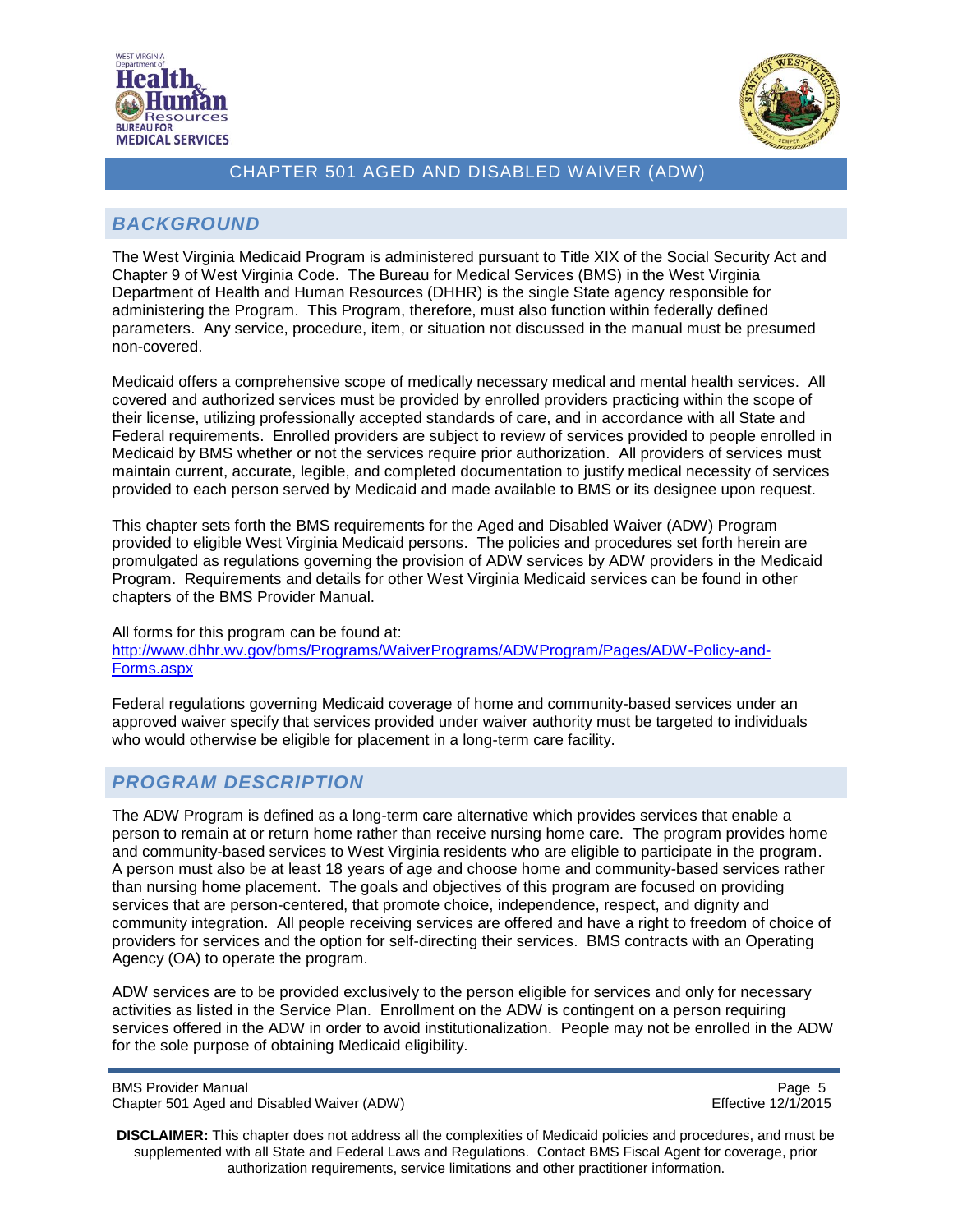



Services are person-centered, including choice, preference, individual need, cultural considerations, ensure health and welfare, reasonable, and identify a person's strengths and goals. They are not to be provided for the convenience of the household or others. Although informal supports are not mandatory in the ADW Program, the program is designed to provide formal support services to supplement, rather than replace, the person's existing informal support system.

ADW services include Case Management, Personal Attendant Services, Skilled Nursing, and Non-Medical Transportation Services.

Within the ADW program, people may choose from either the Traditional (Agency) Model or the *Personal Options* Model for service delivery. In the Traditional Model, people receive their services from employees of a provider agency certified by the OA. People have individualized service hours based on their assessed level of need within their service levels. In *Personal Options*, people are able to hire, train, supervise, and terminate their own employees. People are allocated a budget based on their assessed level of need.

A person on the ADW must receive Personal Attendant Services on a monthly basis, unless temporarily in a nursing home, hospital, or other inpatient medical facility.

## <span id="page-5-0"></span>*TAKE ME HOME, WEST VIRGINIA (TMH) OVERVIEW*

People wishing to transition from long-term care facilities (such as nursing homes) to the community often face numerous obstacles including lack of money for rent and utility deposits, lack of basic household items and furniture, limited community supports, and no one to help develop effective transition plans. Take Me Home, West Virginia (TMH) is a federally funded demonstration grant program that provides many of these needed services and supports to eligible participants.

To be eligible to participate in the TMH demonstration program, persons must:

- Live in a nursing facility, hospital, institution for mental disease or a combination of any of the three for at least 90 consecutive days (excluding Medicare rehabilitation days), and;
- Be eligible to receive Medicaid benefits on the last day prior to transitioning from the long-term care facility to the community, and;
- Choose to move to a qualified residence.

People must also qualify for and access the ADW, Traumatic Brain Injury Waiver (TBIW), State Plan Personal Care Program, or community-based behavioral health services upon their return to the community:

TMH can support eligible people to transition to the community only if a Transition Plan can be developed to meet their long-term care needs and there is a reasonable expectation of a safe and successful transition to the community.

#### **TMH Demonstration Services**

When returning to the community, TMH participants will receive services from existing home and community-based service programs for which they qualify, including the Aged and Disabled Waiver

BMS Provider Manual Page 6<br>Chapter 501 Aged and Disabled Waiver (ADW) National Page 12/1/2015 Chapter 501 Aged and Disabled Waiver (ADW)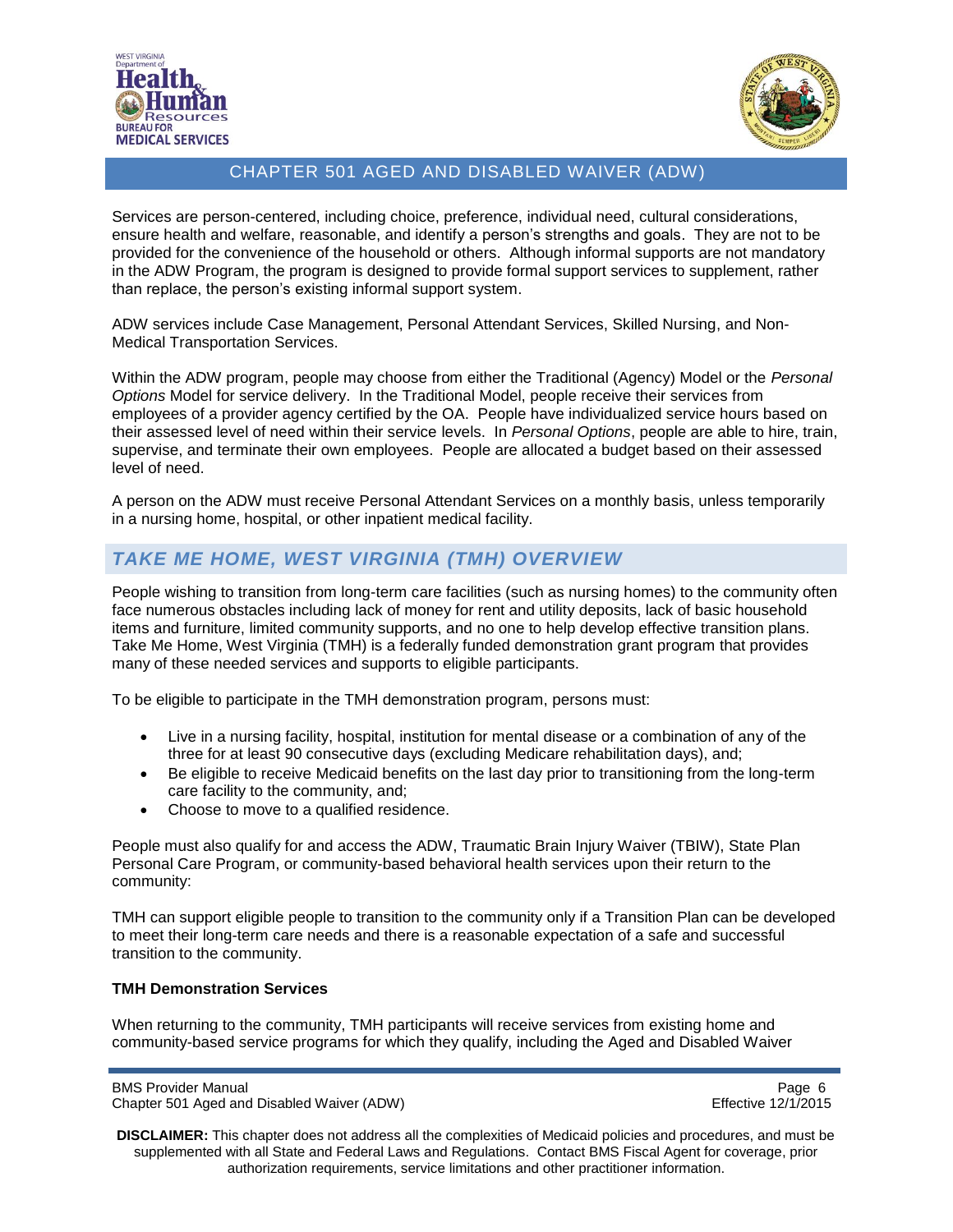



(ADW), TBIW, State Plan Personal Care Program, or community-based behavioral health services. In addition to these home and community-based services, the TMH participants will also be eligible for a wide range of demonstration services for up to 365 days after transitioning to the community.

TMH demonstration services, along with Waiver and other Medicaid home and community-based services needed to support a safe and successful transition are incorporated into a comprehensive Transition Plan developed by the Transition Navigator, the participant, and the participant's Transition Team. The demonstration services available to support the transition of TMH participants include:

#### **Transition Navigation**

TMH Transition Navigators are located statewide to assist program participants in moving from the facility to the community. The role of the Transition Navigator is to:

- o Assess a person's need for transition services and supports,
- o Help develop individualized Transition Plans,
- $\circ$  Oversee the delivery of needed transition services and supports, and
- o Support each participant for one year after they transition to their own home and community.

#### **Community Transition Services**

Community Transition Service are one-time services needed for the initial transition from a facility-based setting to the community. These services may include:

- o Moving expenses,
- $\circ$  Security and utility deposits,
- o First month's rent,
- o Essential and basic household furnishings, and
- $\circ$  Home accessibility modifications necessary to improve independence and ensure safety.

#### **Care Support**

Care Support provides people receiving TMH services the options for Peer Support, Direct-care for Trial Visits, Respite, and the opportunity to "extend" their use of certain Medicaid Waiver and State Plan direct-care services for which they are eligible. Pre-transition Case Management and pre-transition RN Assessments (discussed later in this section) fall within this category of demonstration service.

#### **Take Me Home Goods and Services**

TMH Goods and Services are equipment, services, and supplies not otherwise provided by Medicaid that address an identified need in the person's TMH Transition Plan. These Goods and Services can provide a wide range of support, including the purchase of assistive technology that significantly enhances the opportunity for people to live independently in the community.

#### **The Role of Waiver Providers**

ADW Case Management and Nursing Assessment (Section 1 and 2 of Person-Centered Assessment) prior to a TMH participant's transition are critical to a safe and successful return to the community. These services, if prior authorized by the TMH office, can be reimbursed for people eligible through TMH as pre-transition demonstration services.

#### **Pre-Transition Case Management**

ADW Case Managers play an integral role in the transition process by ensuring that Waiver services are in place day one of the person's transition to the community. TMH can reimburse providers for up to six hours of pre-transition Case Management services, for eligible TMH participants. Prior to the participant's transition from the facility, Case Managers can:

o Participate on the Transition Team;

BMS Provider Manual Page 7<br>Chapter 501 Aged and Disabled Waiver (ADW) National Page 7 Chapter 501 Aged 2/1/2015 Chapter 501 Aged and Disabled Waiver (ADW)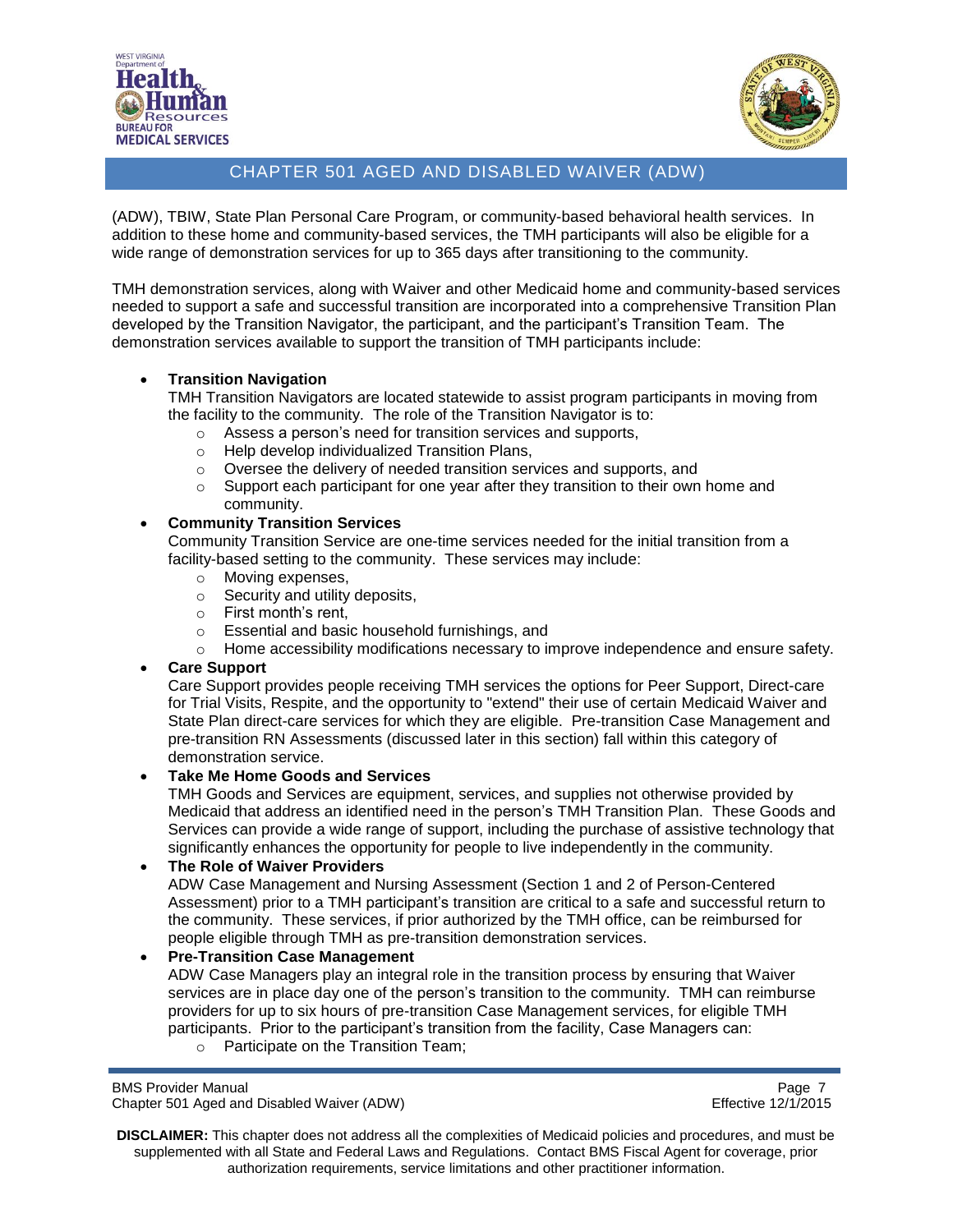



- o Participate in the transition assessment and planning process;
- o Conduct the Waiver Person-Centered Assessment, Section 1;
- o Complete the required Waiver Service Plan;
- o Facilitate the completion of the Nursing Assessment (Person-Centered Assessment, Section 2) by the Personal Attendant Agency;
- $\circ$  Work with the selected Personal Attendant Agency to ensure that services are in place for the first day the person returns home;
- $\circ$  Work with the person to establish or verify financial eligibility for Medicaid by facilitating the issuance of the DHS-2, and;
- $\circ$  Request enrollment of the person in the ADW program immediately prior to their transition home.

When an eligible TMH participant selects an agency to provide Case Management, the agency will receive an information packet from the TMH Office authorizing the pre-transition Case Management service and providing specific billing information. No TMH pre-transition Case Management can be reimbursed without this prior authorization. All pre-transition Case Management activities must be documented on the TMH Case Management Progress Note and faxed or emailed to the Transition Navigator.

The responsibility of the Case Manager after the person has transitioned to their own home is the same as for any other person eligible for the ADW services. However, because the Transition Navigator supports the participant for one year post-transition, regular and ongoing communication between the Case Manager and Transition Navigator is important. This is particularly true if issues arise with the TMH Risk Mitigation Plan or if there are any unmet services needs that jeopardize the person's successful transition if not addressed. For any incident reported by either the Case Manager or the Registered Nurse (RN) in the Incident Management System, the incident information must also be reported to the Transition Navigator.

#### **Pre-Transition RN Assessment**

To ensure that ADW services are in place the first day a person on the TMH program returns home, the ADW Personal Attendant Agency must conduct a Nursing Assessment (Section 2 of Person-Centered Assessment). Then the Service Plan is developed by the Case Management Agency prior to the transition. When an eligible person selects an agency to provide Personal Attendant services, the agency will receive an information packet from the TMH Office authorizing pre-transition Person-Centered Assessment and providing specific billing information. The TMH pre-transition Nursing Assessment (Section 2 of Person-Centered Assessment) service cannot be reimbursed without this prior authorization.

#### **TMH** *Personal Options*

If a person receiving TMH services chooses to self-direct their Waiver services, the TMH Office will send a pre-transition planning letter to the contracted *personal options* vendor and the OA.

Qualified *Personal Options* Pre-Transition Planning Activities may include:

- $\circ$  Contacting the TMH participant and Transition Navigator within three days of receipt of this letter. The Resource Consultant can provide information about the *Personal Options* program and answer any questions the participant or Transition Navigator may have about the program.
- $\circ$  Participation in transition assessment and planning meetings with the TMH Transition Navigator and participant;

BMS Provider Manual Page 8<br>Chapter 501 Aged and Disabled Waiver (ADW) National Page 8 Schapter 501 Aged 2/1/2015 Chapter 501 Aged and Disabled Waiver (ADW)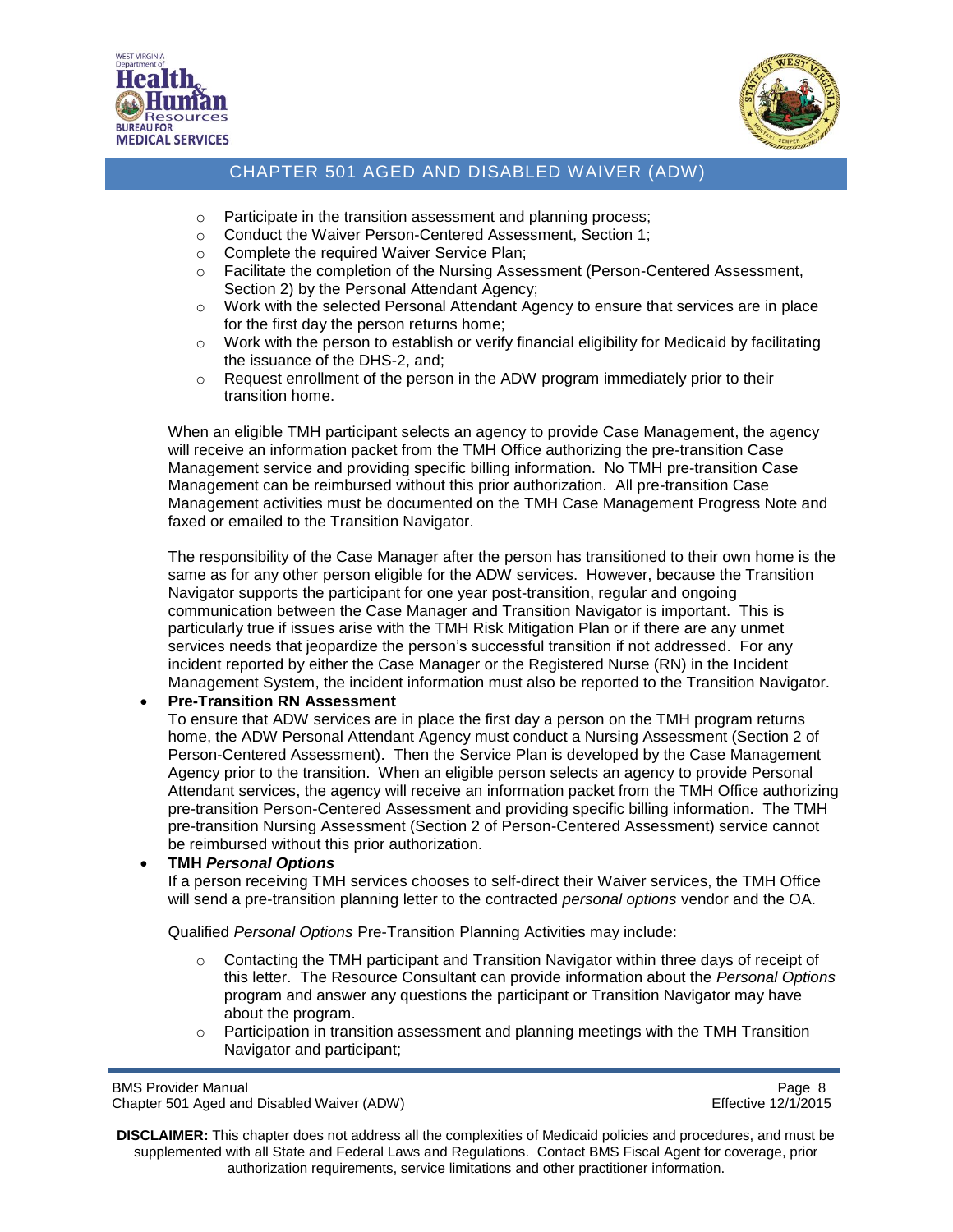



- $\circ$  Scheduling of an enrollment meeting within 14 days from referral to address the development of the Initial Aged and Disabled Waiver Service Plan and Spending Plan;
- $\circ$  Completing appropriate tax forms and registering the TMH participant with the IRS as an employer
- o Assisting with the TMH participant's employee enrollment and training.

No pre-transition planning activity should occur prior to receipt of this letter.

For more information on the TMH program may be found on the BMS website at: <http://www.dhhr.wv.gov/bms/Programs/Takemehome/Pages/default.aspx>

## <span id="page-8-0"></span>*PROVIDER PARTICIPATION REQUIREMENTS*

#### <span id="page-8-1"></span>501.1 BUREAU FOR MEDICAL SERVICES (BMS) CONTRACTUAL RELATIONSHIPS

BMS contracts with an Operating Agency (OA). The OA acts as an agent of BMS and administers the operation of the ADW Program, both Traditional and *Personal Options*. The OA conducts education for ADW providers, people receiving ADW services, advocacy groups and others as requested.

The OA, in collaboration with BMS, will provide answers to policy questions which will serve as policy clarifications. These policy clarifications will be posted on the BMS ADW website located at: [http://www.dhhr.wv.gov/bms/Programs/WaiverPrograms/ADWProgram/Pages/Provider-Communications](http://www.dhhr.wv.gov/bms/Programs/WaiverPrograms/ADWProgram/Pages/Provider-Communications-and-QA)[and-QA's.aspx](http://www.dhhr.wv.gov/bms/Programs/WaiverPrograms/ADWProgram/Pages/Provider-Communications-and-QA)

BMS contracts with a Utilization Management Contractor (UMC) that conducts initial medical eligibility determinations as well as annual re-evaluations. The UMC provides a framework and a process for authorizing ADW services.

The UMC provides authorization for services that are based on the person's assessed needs and provides service registration information to the claims payer.

BMS contracts with a Fiscal/ Employer Agent (F/EA) to administer *Personal Options, the self-directed*  program. The F/EA is a subagent of BMS for the purpose of assisting the persons wishing to self- direct services with employer functions; perform payroll and information and resource functions.

BMS contracts with ADW providers for the provision of services for people receiving ADW services. All ADW providers must be certified by the OA and enrolled as a Medicaid Provider.

Please refer to the ADW Website for OA, UM and *Personal Options* contact information. <http://www.dhhr.wv.gov/bms/Programs/WaiverPrograms/ADWProgram/Pages/default.aspx>

## <span id="page-8-2"></span>501.2 PROVIDER AGENCY CERTIFICATION

ADW provider agencies must be certified by the OA. A Certification Application must be completed and submitted to the OA. Please refer to the [ADW Program](http://www.dhhr.wv.gov/bms/Programs/WaiverPrograms/ADWProgram/Pages/default.aspx) website for Program contact information.

BMS Provider Manual Page 9<br>Chapter 501 Aged and Disabled Waiver (ADW) National Page 9 Research 2/1/2015 Chapter 501 Aged and Disabled Waiver (ADW)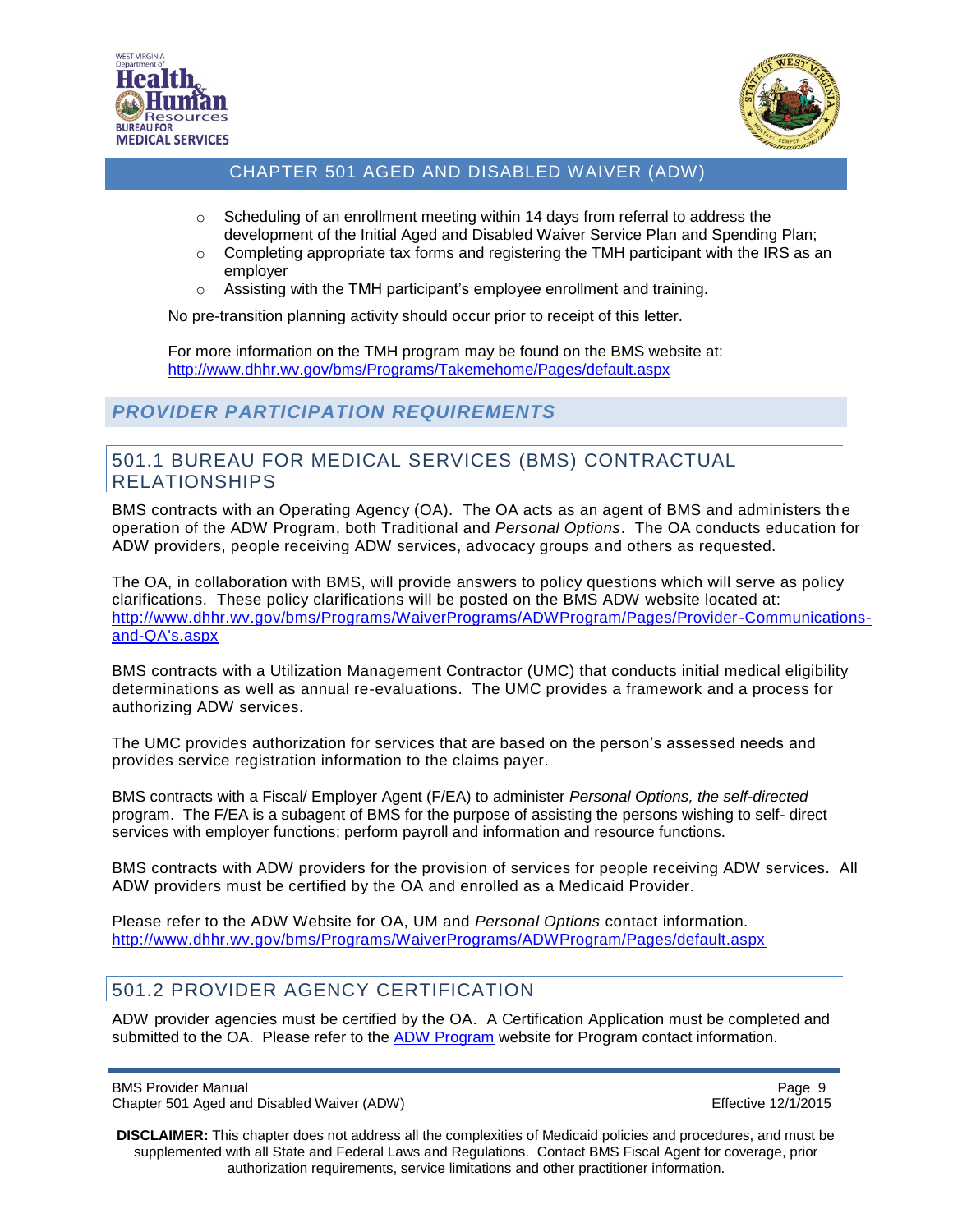



An agency may provide both Case Management and Personal Attendant services provided they maintain:

- A. A separate certification and WV Medicaid provider number for each service;
- B. Separate staffing, for example, an agency Registered Nurse may not provide both Skilled Nursing and Case Management Services for the same person; and,
- C. Separate files must be maintained for Case Management and Personal Attendant Agency services.

#### **Conflicts of Interest**

Conflicts of interest are prohibited. A conflict of interest is when the Case Manager who represents the person who receives services ("person") has competing interests due to affiliation with a provider agency, combined with some other action. "Affiliated" means has either an employment, contractual or other relationship with a provider agency such that the Case Manager receives financial gain or potential financial gain or job security when the provider agency receives business serving ADW clients.

A Case Manager representing the person and being affiliated with a provider agency is not by itself a conflict. However, if a Case Manager affiliated with a provider agency takes action on behalf of the person they represent to obtain services for the person from the company(s) with which the Case Manager is affiliated, or influences the Freedom of Choice of the person by steering them towards receiving services from the company(s) with which the Case Manager is affiliated, then a conflict of interest occurs. Case Managers must always ensure any affiliation with a provider agency does not influence their actions with regard to seeking services for the person they represent. Failure to abide by this Conflict of Interest policy will result in the loss of provider ADW certification for the provider involved in the conflict of interest for a period of one year and all current people being served by the suspended provider will be transferred to other Service Coordination agencies. Additionally, any Case Manager who takes improper action described above will be referred to their professional licensing board for a potential violation of ethics and must not bill Case Management for the month this activity occurred. This is considered influencing an ADW person's "Right to Choose (transfer)." BMS notes that whether any action is taken would be within the sole discretion of the particular licensing board and depend upon its specific ethical rules). Reports of failure to abide by this Conflict of Interest policy will be investigated by the OA and the results of this investigation will be reported to BMS for review and possible action.

To be certified as an ADW provider, applicants must meet and maintain the following requirements:

- A. A business license issued by the State of West Virginia.
- B. A federal tax identification number (FEIN).
- C. A competency based curriculum for required training areas for Personal Attendant staff.
- D. An organizational chart.
- E. A list of the Board of Directors (if applicable).
- F. A list of all agency staff, which includes their qualifications.
- G. A Quality Management Plan for the agency.
- H. Written policies and procedures for processing complaints and grievances, from staff or people receiving ADW services, that:
	- a. Addresses the process for submitting a complaint

BMS Provider Manual Page 10<br>Chapter 501 Aged and Disabled Waiver (ADW) example and the example of the Effective 12/1/2015 Chapter 501 Aged and Disabled Waiver (ADW)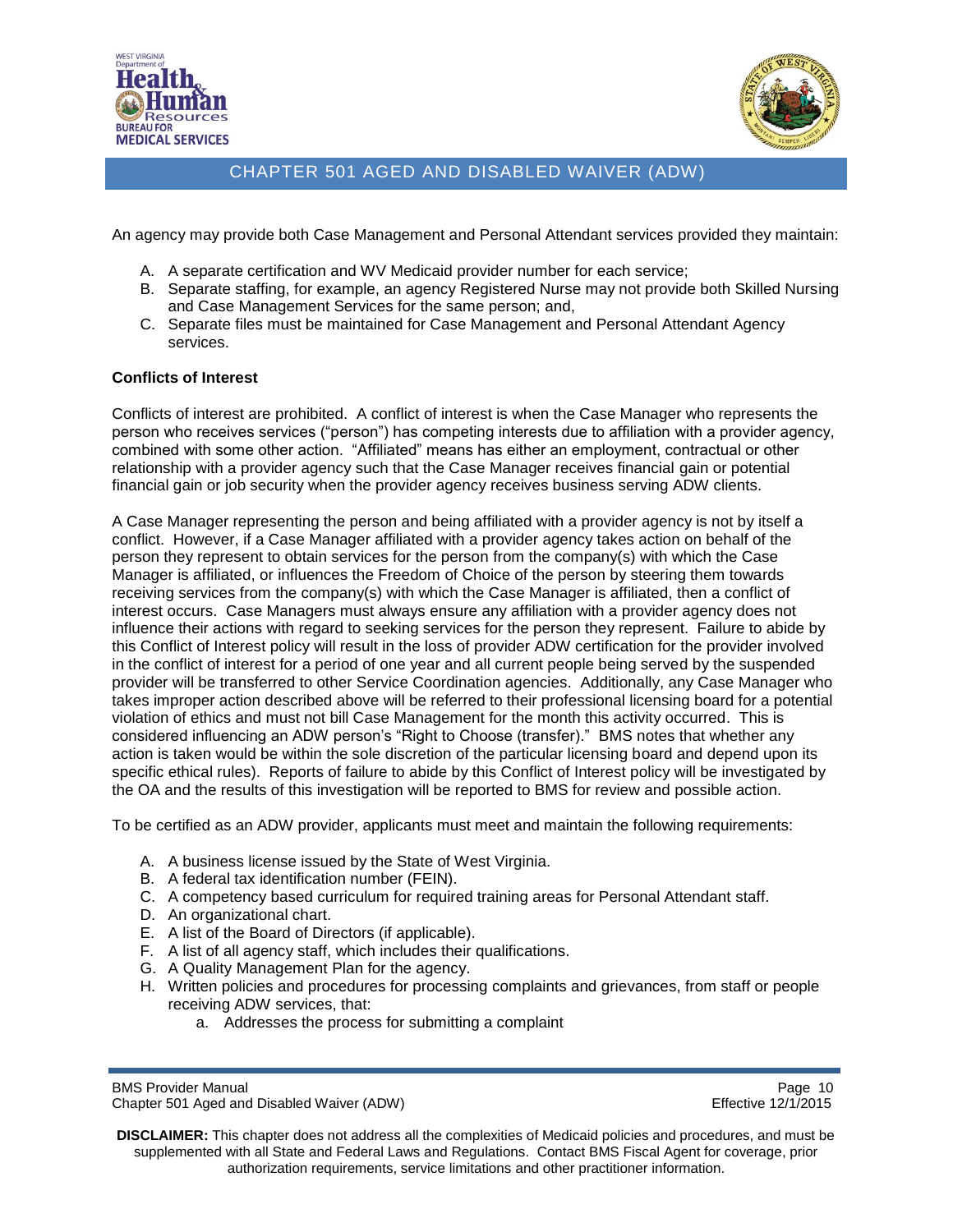



- b. Provides steps for remediation of the complaint including who will be involved in the process
- c. Steps include the process for notifying the person of the findings and recommendations
- d. Provides steps for advancing the complaint if the person/staff does not feel the complaint has been resolved
- e. Ensures that a person receiving ADW services or agency staff are not discharged, discriminated, or retaliated against in any way if they have been a complainant, on whose behalf a complaint has been submitted or who has participated in an investigation process that involves an ADW provider.
- I. Written policies and procedures for the use of personally and agency owned electronic devices which includes, but is not limited to:
	- a. Prohibits using personally identifiable information in texts and subject lines of emails;
	- b. Prohibits the use of personally identifiable information in the body of emails unless the email is sent securely through a HIPAA compliant connection;
	- c. Prohibits personally identifiable information be posted on social media sites;
	- d. Prohibits using public Wi-Fi connections;
	- e. Informs agency employees that during the course of an investigation, information on their personal cell phone is discoverable;
	- f. Requires all electronic devices be encrypted.
- J. Written policies and procedures for people to transfer.
- K. Written policies and procedures for the discontinuation of a person's services.
- L. Written policies and procedures to avoid conflict of interest (if agency is providing both Case Management and Personal Attendant services) must include at a minimum:
	- a. Education of Case Managers on general Conflict of Interest/Professional Ethics with verification;
	- b. Annual signed Conflict of Interest Statements for all Case Managers and the agency director;
	- c. Process for investigating reports on conflict of interest complaints;
	- d. Process for reporting to BMS;
	- e. Process for complaints to professional licensing boards for ethics violations.
- M. Office space that allows for confidentiality of the person receiving ADW services.
- N. An Agency Emergency Plan (for people receiving ADW services and office operations). This plan must include:
	- a. Office Emergency Back-Up Plan ensuring office staffing and facilities are in place during emergencies such as floods, fires, etc. However the new temporary facilities must meet all requirements. The Provider must notify the OA within 48 hours.
	- b. Providers must inform people receiving ADW services of their Emergency Back-Up Plan.
- O. The provider must accept referrals in the UMC's web portal within five business days or forfeit the referral.
- P. All providers are required to have and implement policies and procedures for people with limited English proficiency and/or accessible format needs that are culturally and linguistically appropriate, to ensure meaningful access to services.
- Q. Computer(s) for staff with HIPAA secure email accounts, UMC web portal software, internet access, and current (within last five years) software for spreadsheets.
- R. Hires and retains a qualified workforce.

BMS Provider Manual Page 11<br>Chapter 501 Aged and Disabled Waiver (ADW) National Page 11 Chapter 501 Aged 20172015 Chapter 501 Aged and Disabled Waiver (ADW)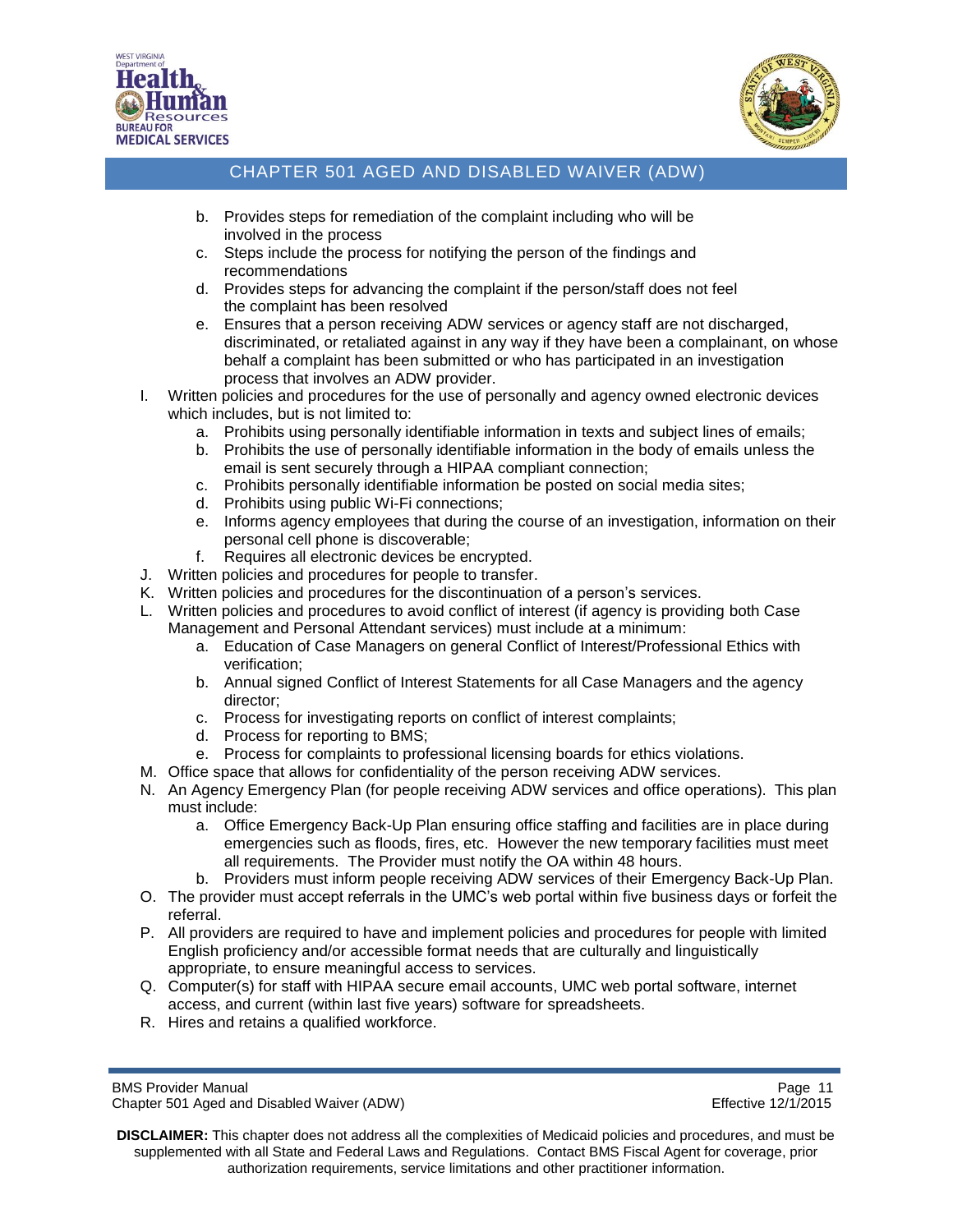



- S. Ensure that a person receiving ADW services is not discharged unless a viable discharge/transfer plan is in place that effectively transfers all services that the person needs to another provider(s) and is agreed upon by the person and/or their legal representative and the receiving provider(s).
- T. Ensures that services are delivered and documentation meets regulatory and professional standards before the claim is submitted.
- U. Participate in all mandatory training sessions.

Provider Agencies will be reviewed by the OA within six months of initially providing services and annually thereafter. (Refer to *[Section 501.2.3.4, Provider Certification Reviews](#page-17-1)*).

More information regarding provider participation requirements in Medicaid services can be found in *[Chapter 300, Provider Participation Requirements](http://www.dhhr.wv.gov/bms/Pages/Manuals.aspx)*. Please note, providers will be held accountable for information contained in all Medicaid Common Chapters.

Providers are encouraged to contact the OA for training needs and technical assistance at any time.

The hourly wage of agency staff employed by an ADW provider is determined solely by the agency that employs the staff person. Agency providers must at all times comply with all local, state, and federal wage and hour employment laws and regulations, including, but not limited to, the West Virginia Wage and Hour Act, Fair Labor Standards Act (FLSA) and Internal Revenue Service (IRS) laws and regulations. ADW providers are solely responsible for making their own determination as to whether an individual performing work for the agency is an employee or independent contractor under applicable state and federal laws and regulations. Provider agencies should not interpret this as an opportunity to misclassify workers as independent contractors. Provider agencies are solely responsible for any liability resulting from misclassification of workers. BMS reserves the right to dis-enroll any ADW provider which is found to have misclassified employees by the U.S. Department of Labor, IRS, or any other applicable state or federal agency. All agency staff hired by an ADW provider must meet the requirements listed in the applicable *[Agency Staff Qualifications in Section 501.3 and its subparts.](#page-21-0)*

### <span id="page-11-0"></span>**501.2.1 Criminal Background Checks**

### <span id="page-11-1"></span>*501.2.1.1 Pre-Screening*

All direct access personnel will be prescreened for negative findings by way of an internet search of registries and licensure databases through the Department's designated website, WV Clearance for Access: Registry & Employment Screening (WV CARES).

"Direct access personnel" is defined as an individual who has direct access by virtue of ownership, employment, engagement, or agreement with a covered provider or covered contractor. Direct access personnel does not include volunteers or students performing irregular or supervised functions, or contractors performing repairs, deliveries, installations or similar services for the covered provider.

If the applicant has a negative finding on any required registry or licensure database, the applicant will be notified, in writing, of such finding. Any applicant with a negative finding on any required registry or licensure database is not eligible to be employed.

Negative findings that would disqualify an applicant in the WV CARES Rule:

BMS Provider Manual Page 12<br>Chapter 501 Aged and Disabled Waiver (ADW) example a series of the effective 12/1/2015 Chapter 501 Aged and Disabled Waiver (ADW)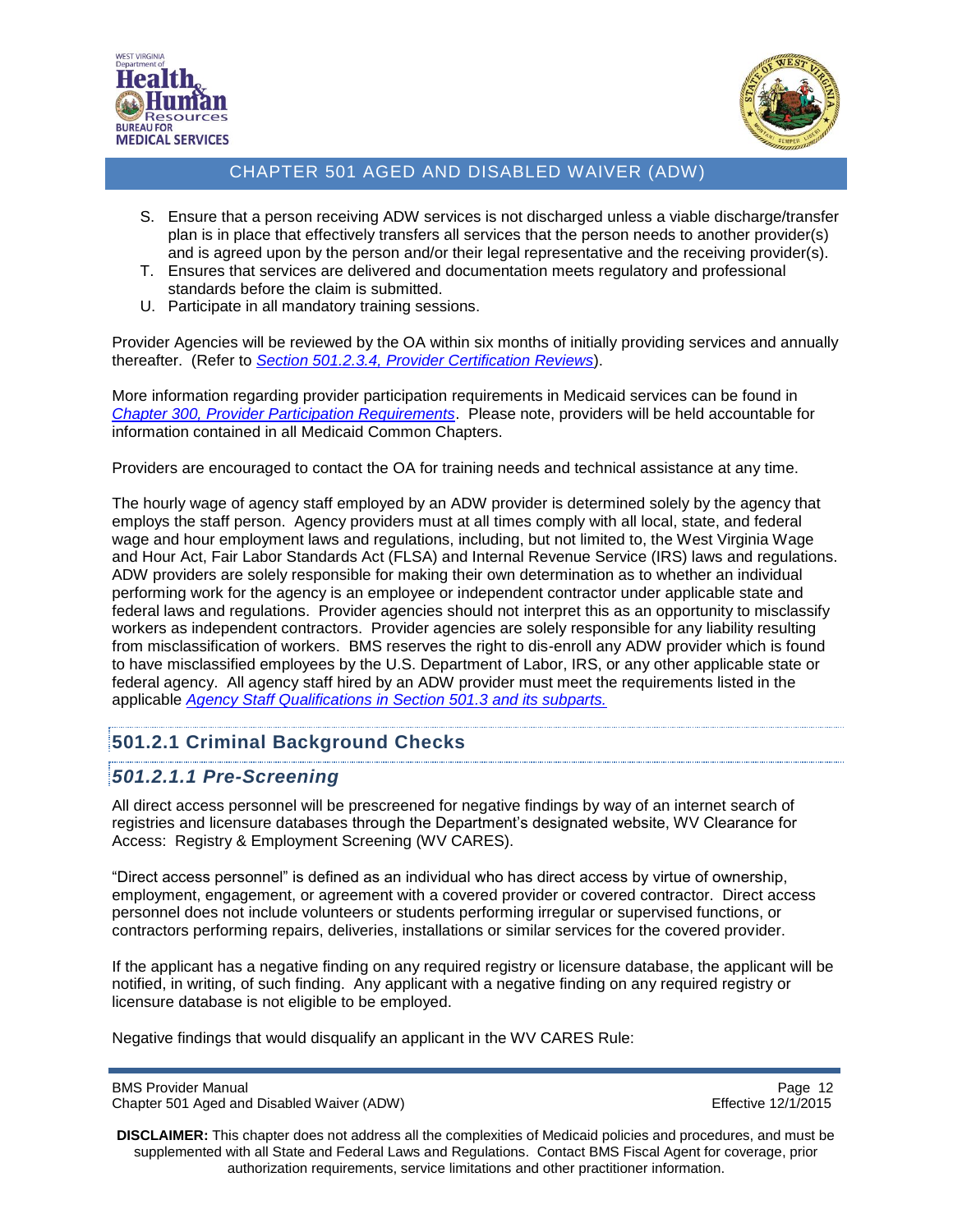



- 1. State or federal health and social services program-related crimes;
- 2. Patient abuse or neglect;
- 3. Health care fraud;
- 4. Felony drug crimes;
- 5. Crimes against care-dependent or vulnerable individuals;
- 6. Felony crimes against the person;
- 7. Felony crimes against property;
- 8. Sexual Offenses;
- 9. Crimes against chastity, morality and decency; and
- 10.Crimes against public justice.

## <span id="page-12-0"></span>*501.2.1.2 Fingerprinting*

If the applicant does not have a negative finding in the prescreening process, and the entity or independent health contractor, if applicable, is considering the applicant for employment, the applicant must submit to fingerprinting for a state and federal criminal history record information check and may be employed as a provisional employee not to exceed 60 days subject to the provisions of this policy.

Applicants considered for hire must be notified by the hiring entity that their fingerprints will be retained by the State Police Criminal Identification Bureau and the Federal Bureau of Investigation to allow for updates of criminal history record information according to applicable standards, rules, regulations, or laws.

### <span id="page-12-1"></span>*501.2.1.3 Employment Fitness Determination*

After an applicant's fingerprints have been compared with the state and federal criminal history record information, the State Police shall notify WV CARES of the results for the purpose of making an employment fitness determination.

If the review of the criminal history record information reveals the applicant does not have a disqualifying offense, the applicant will receive a fitness determination of "eligible" and may be employed.

If the review of the criminal history record information reveals a conviction of a disqualifying offense, the applicant will receive a fitness determination of "not eligible" and may not be employed, unless a variance has been requested or granted.

The hiring entity will receive written notice of the employment fitness determination. Although fitness determination is provided, no criminal history record information will be disseminated to the applicant or hiring entity.

A copy of the applicant's fitness determination must be maintained in the applicant's personnel file.

### <span id="page-12-2"></span>*501.2.1.4 Provisional Employees*

Provisional basis employment for no more than 60 days may occur when:

BMS Provider Manual **Page 13** Chapter 501 Aged and Disabled Waiver (ADW) **Effective 12/1/2015**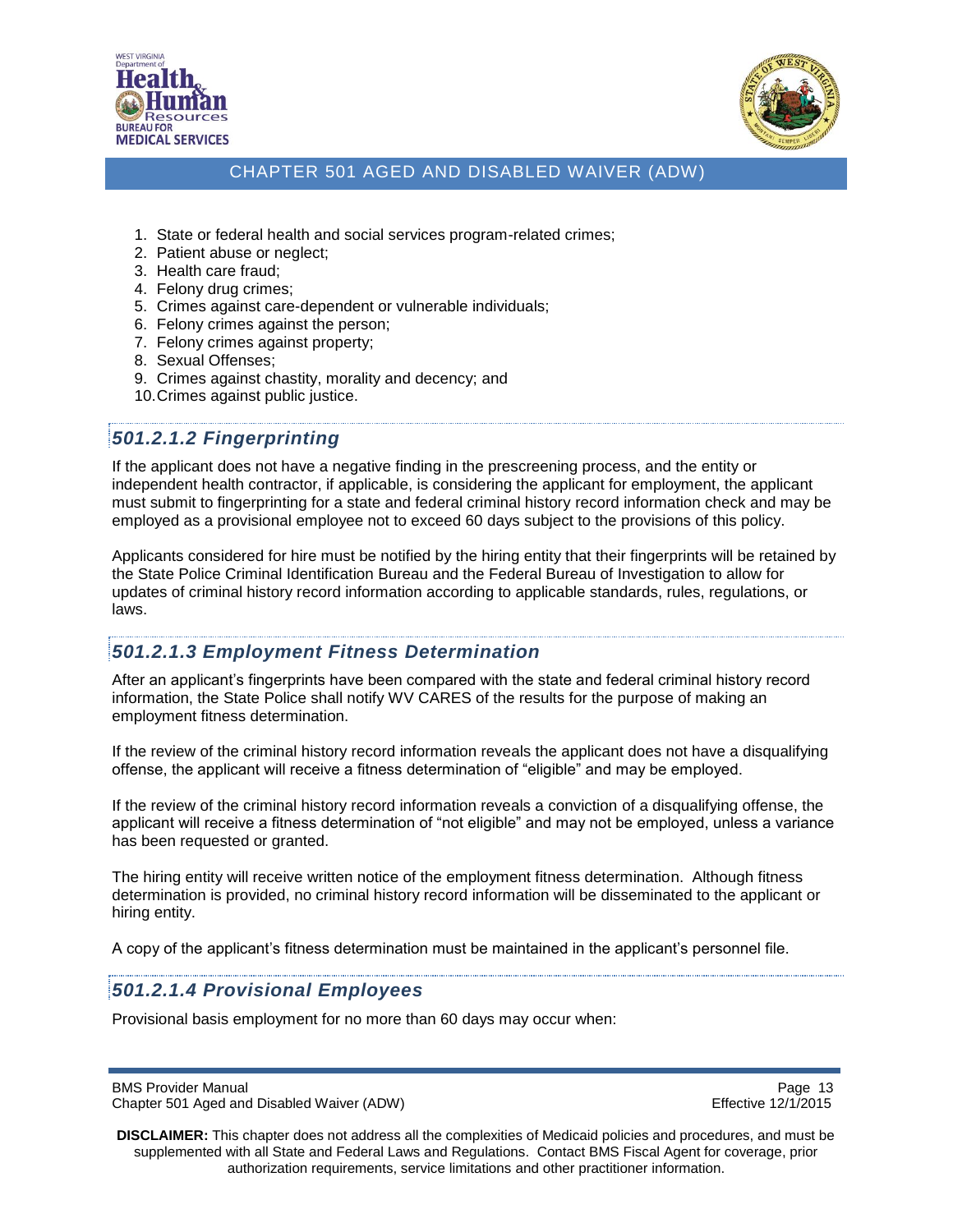



- 1. An applicant does not have a negative finding on a required registry or licensure database and the employment fitness determination is pending the criminal history record information; or
- 2. An applicant has requested a variance of the employment fitness determination and a decision is pending.

All provisional employees shall receive direct on-site supervision by the hiring entity until an eligible fitness determination is received.

The provisional employee, pending the employment fitness determination, must affirm, in a signed statement, that he or she has not committed a disqualifying offense, and acknowledge that a disqualifying offense shall constitute good cause for termination. Provisional employees who have requested a variance shall not be required to sign such a statement.

## <span id="page-13-0"></span>*501.2.1.5 Variance*

The applicant, or the hiring entity on the applicant's behalf, may file a written request for a variance of the fitness determination with WV CARES within 30 days of notification of an ineligible fitness determination.

A variance may be granted if mitigating circumstances surrounding the negative finding or disqualifying offense is provided, and it is determined that the individual will not pose a danger or threat to residents or their property.

Mitigating circumstances may include:

- 1. The passage of time;
- 2. Extenuating circumstances such as the applicant's age at the time of conviction, substance abuse, or mental health issues;
- 3. A demonstration of rehabilitation such as character references, employment history, education, and training; and
- 4. The relevancy of the particular disqualifying information with respect to the type of employment sought.

The applicant and the hiring entity will receive written notification of the variance decision within 60 days of receipt of the request.

### <span id="page-13-1"></span>*501.2.1.6 Appeals*

If the applicant believes that his or her criminal history record information within the State of West Virginia is incorrect or incomplete, he or she may challenge the accuracy of such information by writing to the State Police for a personal review.

If the applicant believes that his or her criminal history record information from outside the State of West Virginia is incorrect or incomplete, he or she may appeal the accuracy of such information by contacting the Federal Bureau of Investigation for instructions.

If the purported discrepancies are at the charge or final disposition level, the applicant must address this with the court or arresting agency that submitted the record to the State Police.

BMS Provider Manual **Page 14** Chapter 501 Aged and Disabled Waiver (ADW) **Effective 12/1/2015**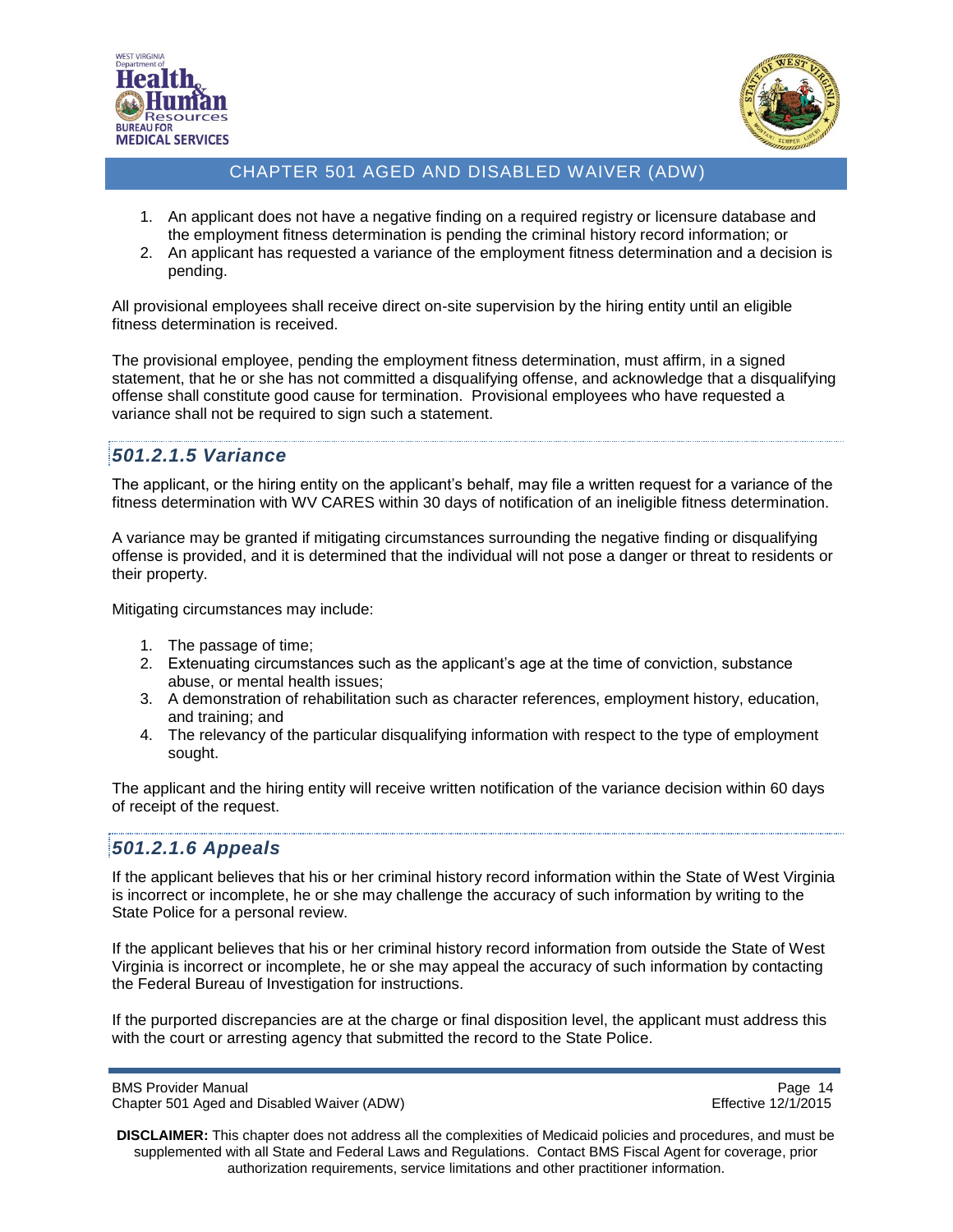



The applicant shall not be employed during the appeal process.

# <span id="page-14-0"></span>*501.2.1.7 Responsibility of the Hiring Entity*

Monthly registry rechecks – The WV CARES system will provide monthly rechecks of all current employees against the required registries. The hiring entity will receive notification of any potential negative findings. The hiring entity is required to research each finding to determine whether or not the potential match is a negative finding for the employee. The hiring entity must maintain documentation establishing no negative findings for current employees. NOTE: This includes the Office of Inspector General List of Excluded Individuals and Entities (OIG LEIE) check.

# <span id="page-14-1"></span>*501.2.1.8 Record Retention*

Documents related to the background checks for all direct access personnel must be maintained by the hiring entity for the duration of their employment. These documents include:

- 1. Documents establishing that an applicant has no negative findings on registries and licensure databases.
- 2. The employee's eligible employment fitness determination;
- 3. Any variance granted by the Secretary, if applicable; and
- 4. For provisional employees, the hiring entity shall maintain documentation that establishes that the individual meets the qualifications for provisional employment.

Failure of the hiring entity to maintain state and federal background check documentation that all direct access personnel are eligible to work, or employing an applicant or engaging an independent contractor who is ineligible to work may subject the hiring entity to civil money penalties.

### <span id="page-14-2"></span>*501.2.1.9 Change in Employment*

If an individual applies for employment at another long term care provider, the applicant is not required to submit to fingerprinting and a criminal background check if:

- 1. The individual previously submitted to fingerprinting and a full state and federal criminal background check as required by this policy;
- 2. The prior criminal background check confirmed that the individual did not have a disqualifying offense;
- 3. The individual received prior approval from the Secretary to work for or with the health care facility or independent health contractor, if applicable; and
- 4. No new criminal activity that constitutes a disqualifying offense has been reported.

The WV CARES system retains all fitness determinations made for individuals.

### <span id="page-14-3"></span>**501.2.2 Office Criteria**

ADW providers must designate and staff at least one physical office location within West Virginia. A post office box or commercial mailbox will not suffice. Each designated office must meet the following criteria:

BMS Provider Manual Page 15<br>Chapter 501 Aged and Disabled Waiver (ADW) example and the example of the Effective 12/1/2015 Chapter 501 Aged and Disabled Waiver (ADW)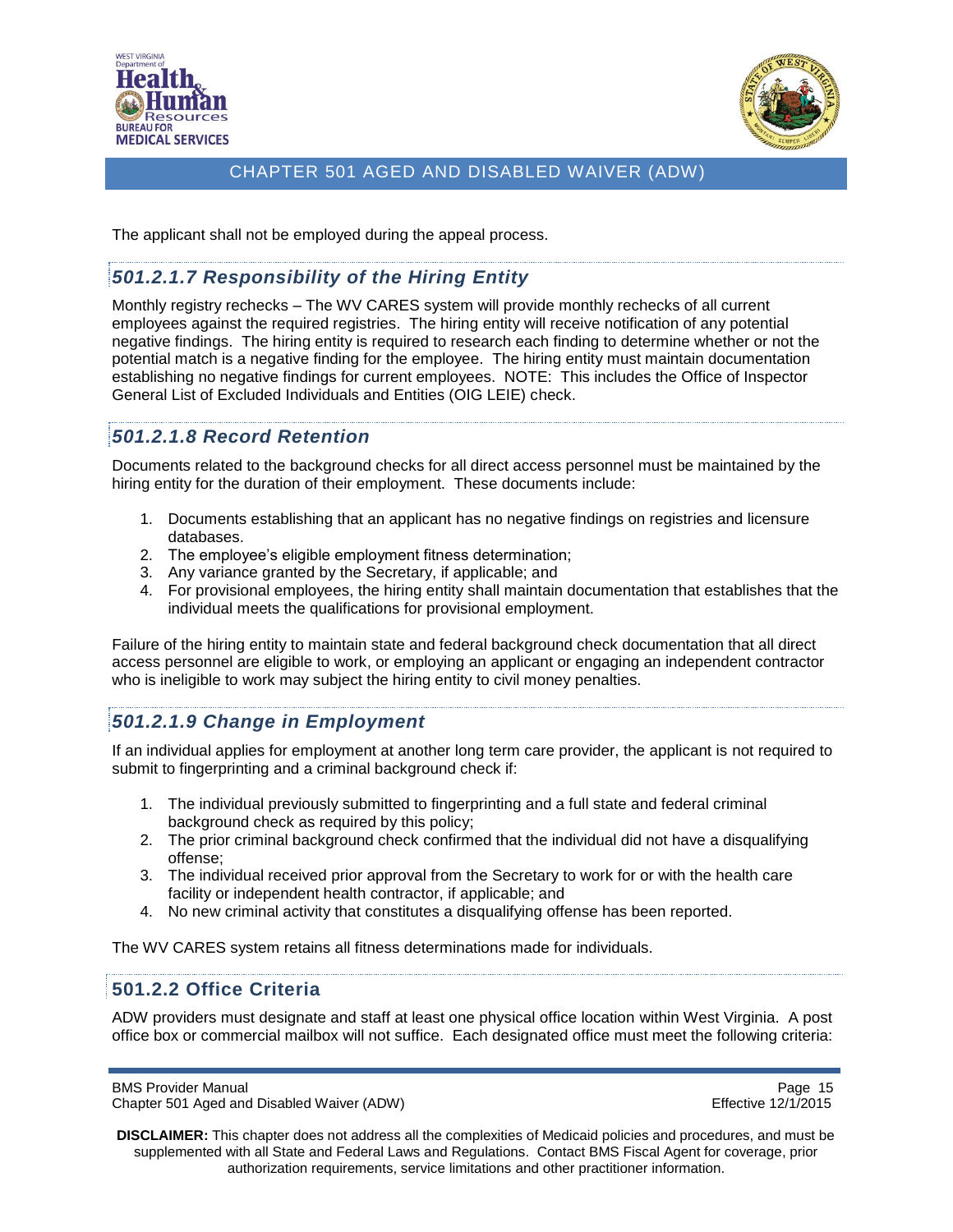



- A. Be located in West Virginia.
- B. An agency office site can serve no more than eight contiguous counties in WV as designated in the application. ADW providers wishing to make changes in the approved counties they serve **must** make the request in writing to the OA. The OA will make a determination on the request and inform the provider in writing. No changes in counties served can be made unless approved by the OA.
- C. Providers may only add counties served two times per year effective June 30 and December 31. Providers may discontinue serving a county at any time pending transfer of any current people being served.
- D. Be readily identifiable to the public.
- E. Meet Americans With Disabilities Act (ADA) requirements for physical accessibility. (Refer to [28](http://www.law.cornell.edu/cfr/text/28/part-36)  [CFR 36,](http://www.law.cornell.edu/cfr/text/28/part-36) as amended). These include but are not limited to:
	- a. Maintains an unobstructed pedestrian passage in the hallways, offices, lobbies, bathrooms, entrance and exits
	- b. The entrance and exit has accessible handicapped curbs, sidewalks and/or ramps
	- c. The restrooms have call lights and grab bars for convenience
	- d. A telephone is accessible
	- e. Drinking fountains and water are made available as needed.
- F. Maintain a primary telephone that is listed under the name and local address of the business. (Note: Exclusive use of a pager, answering service, a telephone line shared with another business/individual, facsimile machine, cell phone, or answering machine does not constitute a primary business telephone.).
- G. Maintain an agency secure Health Insurance Portability and Accountability Act (HIPAA) compliant e-mail address for communication with others inside your agency, (unless communicating through a secure agency network), BMS and the OA for all staff.
- H. At a minimum must have an email address and access to a computer, fax, scanner, and internet.
- I. Utilize any database system, software, etc., compatible with/approved and/or mandated by BMS.
- J. Be open to the public at least 40 hours per week. Observation of state and federal holidays is at the provider's discretion.
- K. Agencies that provide electronic devices to their staff must ensure all personally identifiable information is secure.
- L. Contain space for securely maintaining program and personnel records. (Refer to *[Chapter 100,](http://www.dhhr.wv.gov/bms/Pages/Manuals.aspx)  [General Administration and Information](http://www.dhhr.wv.gov/bms/Pages/Manuals.aspx)*, and *[Chapter 300, Provider Participation Requirements](http://www.dhhr.wv.gov/bms/Pages/Manuals.aspx)*, for more information on maintenance of records).
- M. Maintain a 24-hour contact method (Personal Attendant Agencies only).
- N. Change in agency location due to emergencies such as flood or fire for over 30 days requires a site review by the OA.
- O. Any authentication method for electronic and stamped signatures must meet the following basic requirements:
	- a. Unique to the person using it
	- b. Capable of verification
	- c. Under the sole control of the person using it, and
	- d. Linked to the data in such a manner that if the data is changed, the signature is invalidated.

### <span id="page-15-0"></span>**501.2.3 Quality Improvement System (QIS)**

BMS Provider Manual Page 16<br>Chapter 501 Aged and Disabled Waiver (ADW) example and the example of the Effective 12/1/2015 Chapter 501 Aged and Disabled Waiver (ADW)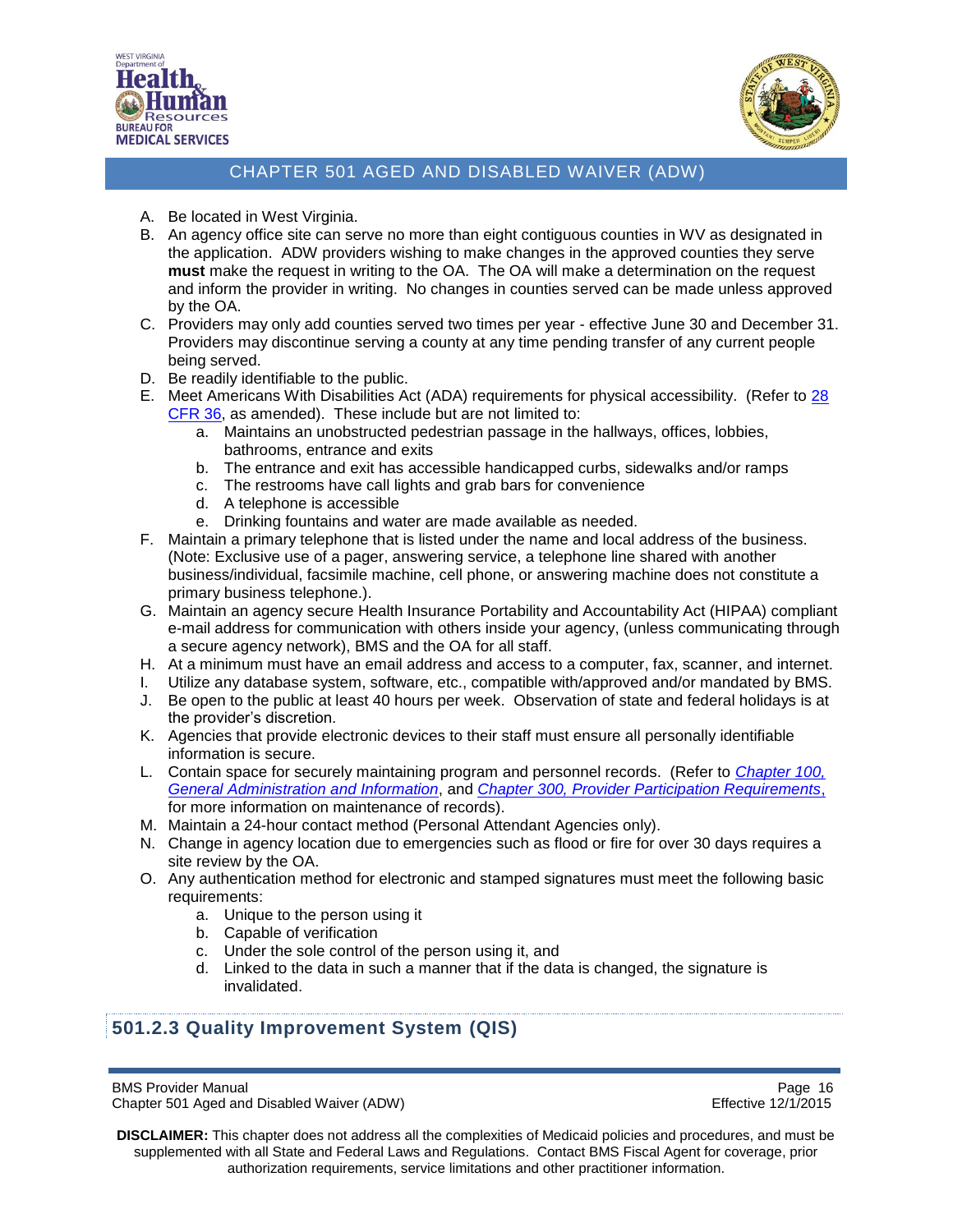



The Quality Improvement System (QIS) is designed to:

- 1. Collect data necessary to provide evidence to the Centers for Medicare and Medicaid Services (CMS) that Quality Assurances are being met;
- 2. Ensure the active involvement of interested parties in the quality improvement process; and,
- 3. Ensure remediation and/or systemic quality improvement within the program.

## <span id="page-16-0"></span>*501.2.3.1 Centers for Medicare and Medicaid Services (CMS) Quality Assurances*

- 1. ADW Waiver Administration and Oversight: The Medicaid Agency retains ultimate administrative authority and responsibility for the operation of the waiver program by exercising oversight of the performance of waiver functions by other state and local/regional non-state agencies (if appropriate) and contracted entities.
- 2. Level of Care Evaluation/Re-evaluation: The state demonstrates that it implements the processes and instrument(s) specified in its approved waiver for evaluating/reevaluating an applicant's/waiver participant's level of care consistent with level of care provided in a hospital, NF or ICF/IID.
- 3. Qualified Providers: The state demonstrates that it has designed and implemented an adequate system for assuring that all waiver services are provided by qualified providers.
- 4. Service Plan: The state demonstrates it has designed and implemented an effective system for reviewing the adequacy of service plans for waiver participants.
- 5. Health and Welfare: The State demonstrates it has designed and implemented an effective system for assuring waiver participant health and welfare.
- 6. Financial Accountability: The State must demonstrate that it has designed and implemented an adequate system for ensuring financial accountability of the waiver program.

Data is collected and analyzed for all Quality Assurances and sub-assurances based on West Virginia's Quality Performance Indicators, as approved by CMS. The primary sources of discovery include ADW provider reviews, incident management system, complaints/grievances, abuse and neglect reports, administrative reports, the West Virginia Participant Experience Survey (PES), oversight of delegated administrative functions, and the Quality Improvement Council.

# <span id="page-16-1"></span>*501.2.3.2 Quality Improvement Advisory (QIA) Council*

The QIA Council is the focal point of stakeholder input for the ADW program and plays an integral role in data analysis, trend identification, and the development and implementation of remediation strategies. The role of the QIA Council is to advise and assist BMS and the OA staff in program planning, development and evaluation consistent with its stated purpose. In this role, the QIA Council uses the ADW Performance Measures as a guide to:

- 1. Recommend policy changes;
- 2. Recommend program priorities and quality initiatives;
- 3. Monitor and evaluate the implementation of ADW priorities and quality initiatives;
- 4. Serve as a liaison between the ADW and interested parties; and
- 5. Establish committees and work groups consistent with its purpose and guidelines

BMS Provider Manual Page 17<br>Chapter 501 Aged and Disabled Waiver (ADW) National Page 17 Chapter 501 Aged 2012015 Chapter 501 Aged and Disabled Waiver (ADW)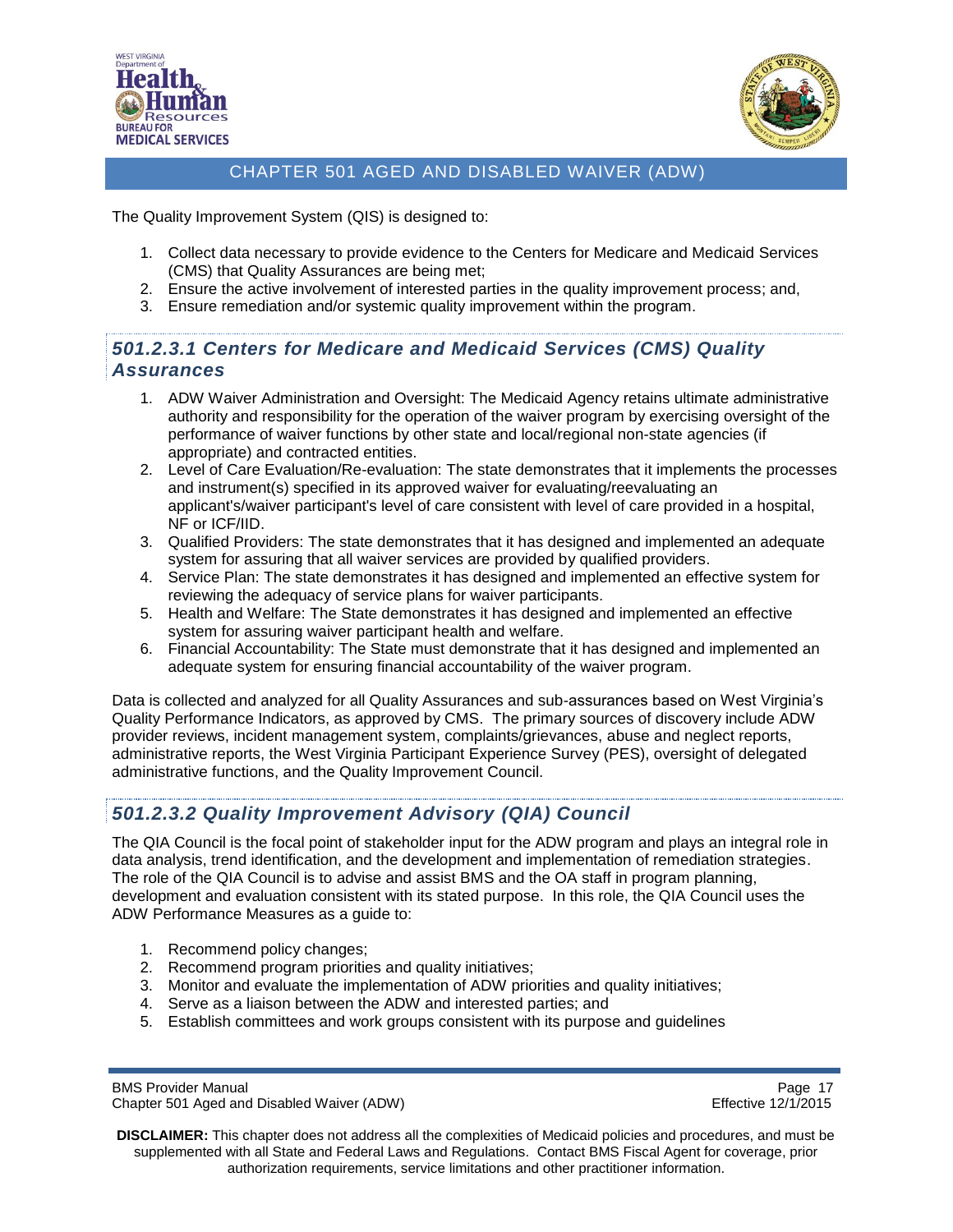



The Council membership is comprised of former and/or current people receiving ADW services (or their legal representatives) service providers, advocates and other allies of the population served.

## <span id="page-17-0"></span>*501.2.3.3 Initial/Continuing Certification of Provider Agencies*

Following the receipt of a completed Certification Application, the OA will contact the Applicant to provide technical assistance to ensure understanding of requirements. The OA will schedule an onsite review to verify that the potential provider meets the certification requirements outlined above in the *[Section 501.2,](#page-8-2)  [Provider Agency Certification and its subparts](#page-8-2)*. The OA will notify the BMS fiscal agent for claims, upon satisfactory completion of the onsite review. The BMS fiscal agent will provide the applicant with an enrollment packet which includes the Provider Agreement. The applicant must return the Provider Agreement, signed by an authorized representative, to the BMS fiscal agent. A letter informing the agency they may begin providing and billing for ADW services will be sent to the agency and to the OA. Medicaid services cannot be provided from an office location that has not been certified by the OA.

When a provider is physically going to move their agency to a new location or open a satellite office, they must notify the OA 45 days **prior** to the move. The OA will schedule an on-site review of the new location to verify the site meets certification requirements. The provider must submit a new Certification Application to the OA which includes information regarding the new location.

In addition, all providers of ADW services are subject to and bound by Medicaid rules and regulations found in *Chapter 100, General [Administration and Information](http://www.dhhr.wv.gov/bms/Pages/Manuals.aspx)* of the BMS Provider Manual.

Once certified and enrolled as a Medicaid provider, ADW providers must continue to meet the requirements listed in this chapter as well as the following:

- A. Employ adequate, qualified, and appropriately trained personnel who meet minimum standards for providers of the ADW Program.
- B. Provide services based on each person's individual assessed needs, including evenings and weekends.
- C. Maintain records that fully document and support the services provided.
- D. Furnish information to BMS, or its designee, as requested. (Refer to *[Chapter 100,](http://www.dhhr.wv.gov/bms/Pages/Manuals.aspx) General [Administration and Information](http://www.dhhr.wv.gov/bms/Pages/Manuals.aspx)*, and *[Chapter 300, Provider Participation Requirements](http://www.dhhr.wv.gov/bms/Pages/Manuals.aspx)*, for more information on maintenance of records).
- E. Maintain a current list of people receiving ADW services.
- F. Comply with the Incident Management System WVIMS *(*Refer to *[Section 501.4, Incident](#page-24-1)  [Management Overview and its subparts\)](#page-24-1)* and maintain an administrative file of Incident Reports.

### <span id="page-17-1"></span>*501.2.3.4 Provider Reviews*

The primary means of monitoring the quality of the ADW services is through provider reviews conducted by the OA as determined by BMS on a defined cycle.

The OA performs annual on-site reviews and desk documentation reviews as requested by BMS to monitor program compliance. The OA also performs annual Continuing Certification reviews for agency and staff compliance. Targeted on-site ADW reviews and/or desk reviews may be conducted in follow up to Incident Management Reports, complaint data, Plans of Corrections, etc.

BMS Provider Manual Page 18<br>Chapter 501 Aged and Disabled Waiver (ADW) example and the example of the Effective 12/1/2015 Chapter 501 Aged and Disabled Waiver (ADW)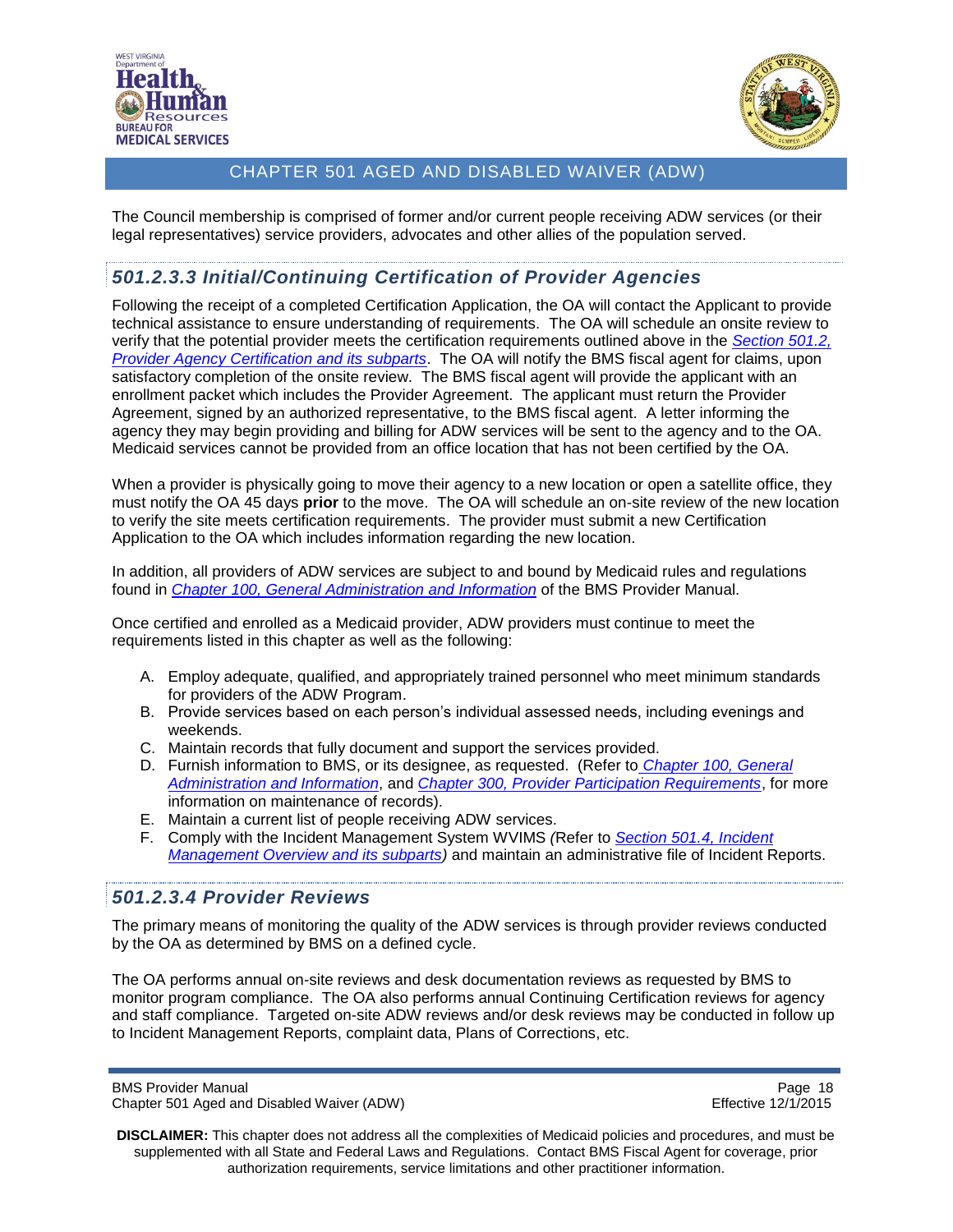



#### **Agency Continuing Certification Reviews**

Providers are required to submit designated evidence to the OA every 12 months to document continuing compliance with all agency and staff certification requirements. This evidence must be attested to by an appropriate official of the provider agency (e.g., Executive Director or Board Chair). If appropriate documentation is not received by the OA either prior to or on the established date, a pay hold will be placed on the provider's claims and the provider will be removed from all selection forms until documentation is received. A provisional certification will be issued; however, an on-site visit will be waived if required documentation is received within 30 days. If after 60 days documentation is not received, steps will be taken to execute an emergency transfer of all people receiving services on the ADW. If the provider wants to resume/continue service provision, they must submit all required documentation and an on-site continuing certification review will be conducted by the OA staff.

The OA will review all submitted certification documentation and provide a report to BMS. BMS will request reimbursement for paid claims that occurred where employee certification requirements were not met. If a lapse occurs for any checks within the WV CARES, BMS will request reimbursement for paid claims, should any disqualifying offenses during the lapse be found. The provider must remove employees who do not meet requirements from provision of services until certification standards are met and required documentation is approved by the OA. If the documentation is not received within 30 days of the request, BMS will:

- Place a payment hold on all future claims until the provider can prove they meet all certification requirements;
- Remove the provider from all selection forms; and
- Terminate the provider's participation as an ADW provider if all issues are not resolved within 60 calendar days of the date of the report.

**NOTE:** Continuing Certification Review Reports are not subject to document/desk reviews. All information entered into the OA web portal is entered by the provider, attested to by the provider to be complete and accurate and becomes final once submitted.

A random ten percent sample of employees, from each Continuing Certification Review Report will be generated annually for an onsite validation review.

#### **Program Reviews**

Program reviews include a statewide representative sample of records of those receiving ADW services. The OA will review program records using the BMS approved Monitoring Tools. (These tools are available at:

<http://www.wvseniorservices.gov/HelpatHome/MedicaidAgedandDisabledWaiver/tabid/77/Default.aspx> and the [ADW Program](http://www.dhhr.wv.gov/bms/Programs/WaiverPrograms/ADWProgram/Pages/ADW-Policy-and-Forms.aspx) website. A proportionate random sample will also be implemented to ensure that at least two records from each provider site are reviewed.

Upon completion of the review, the OA conducts a face-to-face exit summation with the agency director. Following the exit summation, the OA will make available to the provider a draft report and Plan of Correction to be completed by the ADW provider. If potential disallowances are identified, the ADW provider will have 30 days from receipt of the draft report to send comments and additional documentation back to the OA. After the 30 day comment period has ended, BMS will review the draft report and any comments submitted by the ADW provider and issue a final report to the ADW provider's

BMS Provider Manual Page 19<br>Chapter 501 Aged and Disabled Waiver (ADW) example and the example of the Effective 12/1/2015 Chapter 501 Aged and Disabled Waiver (ADW)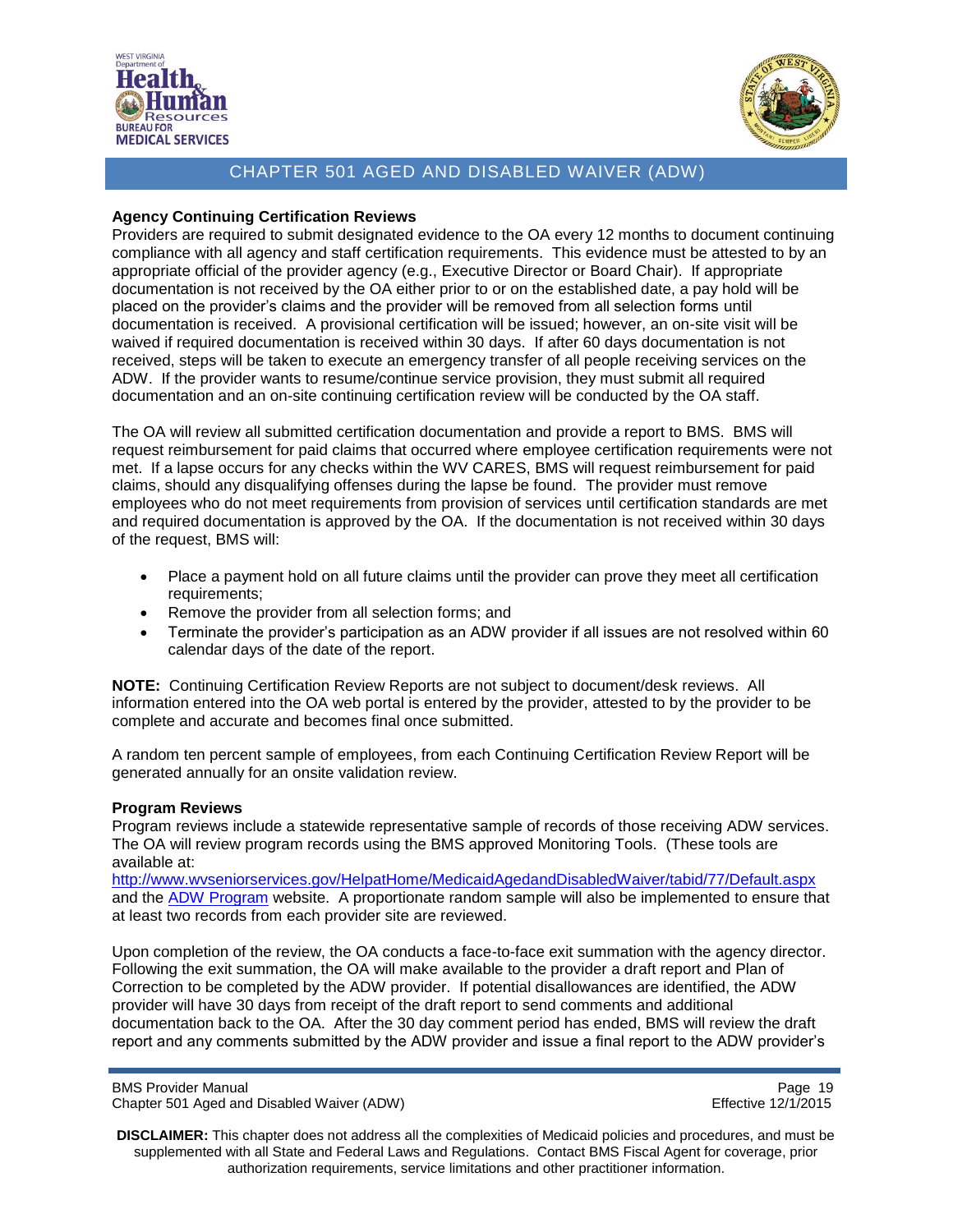



director. A cover letter to the ADW provider's director will outline the following options to effectuate repayment:

- 1. Payment to BMS within 60 days after BMS notifies the provider of the overpayment; or
- 2. Placement of a lien by BMS against future payments for Medicaid reimbursements so that recovery is effectuated within 60 days after notification of the overpayment; or
- 3. A recovery schedule of up to a 12 month period, through monthly payments.

If the ADW provider disagrees with the final report, the ADW provider may request a document/desk review within thirty days of receipt of the final report pursuant to the procedures in *[Chapter 100, General](http://www.dhhr.wv.gov/bms/Pages/Manuals.aspx)  Administration [and Information](http://www.dhhr.wv.gov/bms/Pages/Manuals.aspx)* of the BMS Provider Manual. The ADW provider must still complete the written repayment arrangement within thirty days of receipt of the Final Report, but scheduled repayments will not begin until after the document/desk review decision. BMS may place a lien on future payments if a written repayment form is not submitted within 30 days of receipt of the final report. The request for a document/desk review must be in writing, signed and set forth in detail to the items in contention. Please note, the items of contention must have been noted on the draft report and addressed by the provider before requesting a document/desk review of the contended items. Requesting a document/desk review means that the provider and the OA could not reach an agreement on the contested items on the draft report, therefore a third party is asked to intervene.

The letter must be addressed to:

Commissioner Bureau for Medical Services 350 Capital St, Room 251 Charleston, WV 25301-3706

The West Virginia Participant Experience Survey (PES) will also be conducted with people whose charts are selected in the representative sample for review.

#### **Plan of Correction**

In addition to the draft report sent to the ADW providers, the OA will also send a draft Plan of Correction (POC). The ADW providers are required to complete the POC and submit it to the OA for approval within thirty calendar days of receipt of the draft report from the OA. BMS may place a hold on claims if an approved POC is not received by the OA within the specified time frame, unless the provider requests and has been granted an extension. Requests for extensions must be in writing detailing the reason for the request. The POC must include:

- 1. How the deficient practice cited in the deficiency will be corrected. What system will be put into place to prevent recurrences of the deficient practice;
- 2. How the provider will monitor to assure future compliance and who will be responsible for the monitoring;
- 3. The date the Plan of Correction will be completed; and
- 4. Any provider-specific training requests related to the deficiencies

BMS Provider Manual **Page 20** Chapter 501 Aged and Disabled Waiver (ADW) **Effective 12/1/2015**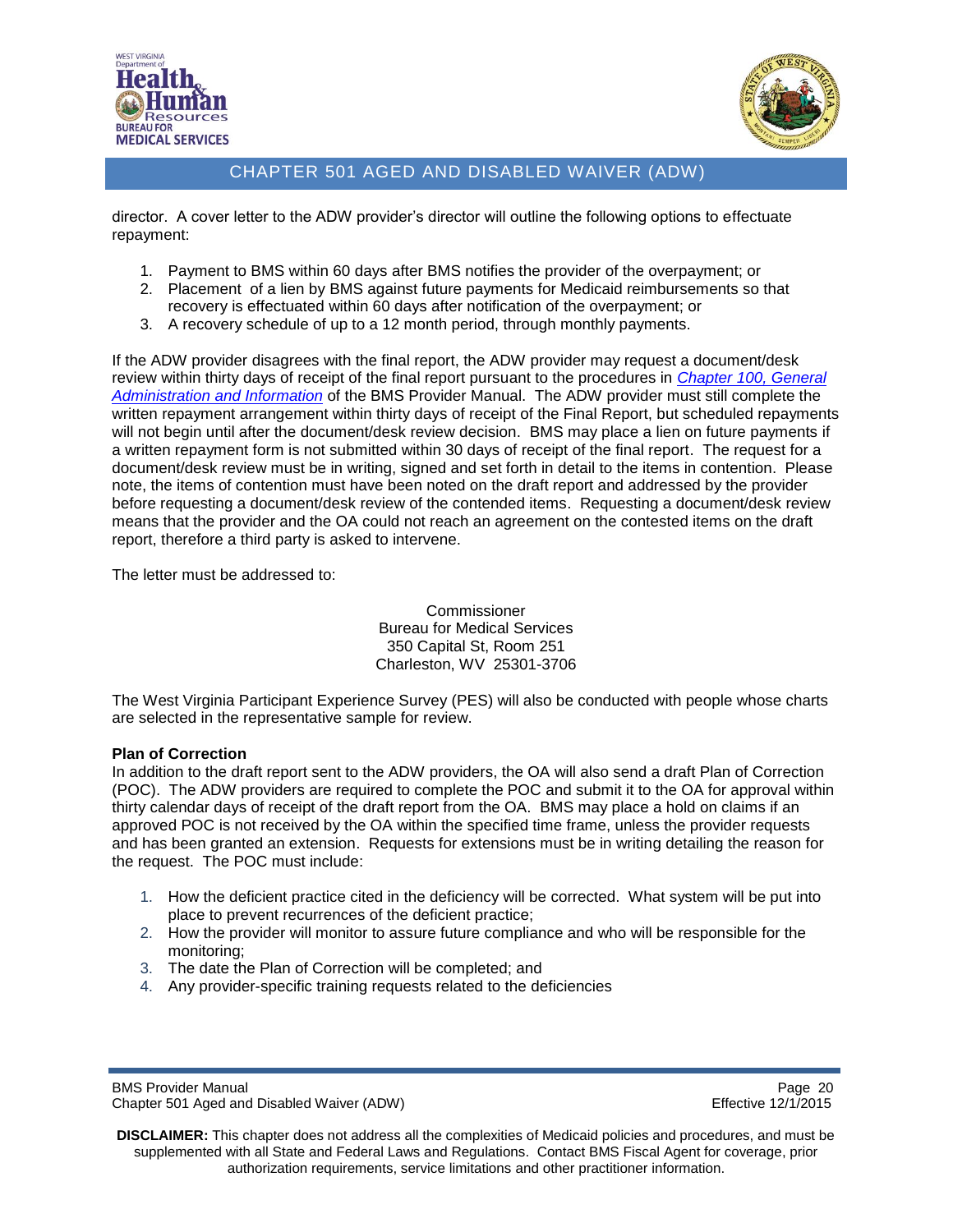



For information relating to additional audits that may be conducted for services contained in this chapter please see *[Chapter 800, Program Integrity](http://www.dhhr.wv.gov/bms/Pages/Manuals.aspx)* of the BMS Provider Manual that identifies other State/Federal auditing bodies and related procedures.

# <span id="page-20-0"></span>*501.2.3.5 Training and Technical Assistance*

The OA develops and conducts training for ADW providers and other interested parties as necessary to improve systemic and provider-specific quality of care and regulatory compliance. Training is available through both face-to-face and web-based venues.

## <span id="page-20-1"></span>*501.2.3.6 Self-Audit*

ADW providers have an ethical and legal duty to ensure the integrity of their partnership with the Medicaid program. This duty includes an obligation to examine and resolve instances of noncompliance with program requirements through self-assessment and voluntary disclosures of improper use of State and Federal resources. ADW providers must use the approved format for submitting self-audits to the Office of Program Integrity (OPI). Failure to submit self-audits may jeopardize the future status of the ADW provider as a West Virginia Medicaid provider. ADW providers are required to send all completed forms in an electronic format to the Office of Program Integrity along with the original Excel spreadsheet and repayment forms.

For more information on self-audits and sanctions refer to *[Chapter 800, Program Integrity](http://www.dhhr.wv.gov/bms/Pages/Manuals.aspx)*.

## <span id="page-20-2"></span>**501.2.4 Record Requirements**

Providers must fully complete all required ADW forms and follow published forms instructions. Forms and instructions can be found on the ADW website at:

[http://www.dhhr.wv.gov/bms/Programs/WaiverPrograms/ADWProgram/Pages/ADW-Policy-and-](http://www.dhhr.wv.gov/bms/Programs/WaiverPrograms/ADWProgram/Pages/ADW-Policy-and-Forms.aspx)[Forms.aspx](http://www.dhhr.wv.gov/bms/Programs/WaiverPrograms/ADWProgram/Pages/ADW-Policy-and-Forms.aspx)

Providers must meet the following record requirements:

#### **Program Records**:

- A. The provider must keep a file on each person they serve.
- B. Files must contain all original and required documentation for services provided to the person by the provider responsible for development of the document including the Service Plan, Pre-Admission Screening (PAS), the complete Person-Centered Assessment, Contact Notes, Personal Attendant Worksheets, Enrollment Confirmation, etc.
- C. Original documentation on each person must be kept by the Medicaid provider for five years or three years after audits, with any and all exceptions having been declared resolved by BMS, in the designated office that represents the county where services were provided.

#### **Personnel Records:**

A. Original or legible copies of personnel documentation including training records, licensure, confidentiality agreements, fingerprint-based background checks, signed conflict of interest statements, etc. must be maintained on file by the certified provider.

BMS Provider Manual **Page 21** Chapter 501 Aged and Disabled Waiver (ADW) **Effective 12/1/2015**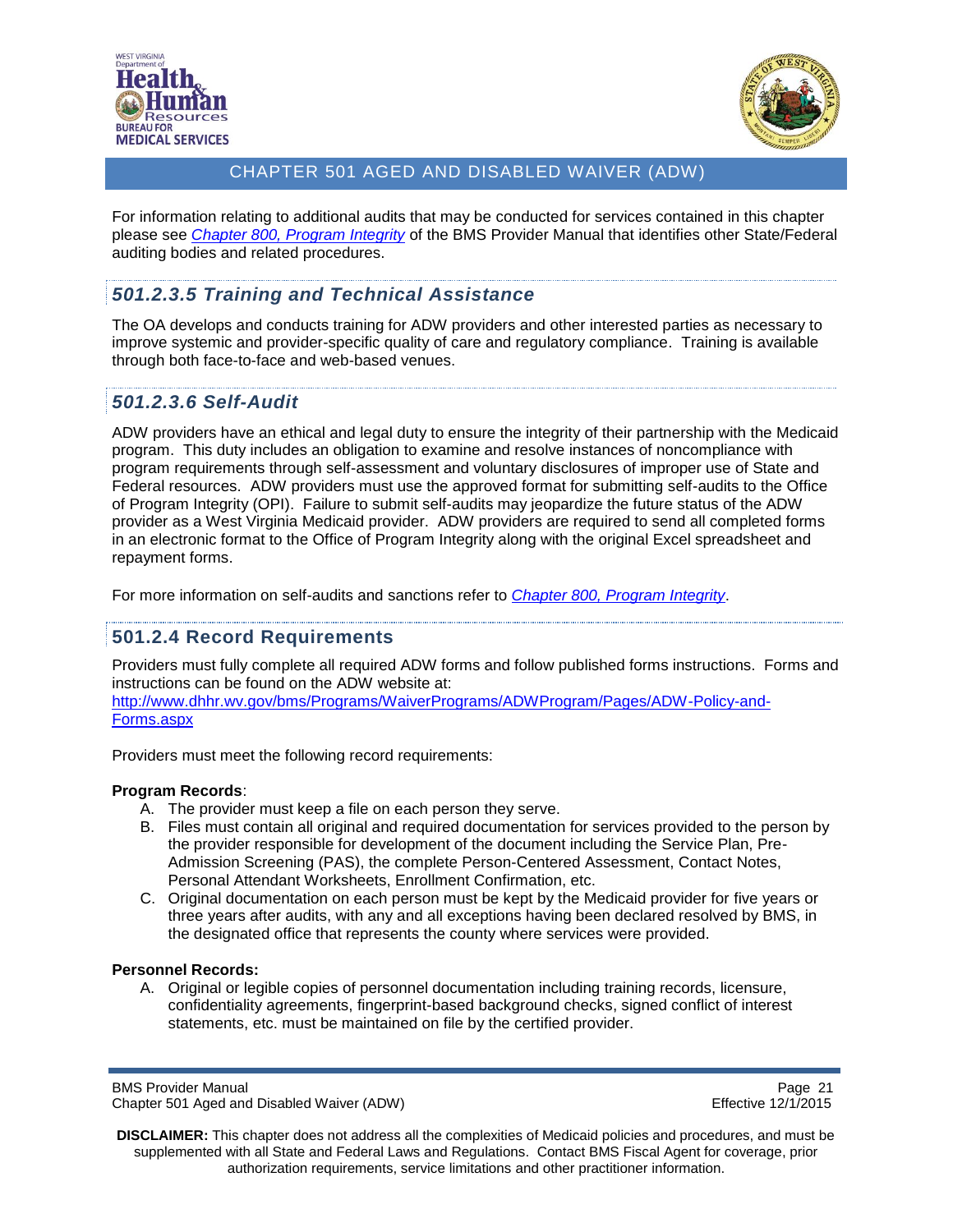



- B. Minimum credentials for professional staff (RN, Social Worker, and Counselor) must be verified upon hire and thereafter based upon applicable professional license requirements for each year of employment.
- C. All documentation on each staff member must be kept by the Medicaid provider in the designated office that represents the county where services were provided.

Certified ADW providers must agree to abide by all applicable federal and state laws, policy manuals, and other documents that govern the ADW program. Providers must also agree to make themselves, Board Members, their staff, and any and all records pertaining to services available to any audit, desk review, or other service evaluation that ensures compliance with billing regulations and program goals.

Providers must ensure that all required documentation is maintained at the agency as required by state and federal regulations and is accessible for state and federal audits.

# <span id="page-21-0"></span>501.3 STAFF QUALIFICATIONS AND TRAINING REQUIREMENTS

All staff must be trained to provide ADW services in a culturally and linguistically appropriate manner. All training material must be approved by the OA.

Prior to using an internet provider for training purposes ADW providers must submit the name, web address, and course name(s) to the OA for review. The OA will respond in writing whether this internet training meets the training criteria. Those choosing *Personal Options* and their direct care employees may access a Resource Consultant for OA training materials and assistance.

### <span id="page-21-1"></span>**501.3.1 Case Manager Qualifications**

A Case Manager must be licensed in West Virginia as a Social Worker, Counselor, or Registered Nurse. Licensure documentation must be maintained in the employee's file. Documentation that covers all of the employee's employment period must be present (example: If an employee has been with your agency for three years, the documentation of licensure must be present for all three years). All documented evidence of staff qualifications such as licenses, transcripts, certificates, signed confidentiality agreements (Refer to *[Chapter 100, General Administration and Information](http://www.dhhr.wv.gov/bms/Pages/Manuals.aspx)*), and references shall be maintained on file by the provider. The provider shall have an internal review process to ensure that employees providing ADW services meet the minimum qualifications.

### <span id="page-21-2"></span>**501.3.2 Case Management Initial and Annual Training Requirements**

- A. \*Conflict free case management training (including a signed Conflict of Interest Statement)
- B. \*Training on *Personal Options* Service Delivery Model
- C. \*Abuse/Neglect/Exploitation identification training
- D. \*HIPAA training
- E. \*Person-Centered planning and service plan development
- F. Must maintain professional license training requirements

\*Providers may use training modules provided by the OA for these mandatory trainings or develop their own with the same components that must be approved by the OA.

BMS Provider Manual **Page 22 Page 22** Chapter 501 Aged and Disabled Waiver (ADW) Effective 12/1/2015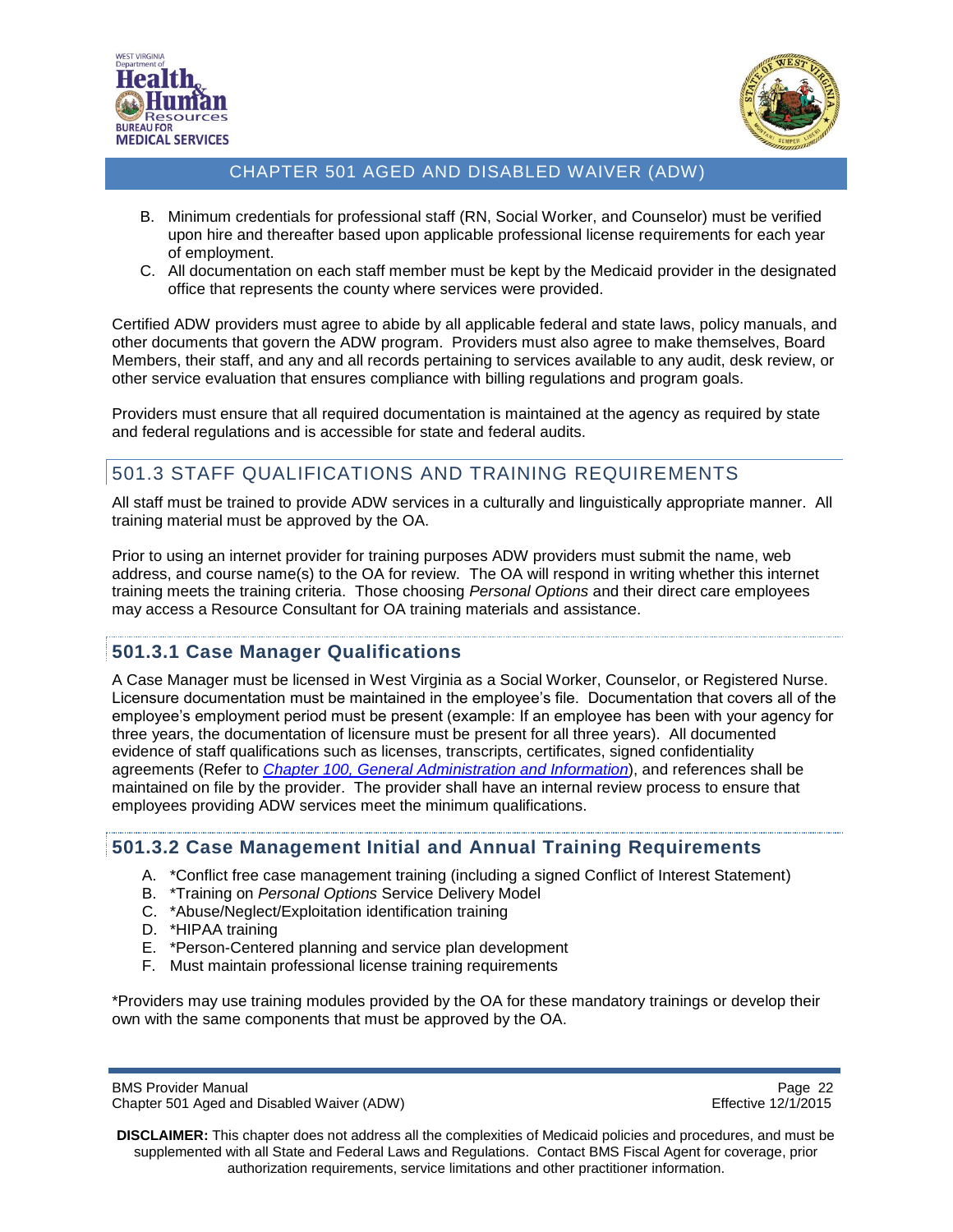



## <span id="page-22-0"></span>**501.3.3 Personal Attendant Qualifications**

A Personal Attendant is an individual paid to provide the day-to-day care to people on the ADW including both Traditional and *Personal Options* Service Delivery models.

Medicaid prohibits legally responsible persons from providing ADW services for purposes of reimbursement. Legally responsible persons include: spouse and parent of a minor child. Court appointed legal guardians are also prohibited from providing reimbursed service. A Medical Power of Attorney (MPOA), Power of Attorney (PA), Health Care Surrogate or any other legal representative may provide services. However, if an MPOA, PA, Health Care Surrogate, or any other legal representative is providing services they must:

- 1. work for an ADW provider agency or
- 2. if the person self-directs, they must have a Program Representative that is not the MPOA, PA, Health Care Surrogate, or any other legal representative.

Personal Attendants must be at least 18 years of age and have the ability to perform the tasks required for the person receiving ADW services. In addition, they must have completed the following competency based initial training before providing service and annually thereafter as required.

All documented evidence of Personal Attendant qualifications such as licenses, transcripts, certificates, fingerprint-based background checks, signed confidentiality statements and references shall be maintained on file by the provider. The provider must have an internal review process to ensure that the Personal Attendant providing ADW services meets the minimum qualifications as required by policy.

In *Personal Options*, all documented evidence of staff qualifications such as licenses, transcripts, certificates, signed confidentiality statements, and references shall be maintained on file by the Resource Consultant.

### <span id="page-22-1"></span>**501.3.4 Personal Attendant Initial Training Requirements**

- A. Cardiopulmonary Resuscitation (CPR) training a certified trainer from the American Heart Association, American Red Cross, American Health and Safety Institute, or American CPR. Additional CPR courses may be approved by the OA. Please refer to the <http://www.wvseniorservices.gov/LinkClick.aspx?fileticket=Hq0e%2fRbD%2b9w%3d&tabid=77> and [ADW Program](http://www.dhhr.wv.gov/bms/Programs/WaiverPrograms/ADWProgram/Pages/default.aspx) website for information.
- B. First Aid training must be provided by the agency nurse, a certified trainer or a qualified internet provider.
- C. Universal Precautions training.
- D. Personal Attendant Skills training on assisting people with Activities of Daily Living (ADL's) must be provided by the agency RN.
- E. \* Abuse/Neglect/Exploitation identification training
- F. \* HIPAA training
- G. Direct Care Ethics training on ethics such as promoting physical and emotional well-being, respect, integrity and responsibility, justice, fairness and equity - must be provided by the agency nurse, social worker/counselor, a documented specialist in this content area, or a qualified internet training provider.

BMS Provider Manual Page 23<br>Chapter 501 Aged and Disabled Waiver (ADW) National Page 23 Chapter 501 Aged 2/1/2015 Chapter 501 Aged and Disabled Waiver (ADW)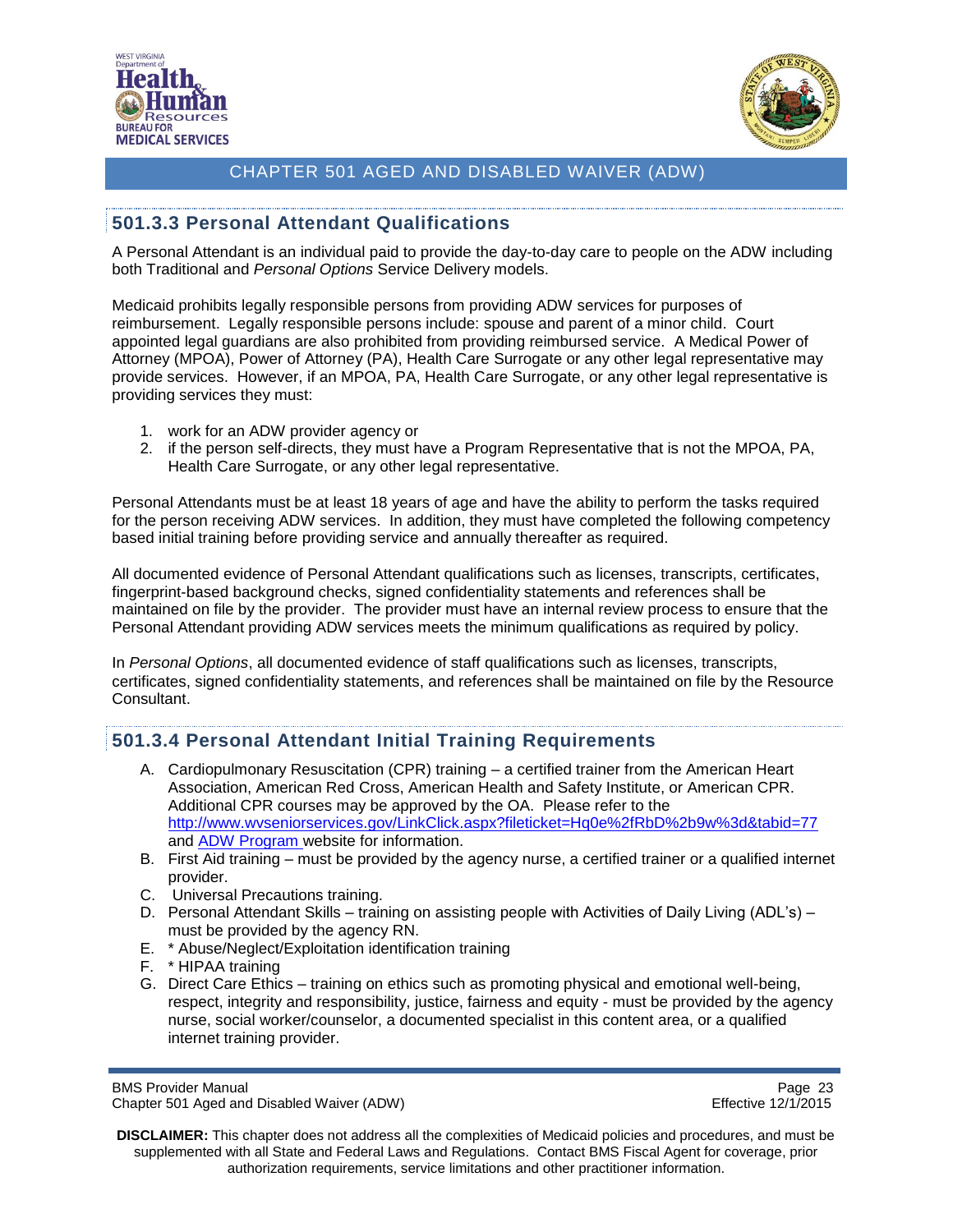



- H. Health and Welfare for Person Receiving Services training must be provided by the agency nurse and must include emergency plan response, fall prevention, home safety and risk management.
- I. \* Person-Centered Planning and Service Plan Development

\* Providers may use training modules provided by the OA for these mandatory trainings or develop their own with the same components that must be approved by the OA.

## <span id="page-23-0"></span>**501.3.5 Personal Attendant Annual Training Requirements**

CPR, First Aid, OSHA, Abuse/Neglect/Exploitation Identification, and HIPAA training must be kept current.

- A. CPR is current as defined by the terms of the certifying agency.
- B. First Aid, if provided by the American Heart Association, American Red Cross, or other qualified provider, is current as defined by the terms of that entity. Training provided by the agency RN, must be renewed within 12 months or less. Training will be determined current in the month it initially occurred. (Example: If First Aid training was conducted May 10, 2010, it will be valid through May 31, 2011.)
- C. OSHA, Abuse/Neglect/Exploitation Identification, and HIPAA training must be renewed within 12 months or less. Training will be determined current in the month it initially occurred. (See example above.)

In addition, four hours of training focusing on enhancing direct care service delivery knowledge and skills must be provided annually. Specific on-the-job-training can be counted toward this requirement.

### <span id="page-23-1"></span>**501.3.6 Registered Nurse Qualifications**

A Registered Nurse must be employed by a certified Personal Attendant Agency and have a current West Virginia Registered Nurse license. Licensure documentation must be maintained in the employee's file. Documentation that covers all of the employee's employment period must be present. (For example – if an employee has been with the agency for three years – documentation of licensure must be present for all three years). All documented evidence of staff qualifications such as licenses, transcripts, certificates, signed confidentiality agreements (Refer to *[Chapter 100, General Administration and Information](http://www.dhhr.wv.gov/bms/Pages/Manuals.aspx)*) and references shall be maintained on file by the provider. The provider shall have an internal review process to ensure that employees providing ADW services meet the minimum qualifications.

### <span id="page-23-2"></span>**501.3.7 Registered Nurse Training Requirements**

- A. \* Person-Centered Planning and Service Plan Development
- B. Must maintain professional license training requirements.

\* Providers may use training modules provided by the OA for these mandatory trainings or develop their own with the same components that must be approved by the OA.

### <span id="page-23-3"></span>**501.3.8 Training Documentation**

BMS Provider Manual Page 24<br>Chapter 501 Aged and Disabled Waiver (ADW) example a series of the effective 12/1/2015 Chapter 501 Aged and Disabled Waiver (ADW)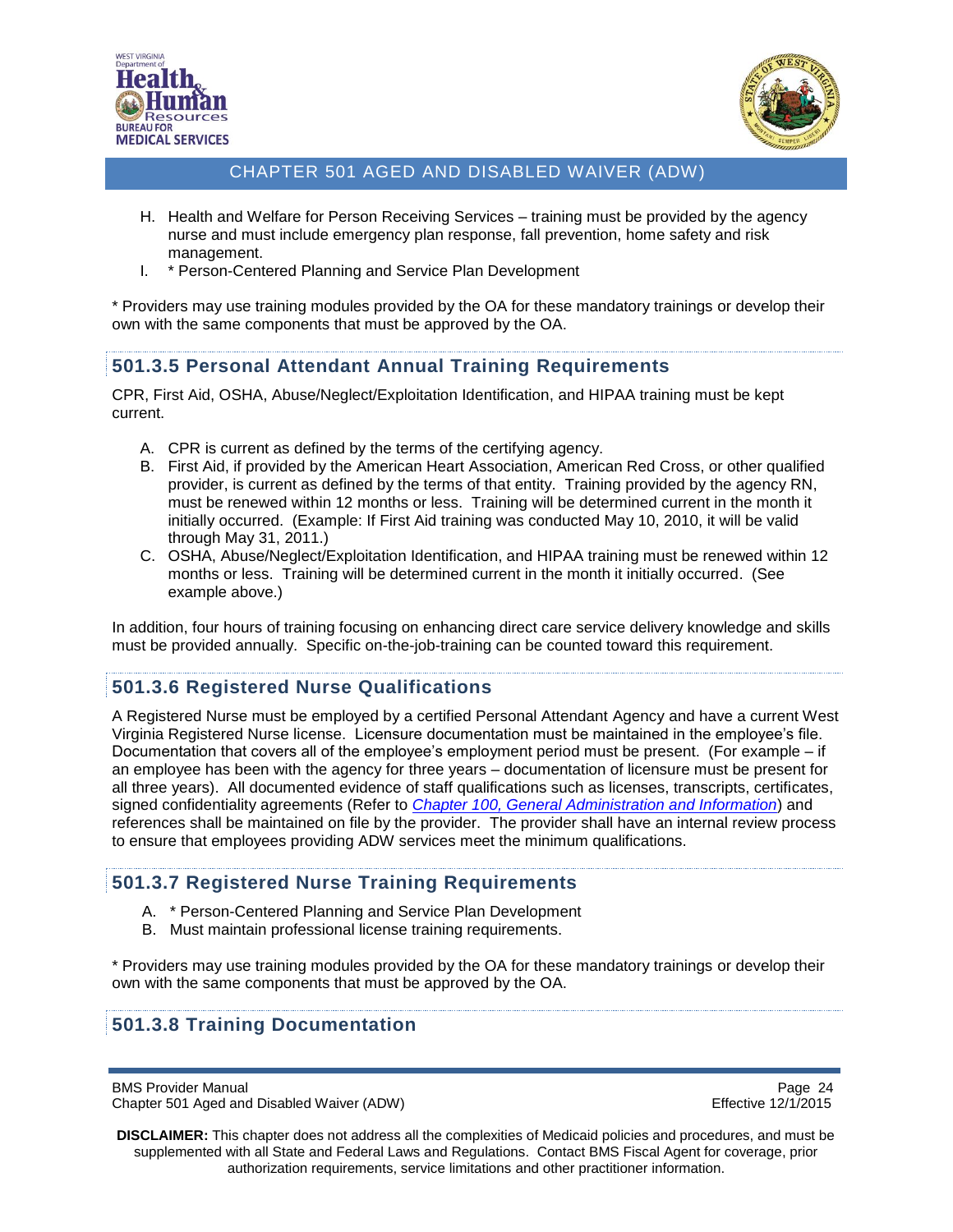



Documentation for training conducted by the agency nurse, social worker/counselor, or a documented specialist in the content area must include the training topic, date, beginning time of the training, ending time of the training, location of the training and the signature of the instructor and the trainee or, for *Personal Options*, the person receiving services (or legal representative). Training documentation for internet based training must include the person's name, the name of the internet training provider, credit hours (time spent) and either a certificate or other documentation proving successful completion of the training. A card or certificate from the American Heart Association, the American Red Cross or other training entity is acceptable documentation for CPR and First Aid. Providers must use the approved ADW form to document training. It can be found at:

[http://www.dhhr.wv.gov/bms/Programs/WaiverPrograms/ADWProgram/Pages/ADW-Manuals-and-](http://www.dhhr.wv.gov/bms/Programs/WaiverPrograms/ADWProgram/Pages/ADW-Policy-and-Forms.aspx)[Forms.aspx](http://www.dhhr.wv.gov/bms/Programs/WaiverPrograms/ADWProgram/Pages/ADW-Policy-and-Forms.aspx)

## <span id="page-24-0"></span>**501.3.9 Non-Medical Transportation Services Qualifications**

In addition to meeting all requirements for ADW Personal Attendant, individuals providing Non-Medical Transportation Services must have a valid driver's license, proof of current vehicle insurance and registration.

They must also abide by local, state, and federal laws regarding vehicle licensing, registration and inspections upon hire and checked annually thereafter.

# <span id="page-24-1"></span>501.4 INCIDENT MANAGEMENT

ADW providers shall have policies and procedures for thoroughly reviewing, investigating, and tracking all incidents involving the risk or potential risk to the health and safety of the people they serve.

Investigations must be conducted by a professional who is licensed or registered in the State of WV (licensed social worker or counselor or a registered nurse). All incident details must be objectively and factually documented (what, when, where, how). All inconsistencies must be explored. The provider must ensure the safety of all involved (the person receiving ADW services and/or the staff) during the investigation. And, all required entities must be notified as applicable (Adult Protective Services, law enforcement, Fraud, etc.)

The provider is responsible for taking appropriate action on both an individual and systemic basis in order to identify potential harms, or to prevent further harm, to the health and safety of all people served.

Anyone providing services to a person on the ADW who suspects an allegation of abuse, neglect, or exploitation must report the incident to West Virginia Centralized Intake immediately by calling 1-800-352- 6513, seven days a week, 24 hours a day. This initial referral must then be followed by a written report, submitted to the local Department of Health and Human Resources where the alleged victim resides, within 48 hours following the verbal referral. An Adult Protective Services (APS) Worker MAY be assigned to investigate the alleged abuse, neglect and/or exploitation. You may also report suspected sexual assault and/or sexual abuse, serious physical abuse or exploitation to your local law enforcement agency by calling 911. Any incident attributable to the failure of ADW provider staff to perform his/her responsibilities that compromises the health or safety of the person receiving ADW services is considered to be neglect and must be reported to [Adult Protective Services.](http://www.wvdhhr.org/bcf/children_adult/aps/report.asp) Incidents shall be classified by the provider as one of the following:

BMS Provider Manual Page 25<br>Chapter 501 Aged and Disabled Waiver (ADW) example and the example of the Effective 12/1/2015 Chapter 501 Aged and Disabled Waiver (ADW)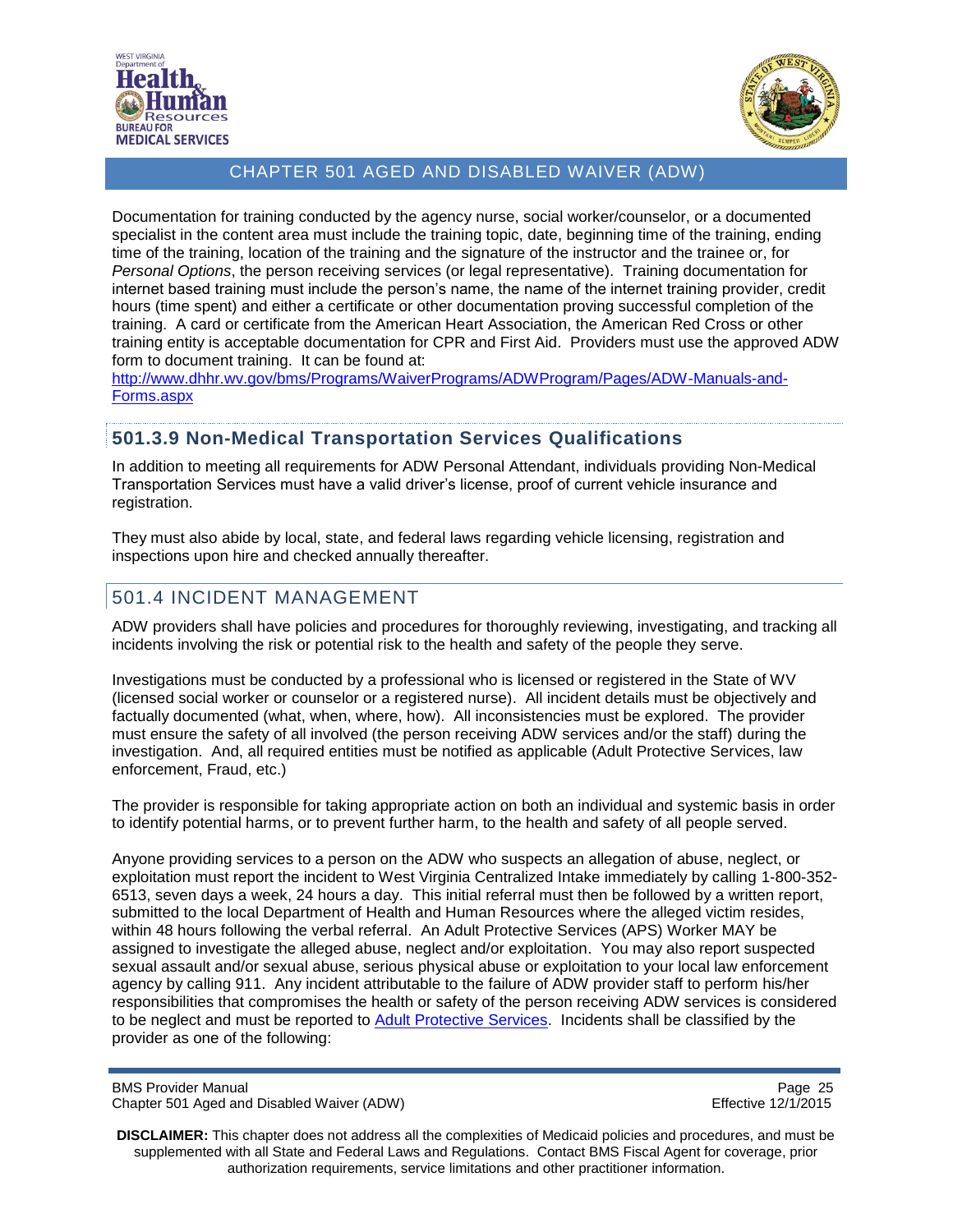



#### **Critical Incidents**

Critical incidents are occurrences with a high likelihood of producing real or potential harm to the health and welfare of the person receiving ADW services or incidents which have caused harm or injury. It could also include any type of suspected criminal activity. For the purpose of this system, critical incidents do not result from abuse/neglect/exploitation. These incidents may include, but are not limited to, the following:

- A. Attempted suicide, or suicidal threats or gestures.
- B. Suspected and/or observed criminal activity by the person receiving ADW services, person's families, health care providers, concerned citizens, and public agencies that compromise the health or safety of the person.
- C. An unusual event such as a fall or injury of unknown origin requiring medical intervention or first aid if abuse and neglect is not suspected.
- D. A significant interruption of a major utility, such as electricity or heat in the person's residence that compromises the health or safety of the person.
- E. Environmental/structural problems with the person's home, including inadequate sanitation or structural damage that compromises the health or safety of the person.
- F. Fire in the home resulting in relocation or property loss that compromises the health or safety of the person.
- G. Unsafe physical environment in which the Personal Attendant and/or other agency staff are threatened or abused, and the staff's welfare is in jeopardy.
- H. Disruption of the delivery of ADW services, due to involvement with law enforcement authorities by the person receiving ADW services and/or others residing in the person's home that compromises the health or safety of the person.
- I. Medication errors by a person or his/her family caregiver that compromises the health or safety of the person, such as medication taken that was not prescribed or ordered for the person, and failure to follow directions for prescribed medication, including inappropriate dosages, missed doses, or doses administered at the wrong time.
- J. Disruption of planned services for any reason that compromises the health or safety of the person receiving ADW services, including failure of person's emergency backup plan.
- K. Any other incident judged to be significant and potentially having a serious negative impact on the person receiving ADW services.
- L. Any incident attributable to the failure of ADW provider staff to perform his/her responsibilities that compromises the person's health or safety is considered to be neglect and must be reported to [Adult Protective Services](http://www.wvdhhr.org/bcf/children_adult/aps/report.asp) (APS)

#### **Simple Incidents**

Simple incidents are any unusual events occurring to a person receiving ADW services that cannot be characterized as a critical incident and do not meet the level of abuse or neglect. Examples of simple incidents include, but are not limited to, the following:

- A. Fall or other incident that does not require minor first aid or medical intervention.
- B. Minor injuries of unknown origin with no detectable pattern.
- C. Dietary errors with minimal or no negative outcome.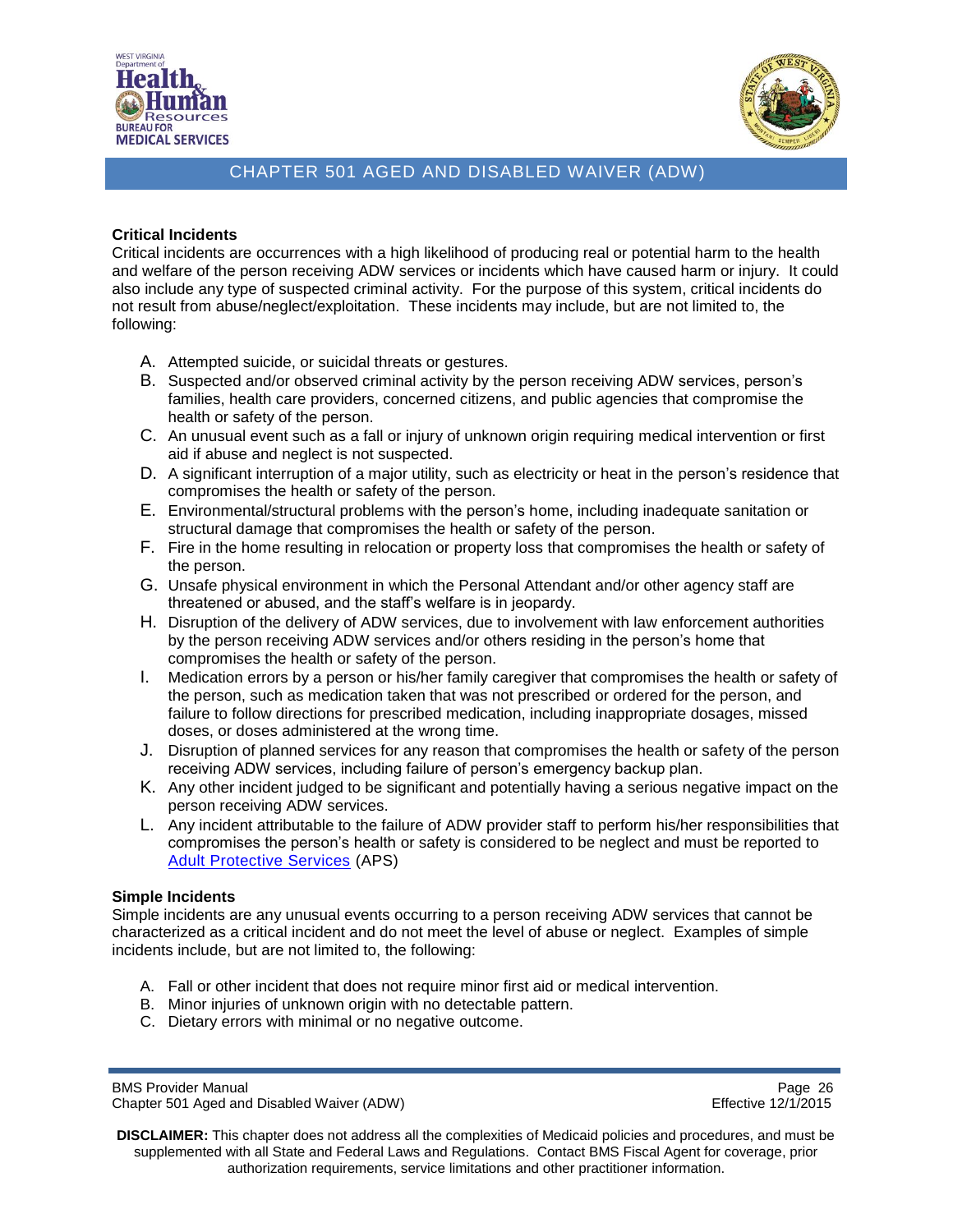



#### <span id="page-26-0"></span>**501.4.1 Reporting Requirements, Incident Management Documentation and Investigation Procedures**

Any incidents involving a person receiving ADW services must be entered into the West Virginia Incident [Management System \(WV](https://www.wvdhhr.org/wvims/) IMS) within one business day of learning of the incident. The Agency Director, designated RN, or Case Manager will immediately review each incident report. All Critical Incidents must be investigated. All incidents involving abuse, neglect and/or exploitation must be reported to Adult Protective Services, but also must be noted in WV IMS.

An Incident Report documenting the outcomes of the investigation must be completed and entered into the WV IMS within 14 calendar days of learning of the incident. Each Incident Report must be printed, reviewed and signed by the Director and placed in an administrative file for review upon request by the OA. Providers are to report in the WV IMS monthly if there were no incidents.

If a death occurs, in addition to reporting in the WV IMS, the Case Manager must complete the Notification of Death form within the next business day of learning of the death of a person on the ADW, and send the form to the OA. For unexplained deaths, the Case Manager must report on the Notification of Death the cause of the death, source of report of the death, any action taken or not taken on behalf of the person. (i.e. CPR performed, called 911, etc.)

For *Personal Options*, the Resource Consultant must report any incidents in the WV IMS within one business day of learning of the incident as well as notify the Case Manager, if applicable. If a Case Manager becomes aware of an incident before the Resource Consultant, the agency must enter it in the WV IMS and also report it to the *Personal Options* Program Manager at the OA and the Resource Consultant. The OA reviews each incident, investigates, and enters outcomes of the investigation within 14 calendar days of learning of the incident.

The WV IMS does not supersede the reporting of incidents to Adult Protective Services. At any time during the course of an investigation should an allegation or concern of abuse, neglect or exploitation arise, the provider shall immediately notify Adult Protective Services [W.Va. Code §9-6-9.](http://www.legis.state.wv.us/wvcode/ChapterEntire.cfm?chap=09&art=6)

An agency is responsible to investigate all incidents, including those reported to Adult Protective Services. If requested by Adult Protective Services, a provider shall delay its own investigation and document such request in the online WV IMS.

The criteria utilized for a thorough investigation include:

- Report was fully documented to include the date of the incident, date the agency learned of the incident, facts of the incident, type of incident, initial determination of the incident, and verification that an approved professional conducted the investigation.
- All parties were interviewed and incident facts were evaluated.
- Person was interviewed.
- Determination of the cause of the incident.
- Identification of preventive measures.
- Documentation of any action taken as the result of the incident (worker training, personnel action, removal of staff, changes in the Service Plan) and

BMS Provider Manual Page 27<br>Chapter 501 Aged and Disabled Waiver (ADW) example a series of the effective 12/1/2015 Chapter 501 Aged and Disabled Waiver (ADW)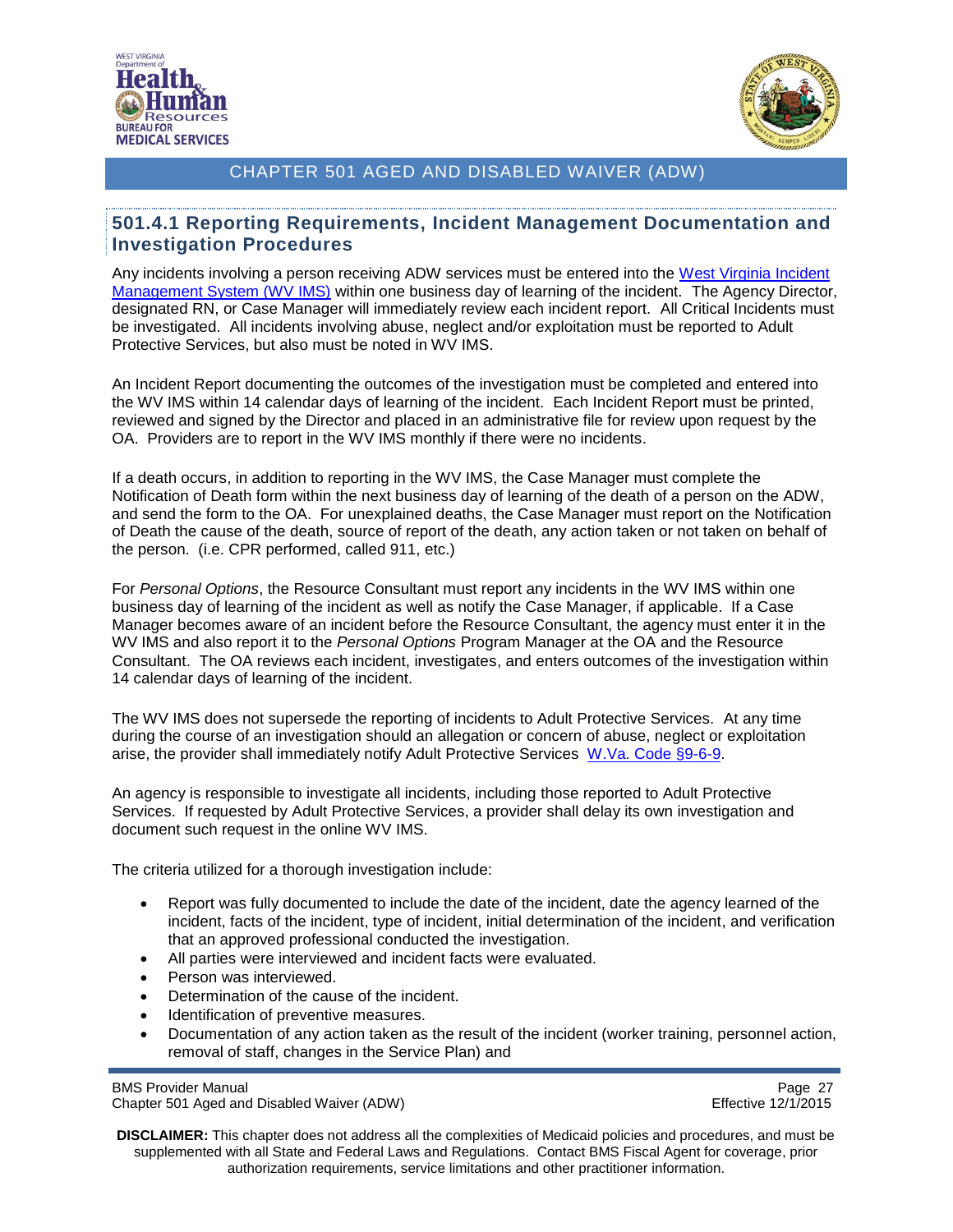



Change in needs were addressed on the Service Plan.

Unanticipated/unexplained deaths must be reported in the Incident Management System within one business day of learning of the incident. This would include deaths that occur in the person's home that are not anticipated, unexplained and not medically or age related. Example: Personal Attendant arrives at the person's home and finds the person deceased with no known reason.

Due to the seriousness of reporting suspected abuse/neglect/exploitation, any staff, Traditional or Personal Options, that fails to report or consistently fails to meet the timelines for reporting may put their agency at risk of losing their ADW provider status or contractual relationship.

## <span id="page-27-0"></span>**501.4.2 Incident Management Tracking and Reporting**

Providers must review and analyze incident reports to identify health and safety trends. Identified health and safety concerns and remediation strategies must be incorporated into the agency Quality Management Plan. The Quality Management Plan must be made available to the OA monitoring staff at the time of the provider monitoring review or upon request.

The Resource Consultant has a tracking/reporting responsibility defined in their contract with BMS.

## <span id="page-27-1"></span>501.5 DOCUMENTATION AND RECORD RETENTION REQUIREMENTS

#### **General Requirements**

- ADW Program provider agencies must comply with the documentation and maintenance of records requirements described in *[Chapter 100, General Administration and Information](http://www.dhhr.wv.gov/bms/Pages/Manuals.aspx)*; and *[Chapter 300, Provider Participation Requirements](http://www.dhhr.wv.gov/bms/Pages/Manuals.aspx) o*f the BMS Provider Manual found at the BMS Web Site:<http://www.dhhr.wv.gov/bms/Pages/Manuals.aspx>
- ADW Program provider agencies must comply with all other documentation requirements of this chapter.
- All required documentation must be maintained by the ADW provider for at least five years or three years after audits, with any and all exceptions having been declared resolved by BMS, in the person's receiving ADW services file subject to review by authorized BMS personnel or contracted agents. In the event of a dispute concerning a service provided, documentation must be maintained until the end of the dispute or five years whichever is greater.
- All required documentation and records must be available upon request by BMS or federal monitors, or contracted agents for auditing and/or medical review purposes.
- Failure to maintain all required documentation and in the manner required by BMS, may result in the disallowance and recovery by BMS of any amounts paid to the provider for which the required documentation is not maintained and not provided to BMS upon request.

#### **Specific Requirements**

ADW Program provider agencies must maintain a specific record for all services received for each ADW Program person including, but not limited to:

 Each ADW provider who provides Case Management services is required to maintain all required ADW documentation for state and federal monitors.

BMS Provider Manual Page 28<br>Chapter 501 Aged and Disabled Waiver (ADW) example a series of the effective 12/1/2015 Chapter 501 Aged and Disabled Waiver (ADW)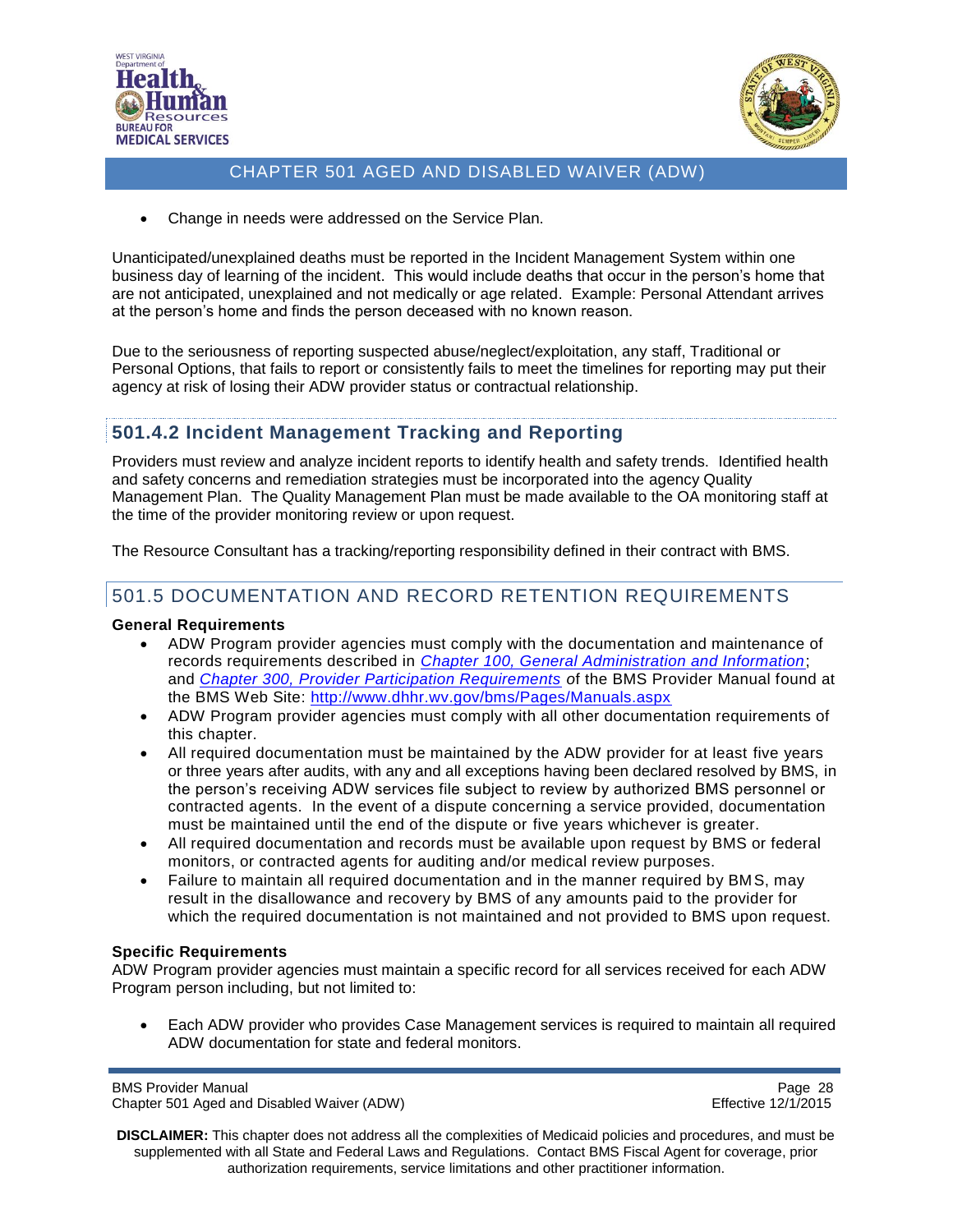



- All ADW Program forms as applicable to the policy requirement or service code requirement.
- Agencies may only use forms developed and published by BMS (refer to *[Chapter 300, Provider](http://www.dhhr.wv.gov/bms/Pages/Manuals.aspx)  [Participation Requirements,](http://www.dhhr.wv.gov/bms/Pages/Manuals.aspx)* for a description of general requirements for Medicaid record retention and documentation). This can be found on the BMS web site <http://www.dhhr.wv.gov/bms/Pages/Manuals.aspx>
- All providers of Waiver services must maintain records to substantiate that services billed by the ADW Program provider agency were provided on the dates listed and were for the actual amount of time and number of units claimed.
- Day to day documentation for services by a provider agency is to be maintained by the provider agency that provides and bills for said service. Monitoring and review of services as related to the Service Plan or monthly summary (visit) are to be maintained in the Case Management provider record.
- In the course of monitoring of the Service Plan and services, the Case Manager may review or request specific day to day documentation. All documentation provided must meet the criteria for documentation as indicated in the policy manual such as date, actual time of service and number of units claimed.
- Required on-site documentation may be maintained in an electronic format as long as the documentation is accessible to individuals who may need to access it.
- Electronic health record and electronic signature requirements described in *[Chapter 100,](http://www.dhhr.wv.gov/bms/Pages/Manuals.aspx)  [General Administration and Information](http://www.dhhr.wv.gov/bms/Pages/Manuals.aspx)* of the BMS Provider Manual.

# <span id="page-28-0"></span>*PROGRAM ELIGIBILITY AND ENROLLMENT*

# <span id="page-28-1"></span>501.6 ADW PROGRAM ELIGIBILITY

Applicants for the ADW Program must meet all of the following criteria to be eligible for the program:

- A. Be 18 years of age or older.
- B. Be a permanent resident of West Virginia. The individual may be discharged or transferred from a nursing home in any county of the state, or in another state, as long as his/her permanent residence is in West Virginia.
- C. Meet the Medicaid Waiver financial eligibility criteria for the program as determined by the county DHHR office, or the Social Security Administration (SSA), if an active SSI (Supplemental Security Income) recipient.
- D. Be approved as medically eligible for nursing home level of care and in need of services.
- E. Choose to participate in the ADW Program as an alternative to nursing home care.

Even if an individual is medically and financially eligible, a slot must be available for him/her to participate in the program.

# <span id="page-28-2"></span>501.7 FINANCIAL ELIGIBILITY - PRE-MEDICAL ELIGIBILITY

The financial eligibility process starts once an applicant applies to the ADW program. Within two business days after receiving a fully completed MNER, the UMC will send a letter to the applicant notifying them that they must complete financial eligibility before they can proceed with medical eligibility. The letter will include a yellow DHS-2 form and a Case Management Selection form.

BMS Provider Manual Page 29<br>Chapter 501 Aged and Disabled Waiver (ADW) example and the example of the Effective 12/1/2015 Chapter 501 Aged and Disabled Waiver (ADW)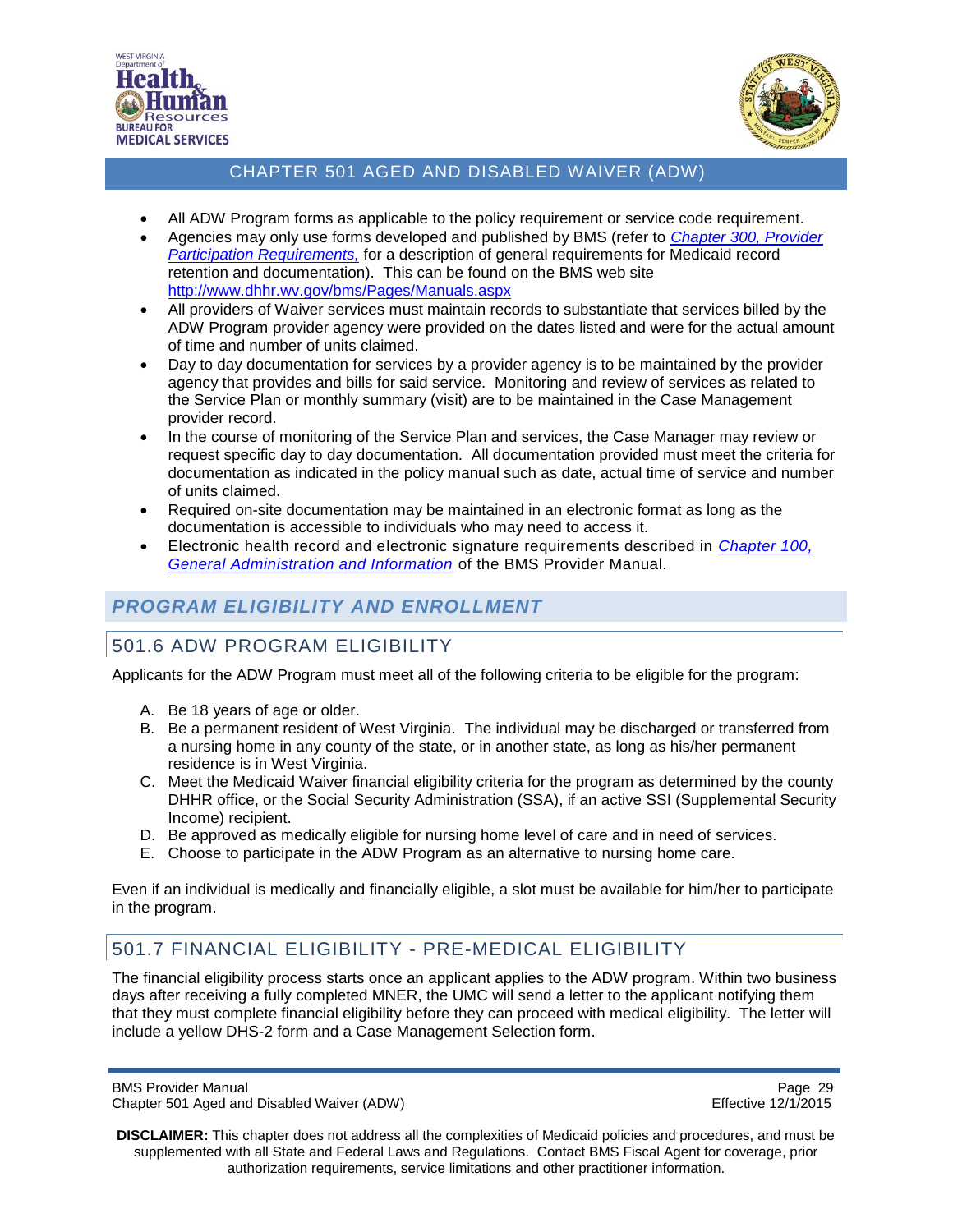



The applicant may choose a Case Management Agency upon application to the ADW program. The Case Management Agency will be notified by the UMC when chosen. Within five business days of receipt of this notification, the Case Manager must make an initial contact by telephone or face-to-face with the applicant to offer assistance in determining financial eligibility and answer any questions the applicant might have. The applicant and/or Case Manager must submit a yellow DHS-2 form along with a letter from the UMC to the county DHHR office to determine financial eligibility based on ADW criteria. The yellow DHS-2 form will include an expiration date. It will not be accepted at the county DHHR office after the expiration date.

Factors such as income and assets are taken into consideration when determining eligibility. An applicant's gross monthly income may not exceed 300% of the current maximum SSI payment per month for participation in the ADW Program. Some assets of a couple are protected for the spouse who does not need nursing home or home and community based care and these assets are not counted to determine eligibility for the individual who needs care in the home.

Medical eligibility determinations will not occur until the yellow DHS-2 form is returned to the UMC and states that the applicant is financially eligible. If the yellow DHS-2 form is not returned to the UMC within 60 calendar days of the expiration date, the referral will be closed.

## <span id="page-29-0"></span>501.8 FINANCIAL ELIGIBILITY- COMING OFF THE MANAGED ENROLLMENT LIST (MEL)

If the applicant has been placed on the Managed Enrollment List (MEL), when a slot becomes available, the applicant and the Case Management Agency (if already chosen) will be notified by the UMC. Continued financial eligibility must be confirmed using the DHS-2 form. The applicant has a total of sixty calendar days from the date the DHS-2 form is signed by the Case Manager to establish financial eligibility and enroll with the OA. Applicants must establish financial eligibility at a local DHHR office. This is evidenced by the signed DHS-2 form by the staff at the local DHHR office verifying the applicant is either financially eligible or ineligible. This process can take up to thirty days for final determination. Therefore, it is imperative the process begin immediately. If the applicant presents the DHS-2 form after the expiration date, financial eligibility for the ADW program is denied.

Case Managers must notify the OA when the financial eligibility process has been initiated using the case management contact form. If the financial eligibility process and enrollment are not completed within sixty calendar days, the OA will close the referral and notify the applicant. The letter will include the reason for the closure, the applicable ADW policy manual section(s), notice of free legal services, and a Request for Hearing form to be completed if the applicant wishes to contest the decision. The letter will outline specific timeframes for filing an appeal.

If the applicant wants ADW services after the closure, a new Medical Necessity Evaluation Request must be submitted to the UMC to begin the application process again. BMS will ensure that all closed referrals will be reviewed before releasing the slot to the next applicant on the Managed Enrollment List.

ADW services cannot be paid until an applicant's financial eligibility is established and the enrollment process has been completed with the OA. (Refer to *[Section 501.10](#page-35-0) Enrollment*) If the person has been on another waiver program, no services may be charged prior to an applicant's discharge from the other waiver program. The only exception is Case Management which may bill thirty days prior to discharge.

BMS Provider Manual Page 30<br>Chapter 501 Aged and Disabled Waiver (ADW) example a state of the effective 12/1/2015 Chapter 501 Aged and Disabled Waiver (ADW)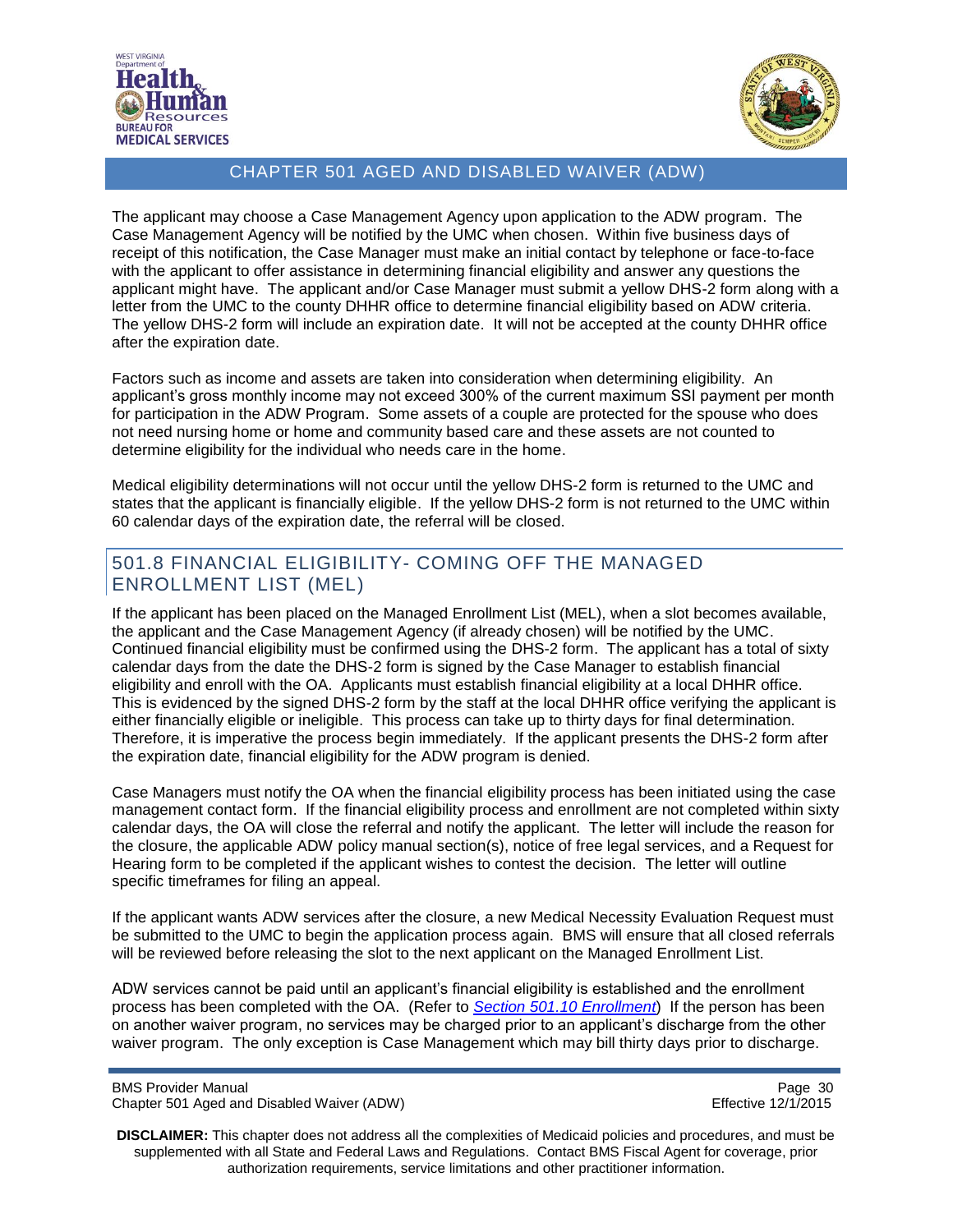



Termination of the Medicaid benefit itself (e.g., the Medicaid card) always requires a 13 calendar day advance notice prior to the first of the month Medicaid stops. Coverage always ends the last day of a month unless otherwise dictated by policy. Examples: (1) Advance notice for termination is dated January 27, Medicaid would end February 28. (2) Advance notice is dated January 16, Medicaid ends January 31. This is true regardless of when ADW services end.

## <span id="page-30-0"></span>501.9 MEDICAL ELIGIBILITY

The Utilization Management Contractor (UMC) is the entity that is responsible for conducting medical necessity assessments to confirm a person's medical eligibility for waiver services. The purpose of the medical eligibility review is to ensure the following:

- A. New applicants and existing people on the ADW program are medically eligible based on current and accurate evaluations.
- B. Each applicant/person determined to be medically eligible for ADW services receives an appropriate Service Level that reflects current/actual medical condition and short- and long-term service needs.
- C. The medical eligibility determination process is fair, equitable, and consistently applied throughout the State.

## <span id="page-30-1"></span>**501.9.1 Medical Criteria**

An individual must have five deficits as described on the Pre-Admission Screening Form (PAS) to qualify medically for the ADW Program. These deficits are derived from a combination of the following assessment elements on the PAS.

| <b>Section</b> | <b>Description of Deficits</b>                                                                                                                                                            |                                                                                                                                                    |  |
|----------------|-------------------------------------------------------------------------------------------------------------------------------------------------------------------------------------------|----------------------------------------------------------------------------------------------------------------------------------------------------|--|
| #24            | Decubitus; Stage 3 or 4                                                                                                                                                                   |                                                                                                                                                    |  |
| #25            | In the event of an emergency, the individual is c) mentally unable or d) physically unable to<br>vacate a building. a) Independently and b) With Supervision are not considered deficits. |                                                                                                                                                    |  |
| #26            |                                                                                                                                                                                           | Functional abilities of individual in the home                                                                                                     |  |
| а.             | Eating                                                                                                                                                                                    | Level 2 or higher (physical assistance to get nourishment, not preparation)                                                                        |  |
| b.             | <b>Bathing</b>                                                                                                                                                                            | Level 2 or higher (physical assistance or more)                                                                                                    |  |
| c.             | <b>Dressing</b>                                                                                                                                                                           | Level 2 or higher (physical assistance or more)                                                                                                    |  |
| d.             | Grooming                                                                                                                                                                                  | Level 2 or higher (physical assistance or more)                                                                                                    |  |
| е.<br>f.       | Continence, Bowel<br>Continence, Bladder                                                                                                                                                  | Level 3 or higher; must be incontinent.                                                                                                            |  |
| g.             | Orientation                                                                                                                                                                               | Level 3 or higher (totally disoriented, comatose).                                                                                                 |  |
| h.             | Transfer                                                                                                                                                                                  | Level 3 or higher (one-person or two-person assistance in the home)                                                                                |  |
|                | Walking                                                                                                                                                                                   | Level 3 or higher (one-person assistance in the home)                                                                                              |  |
| Ŀ.             | Wheeling                                                                                                                                                                                  | Level 3 or higher<br>(must be Level 3 or 4 on walking in the home to use Level 3 or 4 for<br>wheeling in the home. Do not count outside the home.) |  |

BMS Provider Manual **Page 31** Chapter 501 Aged and Disabled Waiver (ADW) Effective 12/1/2015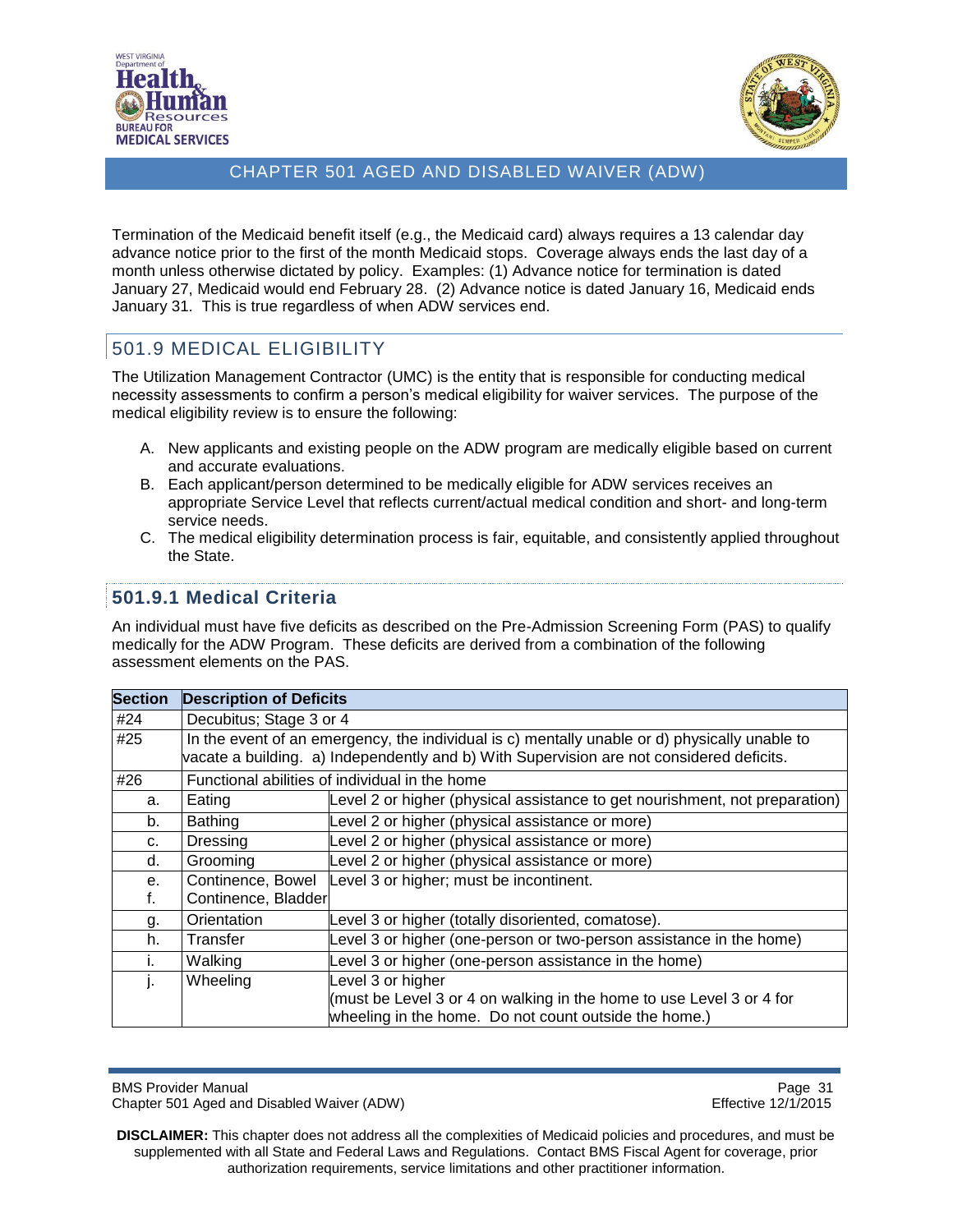



| <b>Section</b> | <b>Description of Deficits</b>                                                                                                                                                     |
|----------------|------------------------------------------------------------------------------------------------------------------------------------------------------------------------------------|
| #27            | Individual has skilled needs in one or more of these areas: (g) suctioning, (h) tracheostomy, (i)<br>ventilator, (k) parenteral fluids, (l) sterile dressings, or (m) irrigations. |
| #28            | Individual is not capable of administering his/her own medications.                                                                                                                |
|                |                                                                                                                                                                                    |

## <span id="page-31-0"></span>*501.9.1.1 Service Level Criteria*

There are four Service Levels for Personal Attendant services. Points will be determined as follows based on the following sections of the PAS:

| <b>Section</b> | <b>Description of Points</b>                                                                                                                                                                                                                                                                                                                |
|----------------|---------------------------------------------------------------------------------------------------------------------------------------------------------------------------------------------------------------------------------------------------------------------------------------------------------------------------------------------|
| #23            | Medical Conditions/Symptoms – 1 point for each (can have total of 12 points)                                                                                                                                                                                                                                                                |
| #24            | Decubitus - 1 point                                                                                                                                                                                                                                                                                                                         |
| #25            | 1 point for $\mathbf{b}$ ., $\mathbf{c}$ ., or $\mathbf{d}$ .                                                                                                                                                                                                                                                                               |
| #26            | <b>Functional Abilities:</b><br>Level 1 - 0 points<br>Level 2 - 1 point for each item a. through i.<br>Level 3 - 2 points for each item a. through m., i. (walking) must be at Level 3 or Level 4 in order to<br>get points for j. (wheeling)<br>Level $4 - 1$ point for $a$ , 1 point for $e$ , 1 point for $f$ , 2 points for g through m |
| #27            | Professional and Technical Care Needs - 1 point for continuous oxygen.                                                                                                                                                                                                                                                                      |
| #28            | Medication Administration - 1 point for <b>b.</b> or <b>c.</b>                                                                                                                                                                                                                                                                              |
| #34            | Dementia - 1 point if Alzheimer's or other dementia                                                                                                                                                                                                                                                                                         |
| #35            | Prognosis – 1 point if Terminal                                                                                                                                                                                                                                                                                                             |

Total number of points possible is 44.

### <span id="page-31-1"></span>*501.9.1.2 Service Level Limits*

#### **Traditional Service Levels**

| Level | <b>Points Required</b> | <b>Range of Hours Per Month (for Traditional)</b> |
|-------|------------------------|---------------------------------------------------|
| A     | $5-9$                  | $0 - 62$                                          |
| В     | $10 - 17$              | $63 - 93$                                         |
| C     | 18-25                  | 94 - 124                                          |
| . D   | 26-44                  | 125 - 155                                         |

The hours of service are determined by the service level and the Person-Centered Assessment. Please note, the levels are a range of hours and are to be used to meet daily needs. Maximum hours are not guaranteed if the need is not identified. If the minimum hours awarded are not being utilized, the reason must be documented in the Service Plan. If a person reports formal Personal Attendant services to assist with ADLs are not needed, a request for closure must be submitted.

BMS Provider Manual Page 32<br>Chapter 501 Aged and Disabled Waiver (ADW) example a series of the effective 12/1/2015 Chapter 501 Aged and Disabled Waiver (ADW)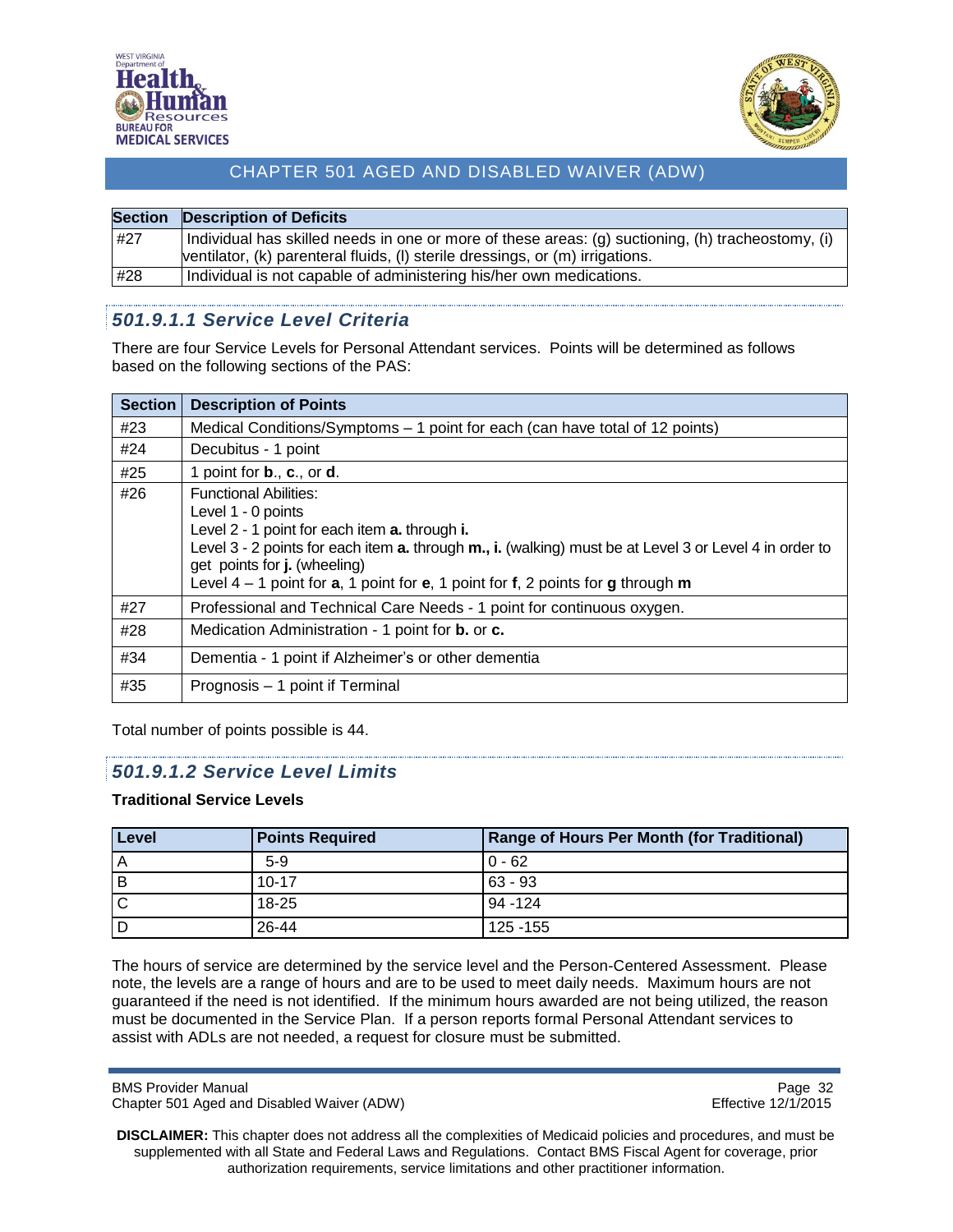



For people new to *Personal Options*, the first month's budget must be prorated by the FE/A to reflect the actual start date of services.

## <span id="page-32-0"></span>**501.9.2 Initial Medical Evaluation**

Following is an outline of the initial medical evaluation process as predominantly directed in the 2005 Cyrus decree:

- A. An applicant shall initially apply for the ADW program by having his/her treating physician (M.D. or D.O.), Nurse Practitioner (NP) or Physician's Assistant (PA) (referent) complete and sign a Medical Necessity Evaluation Request (MNER) form including ICD diagnosis code(s). The referent, applicant, family member, advocate or other interested party, may submit this form by fax, mail or electronically to the UMC. The UMC will not process any MNER form if the referent's signature is more than 60 days old. If the MNER form is incomplete, it will be returned for completion and resubmission, and the applicant will be notified.
- B. Once a completed and signed MNER is received, the UMC will send a yellow DHS-2 form to the applicant, so financial eligibility can be established. A list of Case Management providers in the applicant's county will also be sent. An applicant may choose a Case Management Agency to assist them with the process. Selecting a Case Management Agency does not ensure eligibility for the ADW program.
- C. Once the completed DHS-2 form is returned, if financially eligible, the UMC will attempt to contact the applicant (or legal representative) to schedule the assessment, allowing at least two weeks notification of the appointment. If contact is made, a notice shall be sent to the individual and/or contact person detailing the scheduled home visit date and time.
- D. The UMC will make up to three attempts to contact the applicant. If unable to contact after three attempts, the Case Management Agency will be notified and the UMC will issue a potential referral closure letter to the applicant (or legal representative) and the referent. If no contact is made with the UMC within 10 business days, the referral will be closed. If the applicant chooses to have the evaluation after the referral is closed, a new referral is required if the signature on the MNER is greater than 60 calendar days.
- E. If the MNER form indicates that the applicant has Alzheimer's, multi-infarct, senile dementia, or related condition; and/or if he/she has a guardian or legal representative, the assessment will not be scheduled without the guardian, contact person or legal representative present to assist the applicant.
- F. If the applicant is not financially eligible, the local DHHR office will notify the applicant of the denial of financial eligibility. The referral will be closed by the UMC. No letter will be sent by the UMC.

## <span id="page-32-1"></span>**501.9.2.1 Results of Initial Medical Evaluation**

#### A. **Approval**

If the applicant is determined medically eligible and a slot is available, a notice of approved medical eligibility, which includes the range of Personal Attendant hours the person may receive and a copy of the PAS, is sent to the applicant and/or legal representative/designated contact and the referent. The notice will be sent by mail to the applicant. The Case Management Agency will also be notified, as will the TMH office, as applicable. The Case Manager must use the Initial

BMS Provider Manual Page 33<br>Chapter 501 Aged and Disabled Waiver (ADW) example and the example of the Effective 12/1/2015 Chapter 501 Aged and Disabled Waiver (ADW)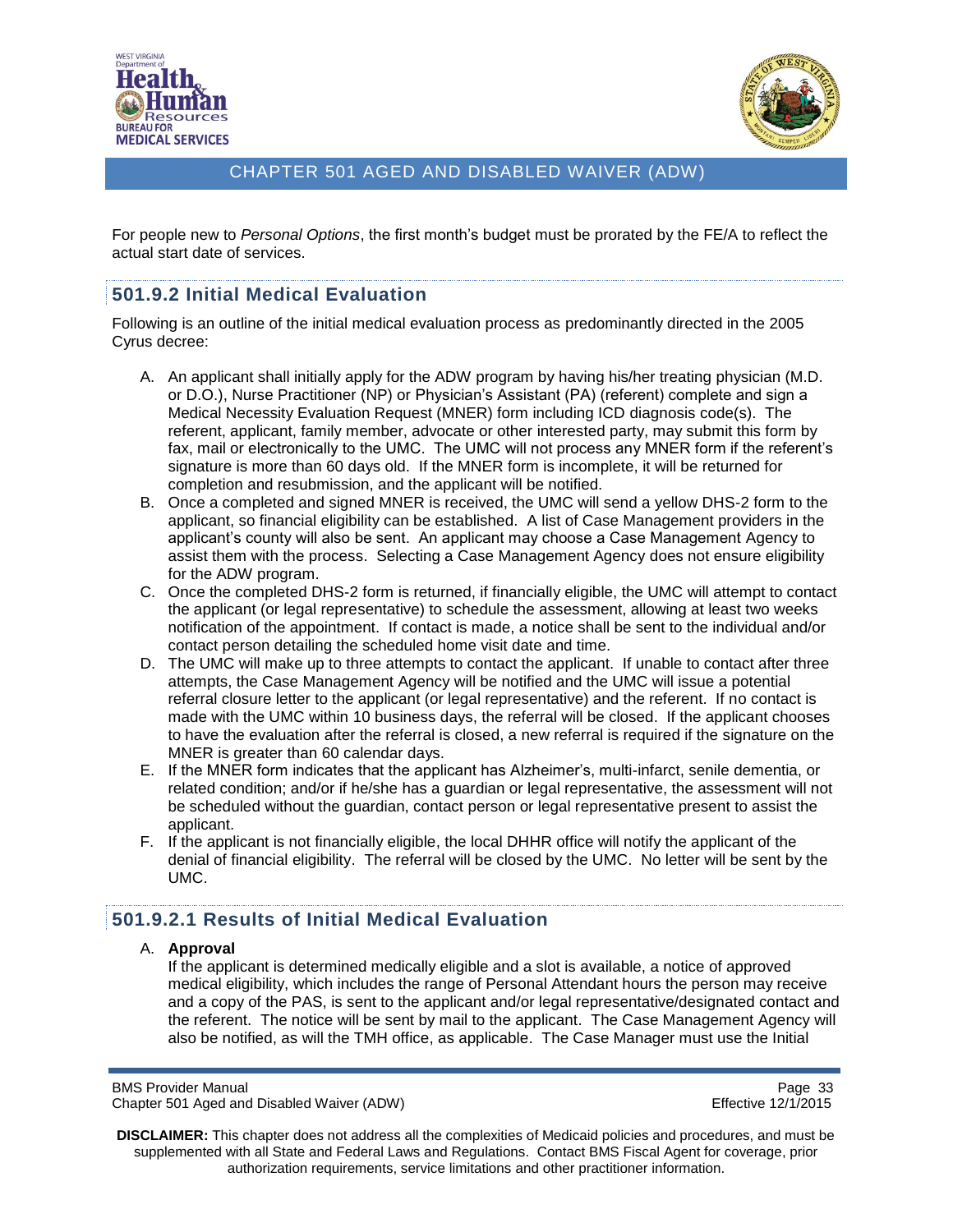



Contact Log at this point. Continued financial eligibility must be confirmed, using the white DHS-2 form. If the applicant chose *Personal Options,* the OA will be notified.

The applicant must be enrolled within sixty calendar days from the date the Case Manager signs the DHS-2 form. It will not be accepted at the county DHHR office after the expiration date. If not enrolled, the applicant forfeits the slot and must reapply. The OA and BMS will review all 60 day closures to assess whether the enrollment delay was outside the applicant's control. If so, an extension may be given.

If the applicant is determined medically eligible and a slot is not available, a notice of approved medical eligibility will be sent to the applicant (or legal representative) and the referring entity informing them a slot is not currently available and they will be contacted when one becomes available. The applicant will be placed on the Managed Enrollment List (MEL). When a slot becomes available, the applicant and/or the legal representative/ designated contact will be sent a letter. The Case Management Agency will also be notified, as well as the TMH office, as applicable. The Case Manager must use the Initial Contact Log at this point. Continued financial eligibility must be confirmed. If the applicant chose *Personal Options*, the OA will be notified.

#### B. **Denial**

If it is determined that the applicant does not meet medical eligibility, the applicant (or legal representative) and referent will be notified by a Potential Denial-Additional Information Needed letter. This letter will advise the applicant of the reason for the potential denial, listing the areas in which deficiencies were found. A copy of the PAS and ADW policy will also be included with the Potential Denial-Additional Information Needed letter. The applicant will be given fourteen (14) days to submit supplemental medical information to the UMC. Information submitted after fourteen (14) days will not be considered in the eligibility determination. However, it may be used during a pre-conference hearing or Medicaid Fair Hearing. Please note, a Potential Denial-Additional Information Needed letter is not a denial of service and a request for Fair Hearing should not be made at this time.

If the review of the supplemental information by the UMC determines the applicant is not medically eligible, the applicant, (or legal representative) and the referent will be notified by a Final Denial Letter. The Case Management Agency will also be notified, as well as the TMH office, as applicable. The Final Denial Letter will provide the reason for the adverse decision. It will also include the applicable ADW policy manual section(s), a copy of the PAS, supplemental information documentation (if it has been supplied), notice of free legal services, and a Request for Hearing Form to be completed if the applicant wishes to contest the decision.

If the applicant's medical eligibility is denied and the applicant is subsequently found medically eligible after the Fair Hearing process, the date of eligibility can be no earlier than the date of the hearing decision.

### <span id="page-33-0"></span>**501.9.3 Medical Re-Evaluation**

Annual reevaluations for medical eligibility for each person on the ADW must be conducted. The process is as follows (as predominantly directed in 2005 Cyrus decree):

BMS Provider Manual Page 34<br>Chapter 501 Aged and Disabled Waiver (ADW) National Page 34 Chapter 501 Aged 20172015 Chapter 501 Aged and Disabled Waiver (ADW)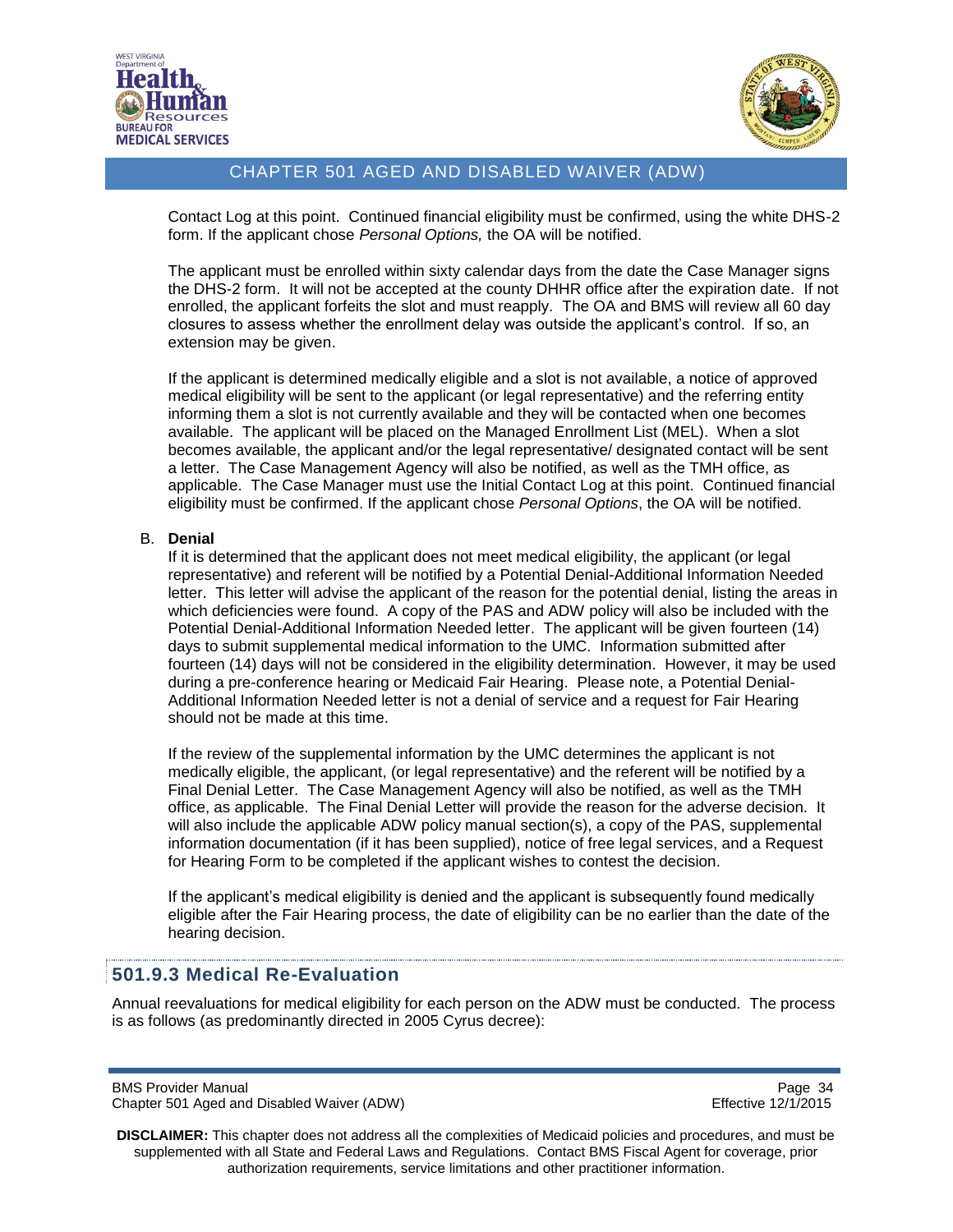



- A. A MNER form must be submitted to the UMC after being signed and dated by the person (or legal representative) and referent (physician, Nurse Practitioner, Physician Asst.) The forms must be provided to the UMC and a copy of the original form with the signatures must be maintained in the person's file. The Case Manager must check the reevaluation line at the top of the form. A referent's signature is required annually and must include the ICD diagnosis code(s).
- B. The request can be submitted up to ninety calendar days prior to the expiration of the current PAS, as dictated by the Anchor Date, and no later than 45 calendar days prior to the expiration of the current PAS. A person's medical eligibility is at risk if the PAS request is submitted less than 45 calendar days before it expires. The expiration of a PAS does not constitute a reason for an appeal.
- C. After receiving the reevaluation request, the UMC will attempt to contact the person (or legal representative) to schedule an assessment, allowing at least two weeks notification.
- D. If the MNER form indicates that the applicant has Alzheimer's, multi-infarct, senile dementia, or related condition; or if he/she has a guardian, contact person or legal representative, the assessment will not be scheduled without the guardian, contact person or legal representative present to assist the person.
- E. If the UMC makes the contact, a letter is sent to the person (or legal representative) and notification is sent to the Case Management Agency noting the date and time of the assessment.
- F. If the UMC is unable to contact the person (or legal representative) within three attempts, a Potential Closure Letter will be sent to the member (or legal representative). Notification is sent to the Case Management Agency, *Personal Options* vendor, and the TMH office, as applicable.
- G. If no contact is made with the UMC within 10 business days of the date of the Potential Closure Letter, the UMC will send the Final Denial Letter to the person (or legal representative). The OA, Case Management Agency, *Personal Options* vendor, and the TMH office, as applicable will be notified. The OA will close the case.

## <span id="page-34-0"></span>**501.9.3.1 Results of Medical Re-Evaluation**

#### A. **Approval**

If the person meets the medical eligibility criteria, a Notice of Approved Continued Medical Eligibility is sent to the person (or legal representative). The Case Management Agency, if applicable, the TMH office, and *Personal Options* vendor will be notified. For people enrolled in the Traditional Model, this notice includes the approved Service Level and the range of hours of service per month. For people enrolled in *Personal Options*, this notice includes the approved Service Level and the maximum budget level. All people also receive a notice of free legal services, and a Request for Hearing Form.

The Case Management Agency is responsible for sending the Notice of Approved Continued Medical Eligibility to the Personal Attendant Agency.

#### B. **Denial**

If it is determined that the person does not meet medical eligibility the person (or legal representative) and the referent will receive a Potential Denial Letter. The Case Management Agency, the TMH office and the *Personal Options* vendor will be notified, as applicable. This letter will advise the person of the reason(s) for the potential denial, listing the areas in which deficiencies were found and notice that the medical eligibility standard has not been met. A copy of the PAS and ADW policy will also be included with the Potential Denial Letter. Information

BMS Provider Manual Page 35<br>Chapter 501 Aged and Disabled Waiver (ADW) example and the example of the Effective 12/1/2015 Chapter 501 Aged and Disabled Waiver (ADW)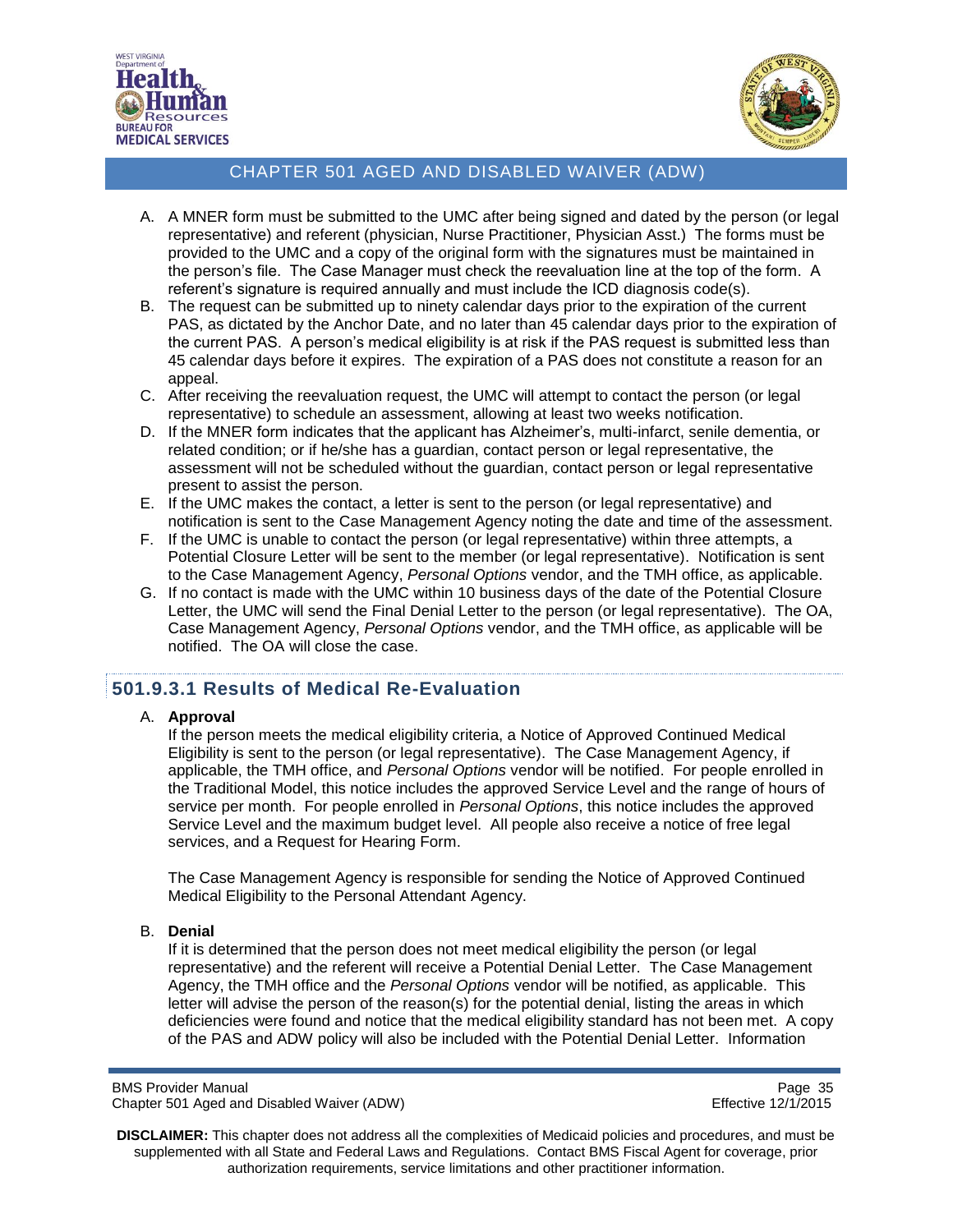



submitted after 14 days will not be considered in the eligibility determination. However, it may be used during a pre-conference hearing or Medicaid Fair Hearing. Please note, a Potential Denial-Additional Information Needed letter is not a denial of service and a request for Fair Hearing should not be made at this time.

If the review of the supplemental information by the UMC determines that there is still no medical eligibility, the person (or legal representative), and the referent will be sent the Final Denial Letter. The OA, Case Management Agency, *Personal Options* vendor, and the TMH office will be notified as applicable. The Final Denial Letter will provide the reason for the adverse decision. It will also include the applicable policy manual section(s), a copy of the PAS, supplemental information documentation (if it has been supplied), notice of free legal services, and a Request for Hearing Form to be completed if the person wishes to contest the decision.

If the person elects to appeal any adverse decision, benefits shall continue at the current level only if the appeal is mailed within 13 calendar days of the notice date, and shall continue only until a final decision is rendered by the administrative Hearing Officer. If the hearing decision affirms the denial of medical eligibility ADW services shall be terminated immediately. Medicaid will not pay for services provided to a medically ineligible person.

If upon re-evaluation, the service level decreases, the person has 14 days to submit additional information to support remaining at the previous level. If documentation supports the previous level, it will be restored. If the documentation is not received within the time frame or does not support the previous level, the person will be notified in writing. The level change will occur on the person's anchor date, unless a request for a Medicaid Fair Hearing is received. If the request for hearing is received within 13 days of the letter notifying the person of the results of the medical re-evaluation, services will continue at the previous level until a decision is made.

## <span id="page-35-0"></span>501.10 ENROLLMENT

Once an applicant has been determined both financially and medically eligible, the Case Manager, if applicable, must request Program Enrollment from the OA by completing an Enrollment Request Form. The OA will complete the Enrollment and provide a Confirmation Notice to the Case Management Agency and the Personal Attendant Agency. If the person chose *Personal Options*, the *Personal Options* Program Manager at the OA will be notified by the Case Management Agency, if applicable.

No Medicaid reimbursed ADW services may be provided until the Case Management Agency is in receipt of the Enrollment Confirmation Notice.

The Case Management Agency is responsible for maintaining a copy of the Enrollment Request Form and the Enrollment Confirmation Notice in the person's file. The Personal Attendant Agency is responsible for maintaining a copy of the Enrollment Confirmation Notice in the person's file.

The *Personal Options* vendor must maintain a file which contains the Enrollment Confirmation Notice for people choosing *Personal Options*. Initial phone contact with the person must occur within three business days of the date of the Enrollment Confirmation notice.

BMS Provider Manual **Page 36** Chapter 501 Aged and Disabled Waiver (ADW) **Effective 12/1/2015**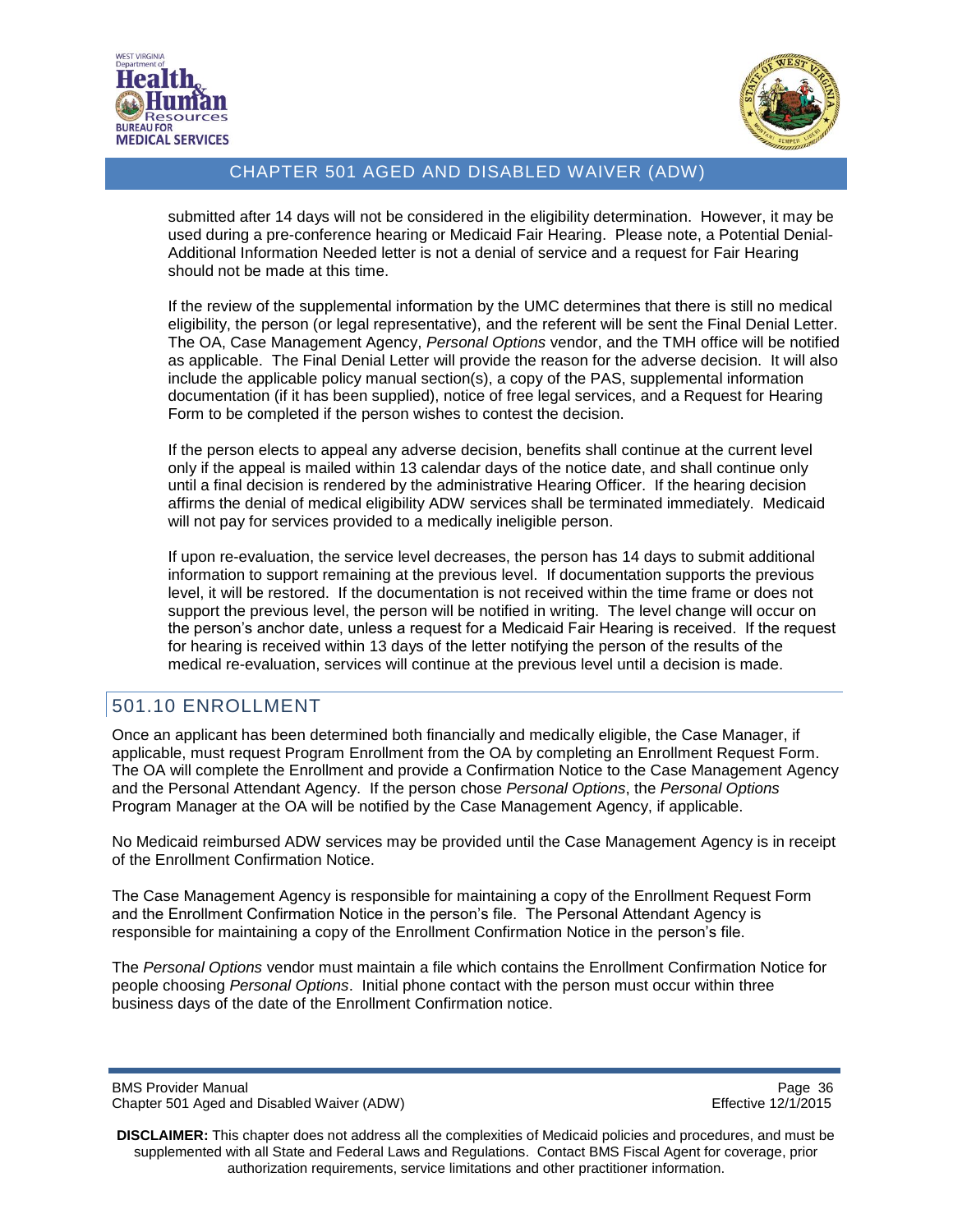



The person's waiver case will be closed if Personal Attendant services are not provided within 180 days of the date of enrollment in the program.

# <span id="page-36-0"></span>501.11 DESCRIPTION OF SERVICE OPTIONS

Two service options are offered in the ADW and are available to every person eligible for the ADW.

- 1. Traditional Service Option
- 2. Participant-Directed Service Option ( *Personal Options* Financial Management Service)

### <span id="page-36-1"></span>**501.11.1 Traditional Service Option, Traditional Model**

The Traditional Model is available to all people on the ADW program. In the Traditional Model, people receive services from certified ADW Case Management and Personal Attendant providers. The providers are responsible for all facets of the program, taking into consideration the person's individual wishes and needs. Providers must try to match Personal Attendants with criteria set forth by the person receiving ADW services, i.e. person requests non-smoker. Services are provided when the person needs them, not at the convenience of the provider.

## <span id="page-36-2"></span>**501.11.2 Participant-Directed Service Option,** *Personal Options* **Model**

The Financial Management Service (FMS) Model available to persons to support their use of participantdirected services is *Personal Options*. Under *Personal Options*, the person is the Common Law Employer of the Personal Attendants they hire directly. The person may appoint a representative to assist with these functions, but the person remains the Common Law Employer.

A person's program representative cannot be a person's employee providing *Personal Options* ADW services to the person.

All Personal Attendants hired by the person must meet the requirements listed in *[Section 501.3.3,](#page-22-0)  [Personal Attendant qualifications](#page-22-0)*.

The *Personal Options* Fiscal/Employer Agent is responsible for managing the receipt and distribution of individuals' participant-directed budget funds, processing and paying the Personal Attendants' payroll and reimbursements for transportation. The *Personal Options* Fiscal/Employer Agent is also required to provide information and assistance to persons and their representatives as appropriate.

Under *Personal Options* FMS option, the person is the Common Law Employer of the Personal Attendants they hire directly. The Common Law Employer is responsible to:

- Elect the participant-directed option.
- Work with their Resource Consultant (RC) to become oriented and enrolled in the Participant-Directed Option, enroll Personal Attendants, develop a spending plan for the participant-directed budget, and create an emergency Personal Attendant back-up plan to ensure staffing, as needed.
- Recruit and hire their Personal Attendant(s).
- Provide required and person-specific training to Personal Attendant(s).

BMS Provider Manual Page 37<br>Chapter 501 Aged and Disabled Waiver (ADW) example a series of the effective 12/1/2015 Chapter 501 Aged and Disabled Waiver (ADW)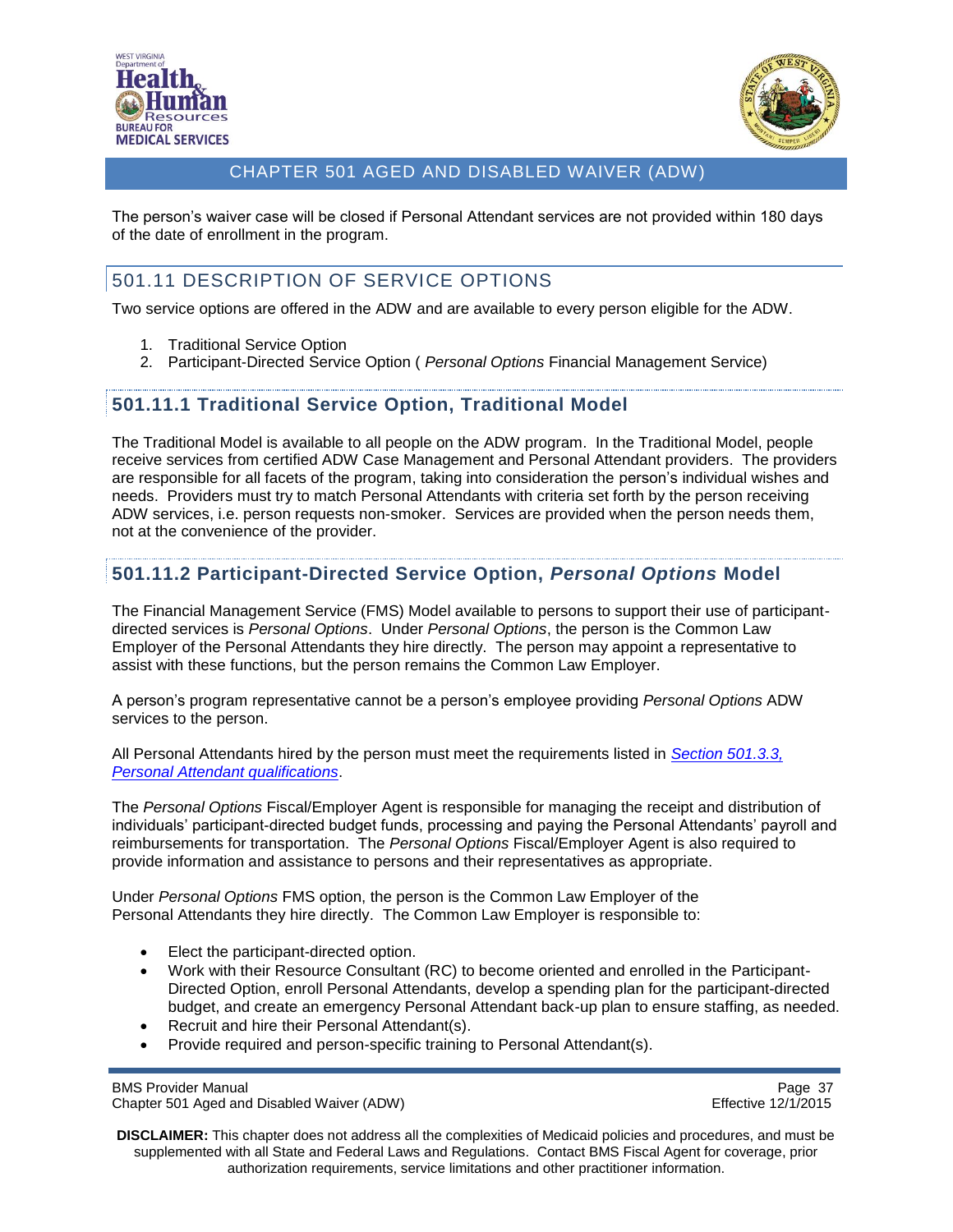



- Determine Personal Attendants' work schedule and how and when the Personal Attendant should perform the required tasks.
- Supervise Personal Attendants' daily activities.
- Evaluate their Personal Attendant's performance.
- Review, sign, and submit Personal Attendants' time sheets to the *Personal Options* Fiscal/Employer Agent.
- Maintain documentation in a secure location and ensure employee confidentiality.
- Discharge their Personal Attendant, when necessary.
- Notify their Case Manager and/or Resource Consultant of any changes in service need.
- Maintain a safe environment for all employees

*Personal Options* fiscal/employer agent is responsible for:

- 1. Assisting Common Law Employers exercising budget authority;
- 2. Acting as a neutral bank, receiving and disbursing public funds, tracking and reporting on the person's budget funds (received, disbursed and any balances);
- 3. Monitoring persons' spending of budget funds in accordance with persons' approved spending plans;
- 4. Submitting claims to the state's claim processing agent on behalf of the person/employer;
- 5. Processing and paying invoices for transportation and services in the person's approved participant-directed spending plan
- 6. Assisting persons exercising employer authority;
- 7. Assisting the person in verifying workers' citizenship or legal alien status (e.g., completing and maintaining a copy of the USCIS Form I-9 for each support service worker the person employs);
- 8. Assisting in submitting criminal background checks of prospective Personal Attendants;
- 9. Collecting and processing support worker's timesheets;
- 10. Operating a payroll service, (including withholding taxes from workers' pay, filing and paying Federal (e.g., income tax withholding, FICA and FUTA), state (e.g., income tax withholding and SUTA), and, when applicable, local employment taxes and insurance premiums);
- 11. Distributing payroll checks on the person's behalf;
- 12. Executing Simplified Medicaid provider agreements on behalf of the Medicaid agency;
- 13. Providing orientation/skills training to persons about their responsibilities when they function as the employer of record of their direct support workers;
- 14. Providing ongoing information and assistance to Common Law Employers; and
- 15. Monitoring and reporting data pertaining to quality and utilization of the *Personal Options* FMS as required to BMS.
- 16. Maintain monthly contact and six months face-to-face visits with the *Personal Options* participant.

The *Personal Options* Fiscal/Employer Agent is not the Common Law Employer of the person's Personal Attendant(s). Rather, the *Personal Options* Fiscal/Employer Agent assists the person/Common Law Employer in performing all that is required of an employer for wages paid on their behalf and all that is required of the payer for requirements of back-up withholding, as applicable. The *Personal Options* fiscal/employer agent operates under §3504 of the IRS code, Revenue Procedure 80-4 and Proposed Notice 2003-70, applicable state and local labor, employment tax and Medicaid program rules, as required.

BMS Provider Manual Page 38<br>Chapter 501 Aged and Disabled Waiver (ADW) National Page 38 Chapter 501 Aged 2/1/2015 Chapter 501 Aged and Disabled Waiver (ADW)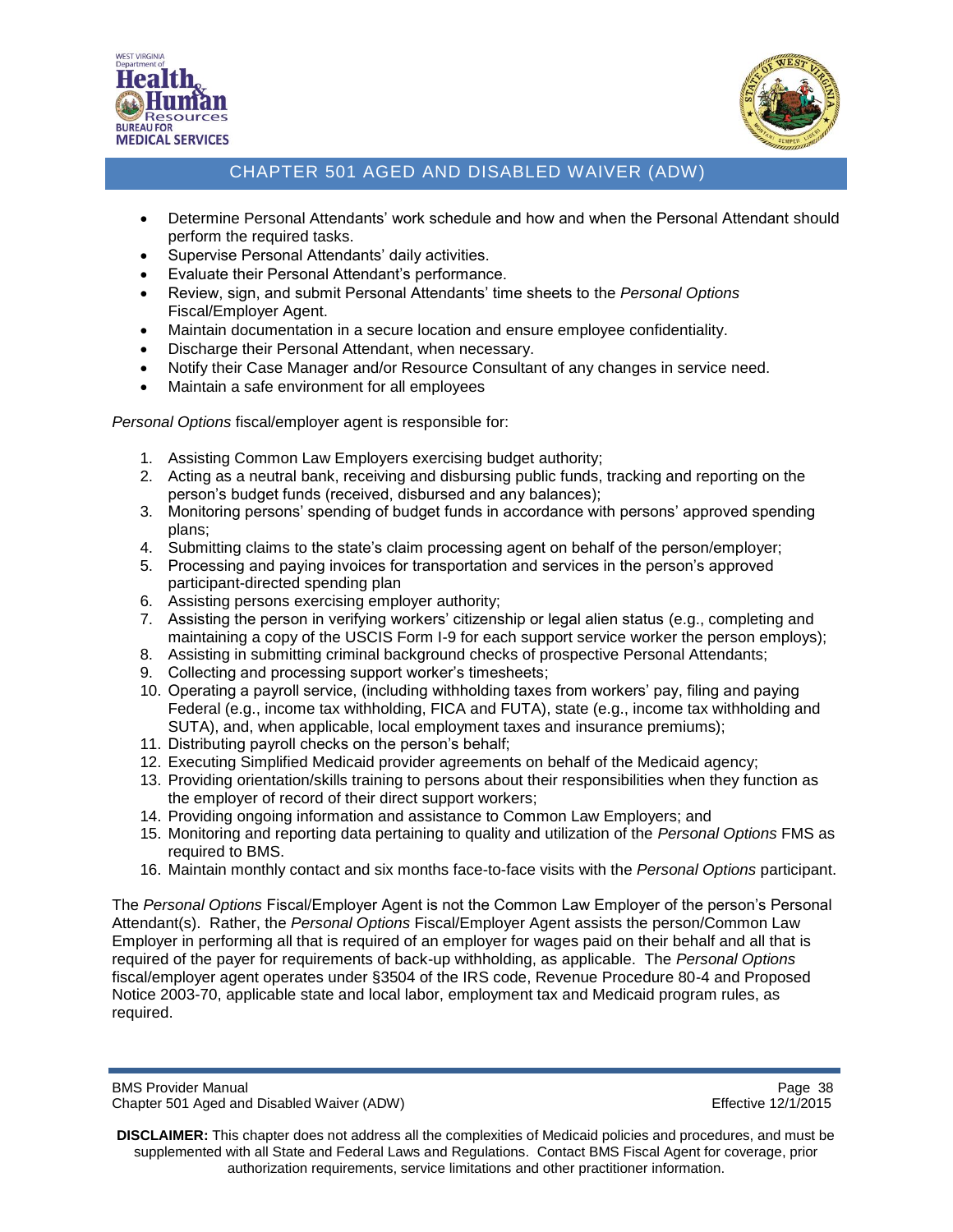



*Personal Options* makes available Information and Assistance (I&A) services to Common Law Employers to support their use of participant-directed services and to perform effectively as the Common Law Employer of their Personal Attendants. I&A provided by *Personal Options* include:

- Common Law Employer orientation sessions once the person chooses to use participant-directed services and enrolls with *Personal Options*, and,
- Skills training to assist Common Law Employers to effectively use participant-directed services and FMS and perform the required tasks of an employer of record of Personal Attendants. Common Law Employer orientation provides information on:
	- $\circ$  The roles, responsibilities of and potential liabilities for each of the interested parties related to the delivery and receipt of participant-directed services (i.e., Common Law Employer, *Personal Options*, UMC, CM, BMS),
	- o How to participate in *Personal Options*,
	- $\circ$  How to effectively perform as a Common Law Employer of their Personal Attendants,
	- o How to ensure that the Common Law Employer is meeting Medicaid and *Personal Options* requirements, and
	- o How a person would stop using participant-directed services and begin to receive traditional waiver services, if they so desire. Skills training curricula reinforce Medicaid, *Personal Options*, federal and state labor, tax and citizenship and legal alien status requirements and provide a review of best practices for performing the tasks required of a Common Law Employer of a Personal Attendant (i.e., the Common Law Employer may be having difficulty reviewing, signing and submitting Personal Attendants' time sheets and skills training could be provided to help them improve their performance completing this task).

*Personal Options* provides Information & Assistance (I&A) supports to persons and their representatives (when applicable) who wish to function as Common Law Employers. The educational presentations provide interested persons with information on the role and responsibilities of *Personal Options* and each of the other interested parties (i.e., person, representative, Personal Attendant, and BMS) and what is required of the person to be a Common Law Employer to his or her Personal Attendant(s). These presentations provide the venue through which a person may enroll in the participant-directed option. *Personal Options* makes available I&A supports to persons and their representatives (when applicable), to implement and support their use of participant-directed services and performing as an employer of record.

If *Personal Options* is selected by the person, *Personal Options*, rather than the Case Manager provides I&A service that includes:

- 1. Providing or linking Common Law Employers with program materials in a format that they can use and understand.
- 2. Providing and assisting with the completion of enrollment packets for Common Law Employers.
- 3. Providing and assisting the Common Law Employer with employment packets.
- 4. Discussing and/or helping determine the participant-directed budget with the Common Law Employer.
- 5. Presenting the Common Law Employer with the *Personal Options* fiscal/employer agent's role in regards to payment for services.
- 6. Assisting Common Law Employers with determining participant-directed budget expenditures.

BMS Provider Manual Page 39<br>Chapter 501 Aged and Disabled Waiver (ADW) National Page 39 Reflective 12/1/2015 Chapter 501 Aged and Disabled Waiver (ADW)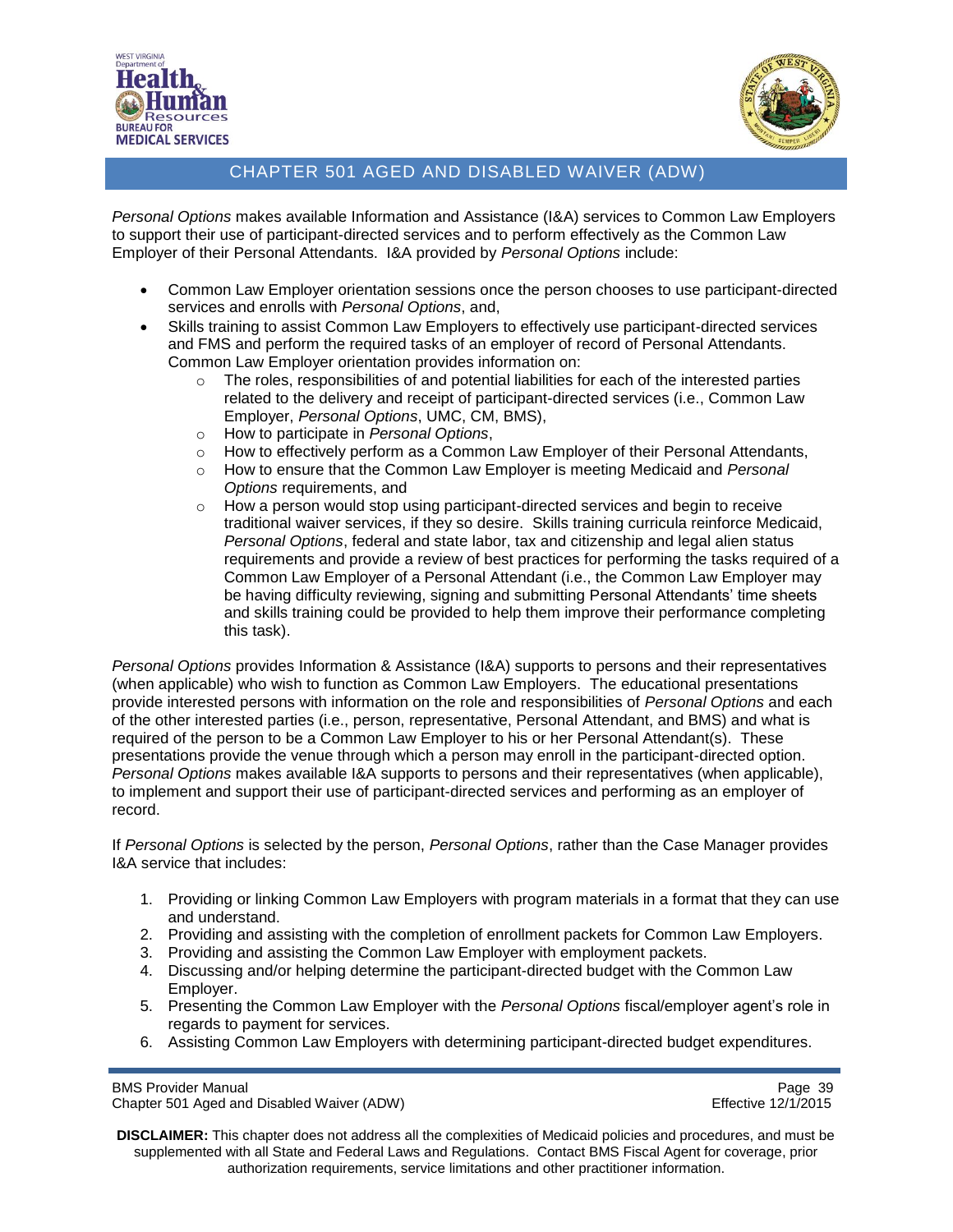



- 7. Assisting with the development of an individualized spending plan based upon the person's annual participant-directed budget.
- 8. Making available to the person/representative a process for voicing complaints/grievances pertaining to the *Personal Options* fiscal/employer agent's performance.
- 9. Providing additional oversight to the Common Law Employer as requested or needed.
- 10. Monitoring and reporting information about the person's utilization of the participant- directed budget to the person, representative, CM and BMS.
- 11. Explaining all costs/fees associated with the person directing their own services.

With regard to the provision of *Personal Options* FMS, the OA is responsible for:

- Distributing the *Personal Options* FMS satisfaction survey, developed by BMS, to *Personal Options* persons or their representatives (when applicable) and receiving and analyzing the survey results and reporting them to BMS annually.
- Conducting *Personal Options* FMS Performance Reviews on a defined cycle using a Review Protocol based on the *Personal Options* FMS requirements

# <span id="page-39-0"></span>501.12 PERSON-CENTERED ASSESSMENT

Assessment is the structured process of interviews which is used to identify the person's abilities, needs, preferences, risks and supports; determine needed services or resources; and provide a sound basis for developing the Service Plan. A secondary purpose of the assessment is to provide the person a good understanding of the program, services, and expectations. There are two sections to the Person-Centered Assessment: Case Management (Section 1) and RN Assessment (Section 2).

Once Enrollment has been completed with the OA, in the traditional model, the Case Manager and the RN will schedule a home visit within seven calendar days to complete the Initial Person-Centered Assessment (T1001).

The Person-Centered Assessment (Section 1 and 2) must be completed at least every 6 months from the date of the initial Assessment and annually thereafter.

The Case Manager and RN must work together to ensure that the program meets the person's needs. They must communicate and share information/documentation included in the Person-Centered Assessment (Section 1 and 2). Both providers are to maintain a copy of the entire Person-Centered Assessment in the person's record.

The person receiving ADW services in the Personal Option model will be contacted by the Case Manager, if applicable, to schedule a home visit within seven calendar days to complete the Initial Person-Centered Assessment (Section 1). If the person does not have a Case Manager, this does not apply.

For those choosing *Personal Options*, they may choose to use part of their budget to purchase an RN assessment, but it is not required. If they do not choose to have a nursing assessment, the Resource Consultant will complete the *Personal Options* Assessments in conjunction with the Case Manager, if applicable, at the initial visit.

BMS Provider Manual Page 40<br>Chapter 501 Aged and Disabled Waiver (ADW) example and the example of the Effective 12/1/2015 Chapter 501 Aged and Disabled Waiver (ADW)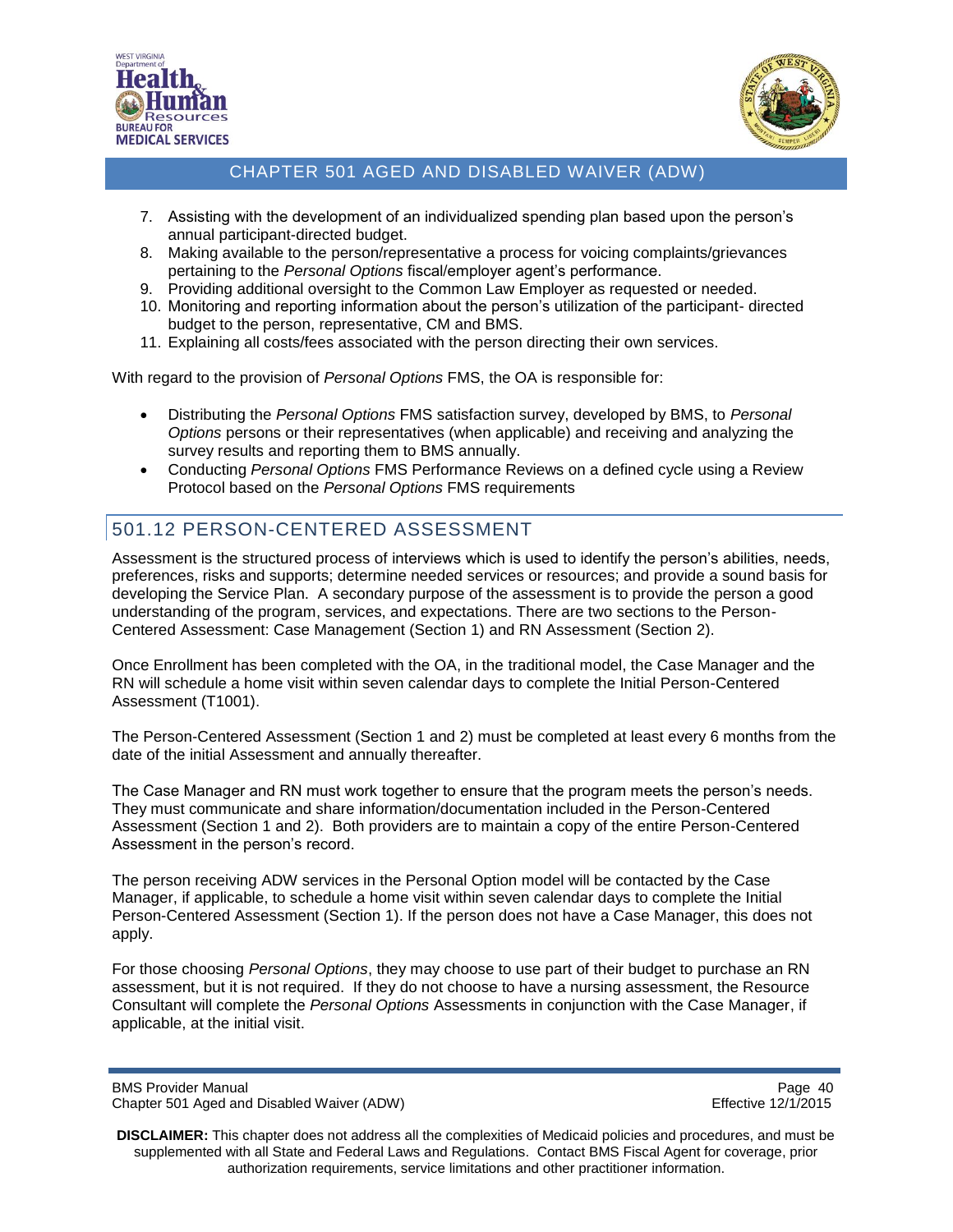



A new Assessment must be completed when a person's needs change. Changes in a person's needs are to be incorporated into the Service Plan. Case Managers are to share any changes in a person's Assessment with the Personal Attendant Agency or the *Personal Options* staff, if applicable.

A copy of all Person-Centered Assessments must be provided to the person (or legal representative).

# <span id="page-40-0"></span>501.13 SERVICE PLAN DEVELOPMENT

The Case Manager is responsible for development of the Service Plan in collaboration with the person (or legal representative). The meeting must be scheduled within seven calendar days of the Person-Centered Assessment (Section 1 and 2) if applicable. It is the Case Manager's responsibility to ensure that all assessments are reviewed with the person receiving ADW services and considered in the development of the Service Plan. If agreed upon by the person receiving services and the Case Manager, the Person-Centered Assessment and the Service Plan meeting may take place at the same time or sooner. The Person-Centered Assessment and Service Plan meeting cannot exceed the total timeframe of 14 calendar days without prior adequate documentation noting the delay. (i.e. person is in the hospital)

Participation in the development of the Initial Service Plan meeting is mandatory for the person (or legal representative), Case Manager and RN in the traditional model. For those choosing *Personal Options*, the Resource Consultant must be present along with the Case Manager, if applicable. The person (or legal representative) may choose to have whomever else they wish to participate in the process (other service providers, informal supports, etc.).

The Service Plan must detail all services (service type, provider of service, amount, frequency and duration) the person is receiving, including any informal supports that provide assistance (family, friends, etc.) regardless of the source of payment. The Service Plan must include all needs and risks identified in the PAS, the Person-Centered Assessment (Section 1 and 2) if applicable, and address the person's preferences, goals, home and community based living arrangements, personal strengths, emergency back-up plan(s) and outcomes. The Service Plan must include a risk plan, service(s) plan (service, amount, frequency and duration) and resource plan with referral source. It is the Case Manager's responsibility to ensure that all assessments are reviewed with the person and considered in the development of the Service Plan.

It is the Case Manager's responsibility to send a copy of the Service Plan to the person and/or their legal representative (if applicable) within seven business days from the meeting.

A copy of all Service Plans must be provided to the person (or legal representative) and the Personal Attendant Agency and Resource Consultant, if applicable. The Case Management Agency must have the original document in the person's file.

When the person receiving ADW services has a change in needs, the Personal Attendant Log can be changed and attached to the current Service Plan to document any permanent Plan changes. (i.e. change in service hours, types of assistance with the activity, frequency of the activity, days of the week, destination for community activity or essential errands, etc.). The Case Manager is required to document the person's approval of the change in the plan by telephone or in person on the changed Personal Attendant Log under the comment section.

BMS Provider Manual Page 41<br>Chapter 501 Aged and Disabled Waiver (ADW) National Page 41 Chapter 501 Aged 2/1/2015 Chapter 501 Aged and Disabled Waiver (ADW)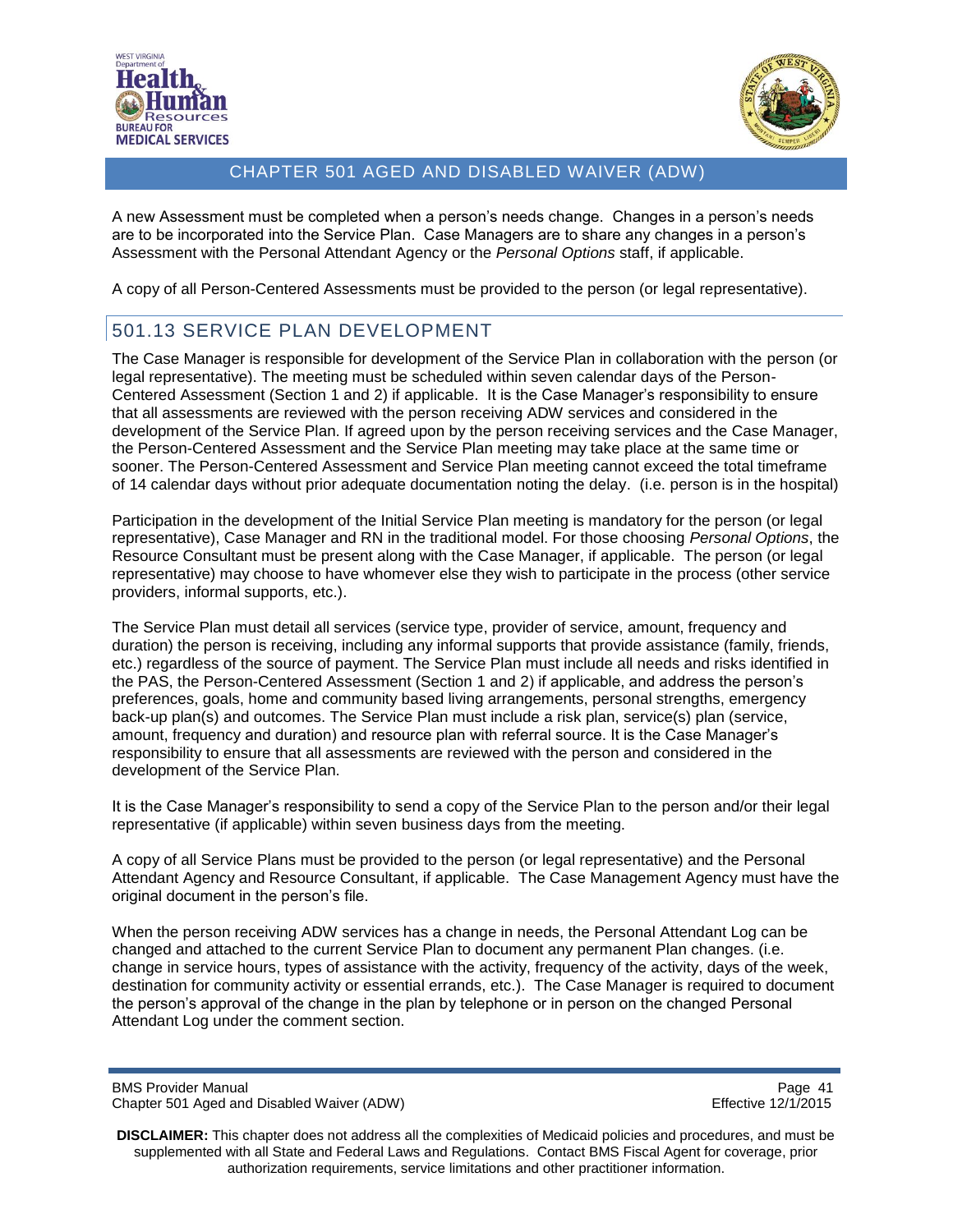



Approved minor daily changes (i.e. worker arrived at 8:00 A.M.to get the person ready for a doctor appt.) in a person's needs such as hours of service, may be documented on the Personal Attendant Log and does not constitute the need for a change. However, if a change becomes permanent, a new Personal Attendant Log must be completed.

For those choosing *Personal Options*, if they do not have a Case Manager, the Resource Consultant is responsible for all duties related to the Service Plan.

An ADW agency that provides private pay services to a person receiving ADW services must ensure that documentation is maintained separately and no duplication of services occurs between the private pay and ADW services.

**Service Plan Disagreement:** The person may disagree with the Service Plan. Resolution of Service Plan disagreements occur within the Service Planning meeting. The Case Manager must document the disagreement on the Service Plan and the resolution when the person disagrees with the Service Plan. When there is a disagreement with the Service Plan, the person is to continue to receive services throughout the resolution process. A resolution to a disagreement must not override any ADW policy or other Medicaid policy. Disagreements not resolved in the planning meeting must be referred to the agency's grievance process.

All settings where ADW services are provided must be integrated into the community per the CMS Final Rule on Home and Community-Based Settings. *[http://www.medicaid.gov/Medicaid-CHIP-Program-](http://www.medicaid.gov/Medicaid-CHIP-Program-Information/By-Topics/Long-Term-Services-and-Supports/Home-and-Community-Based-Services/Downloads/Final-Rule-Slides-01292014.pdf)[Information/By-Topics/Long-Term-Services-and-Supports/Home-and-Community-Based-](http://www.medicaid.gov/Medicaid-CHIP-Program-Information/By-Topics/Long-Term-Services-and-Supports/Home-and-Community-Based-Services/Downloads/Final-Rule-Slides-01292014.pdf)[Services/Downloads/Final-Rule-Slides-01292014.pdf](http://www.medicaid.gov/Medicaid-CHIP-Program-Information/By-Topics/Long-Term-Services-and-Supports/Home-and-Community-Based-Services/Downloads/Final-Rule-Slides-01292014.pdf)*

All ADW Service Plans must be developed using a person-centered approach as required by the Centers for Medicare and Medicaid Services. These regulatory requirements can be found at:

- Requirements for the person-centered planning process can be found at 42 CFR [441.301\(c\)\(1\)\(ix\)](http://www.ecfr.gov/cgi-bin/text-idx?node=se42.4.441_1301&rgn=div8)
- **•** Requirements for the person-centered service plan can be found at  $42$  CFR  $441.301(c)(2)(xiii)$  A [through H\)](http://www.ecfr.gov/cgi-bin/text-idx?node=se42.4.441_1301&rgn=div8)
- Requirements for review of the person-centered plan can be found at [42 CFR 441.301\(c\)\(3\)](http://www.ecfr.gov/cgi-bin/text-idx?node=se42.4.441_1301&rgn=div8)

### <span id="page-41-0"></span>**501.13.1 Six-Month and Ongoing Service Plan Development**

Participation in the six-month and Annual Service Plan development are mandatory for the person (or legal representative), the Case Manager, the RN (Traditional Model) and/or the Resource Consultant (*Personal Options*) as applicable. The person (or legal representative) may choose to have whomever else they wish to participate in the process (direct care staff, family members, other service providers, informal supports, etc.).

#### <span id="page-41-1"></span>**501.13.2 Interim Service Plan Development**

In order to begin services immediately to address any health and safety concerns, an Interim Service Plan may be developed and implemented upon the completion of ADW enrollment. The Interim Service Plan can be in effect up to 21 calendar days from the date of ADW Enrollment Confirmation to allow time

BMS Provider Manual Page 42<br>Chapter 501 Aged and Disabled Waiver (ADW) example a series of the effective 12/1/2015 Chapter 501 Aged and Disabled Waiver (ADW)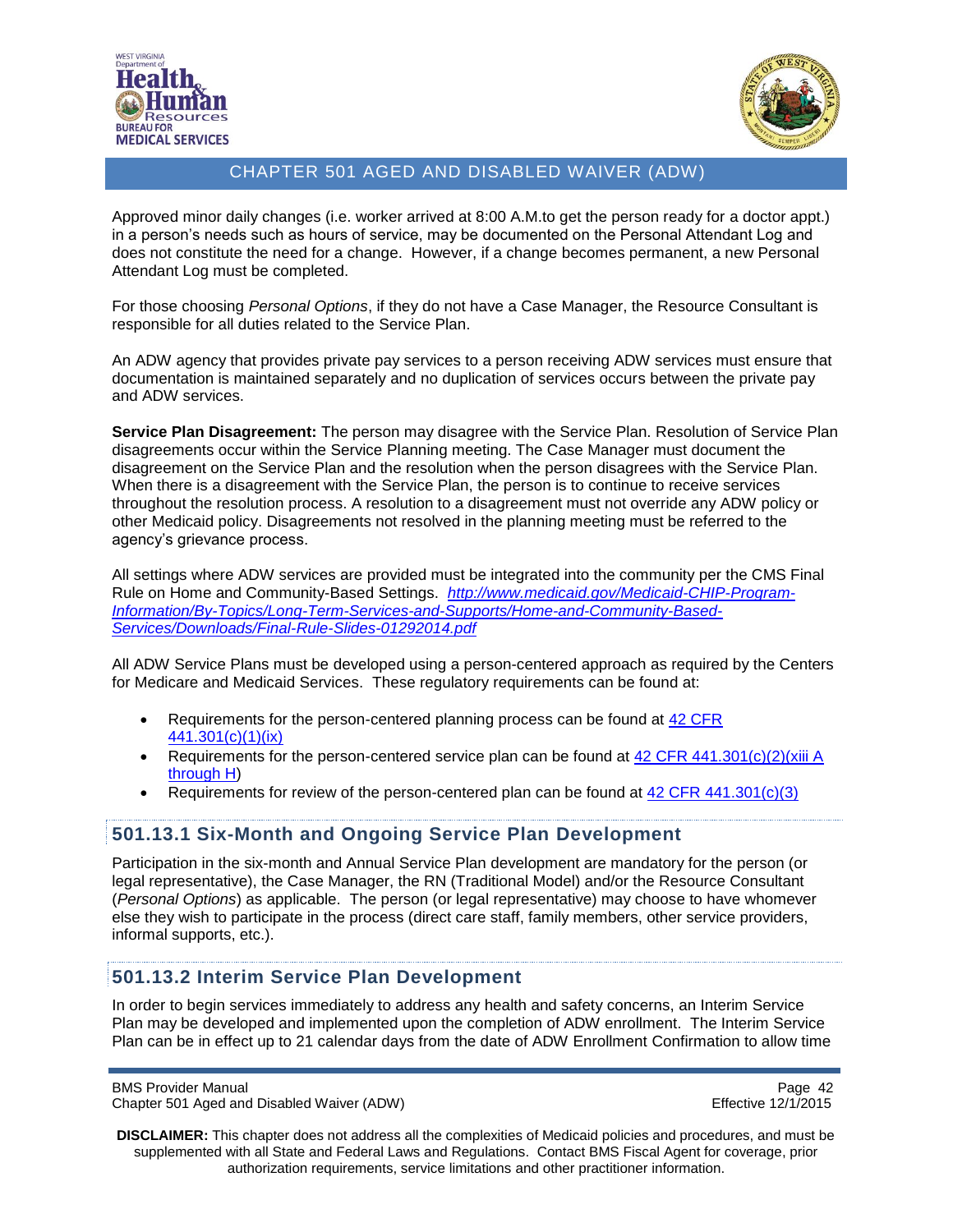



for assessments to be completed, the Service Plan meeting to be scheduled and the Service Plan to be developed.

If the Case Management Agency develops an Interim Service Plan, the Personal Attendant Agency must initiate services within three business days.

This is only available through the Traditional Service Model.

### <span id="page-42-0"></span>**501.13.3 Spending Plan**

People choosing *Personal Options* will develop a Spending Plan based on the services outlined in the Service Plan. The Spending Plan helps people determine how their budget will be used.

## <span id="page-42-1"></span>501.14 INITIATION OF PERSONAL ATTENDANT SERVICES

Once the Service Plan is developed, the agency providing Personal Attendant services will begin providing services within 10 calendar days, using the Personal Attendant Daily Log (page 3 and 4 of the Service Plan) to document all services provided.

If the current agency providing Personal Attendant services is unable to meet this timeline, they must request an emergency transfer unless the person has informal supports in place to safely wait for provider staffing. When a person is placed in a health and safety risk due to the lack of service provision, a referral to Adult Protective Services for neglect must be made.

ADW services not provided as scheduled on the Service Plan cannot be made up on a different day. (Traditional Model) Any changes in scheduled services must be approved in advance by the RN in the traditional model. In the *Personal Options*, services not provided as planned, may not be carried over into a new month.

A copy of all original Personal Attendant Logs must be maintained in the person's file to verify services provided.

## <span id="page-42-2"></span>*POLICY*

### <span id="page-42-3"></span>501.15 COVERED SERVICES

The following services are available to people receiving ADW services if they are deemed necessary and appropriate during the development of and listed on their Service Plan:

- A. Case Management
- B. Personal Attendant
- C. Skilled Nursing Assessment and Ongoing Assessment/Supervision
- D. Non-Medical Transportation

## <span id="page-42-4"></span>501.16 CASE MANAGEMENT

BMS Provider Manual Page 43<br>Chapter 501 Aged and Disabled Waiver (ADW) example a series of the effective 12/1/2015 Chapter 501 Aged and Disabled Waiver (ADW)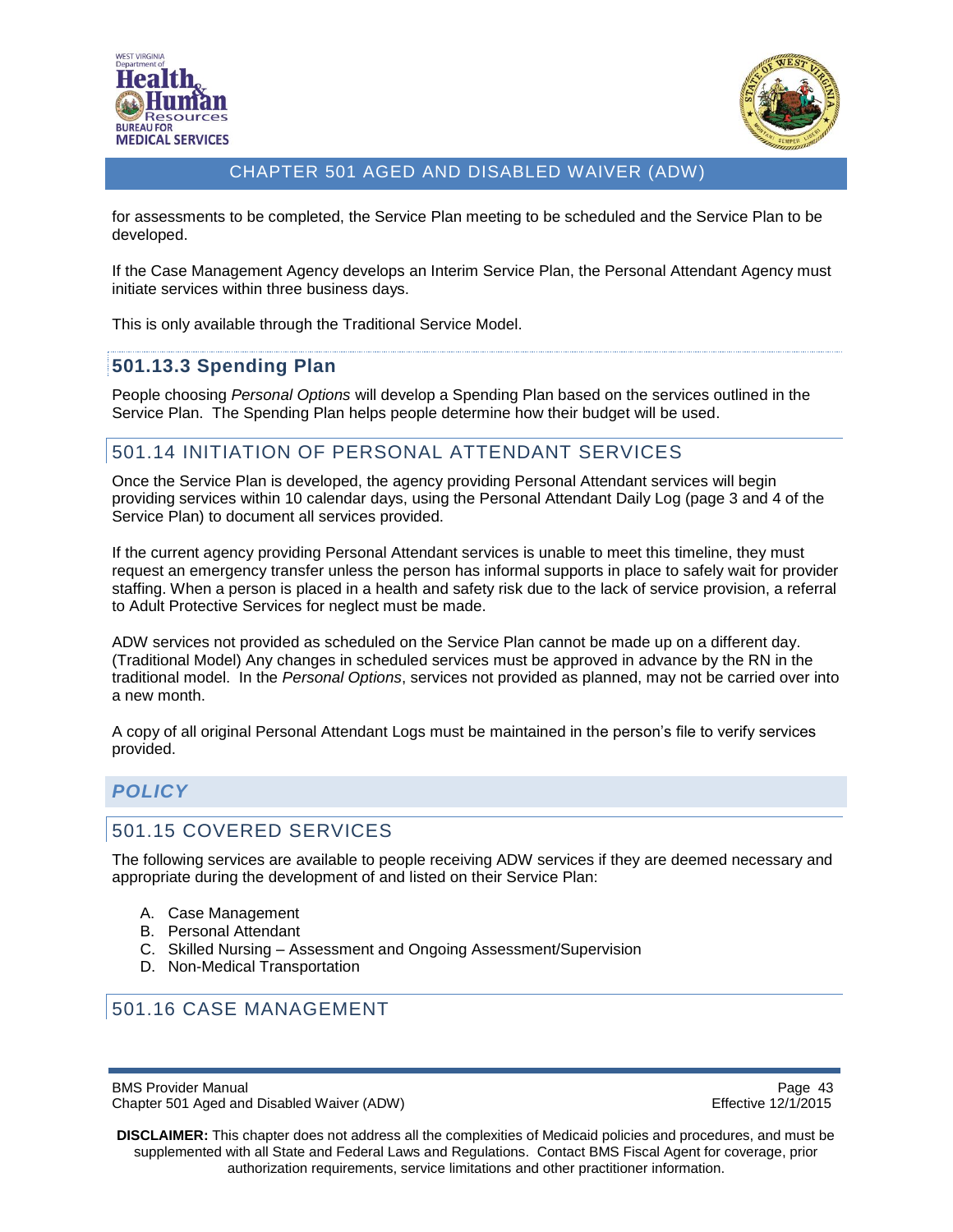



Case management activities are indirect services that assist the person in obtaining access to needed ADW services, other State Plan services, as well as medical, social, educational, and other services, regardless of the funding source. Case management responsibilities also include the development of the Service Plan, the completion of the assessment, the ongoing monitoring of the provision of services included in the Service Plan, quality of services provided, monitoring continued eligibility, health, safety welfare, and advocacy.

Case Management includes the coordination of services that are individually planned and arranged for people whose needs may be life-long. The practice of Case Management helps to avoid duplication and provision of unnecessary services, and to ensure a balance of services. The Case Manager takes an active role in service delivery; although services are not provided directly by the Case Management Agency, the Case Manager serves as an advocate and coordinator of care for the person receiving ADW services. This involves collaboration with the person, family members, friends, informal supports, and health care and social service providers.

Case Management services are available to anyone on the ADW program. The cost of the service does not reduce the amount of Personal Attendant services in either the Traditional Model or *Personal Options*.

### <span id="page-43-0"></span>**501.16.1 Case Management Services**

| <b>Procedure Code:</b> | G9002                                                           |
|------------------------|-----------------------------------------------------------------|
| <b>Service Unit:</b>   | All Case Management services provided within one calendar month |
| <b>Service Limit:</b>  | One Unit per month.<br>Reimbursed at a monthly rate             |

ADW Case Management Services must not be billed during the same calendar month as TMH pretransition Case Management Services.

#### **Prior Authorization Required:** No

**Documentation Requirements:** All contacts with, or on behalf of a person receiving ADW services, must be legibly documented within the person's record, including date and time of contact, a description of the contact, and the signature of the Case Manager. At a minimum, the Case Manager must make contact with the person (or legal representative if the person is unable to respond to questions), once per month and document the contact on the Case Management Monthly Contact Form. Case Management agencies may not bill for transportation services. The Case Manager must complete the Initial Contact Form for a person new to the program and the Monthly Contact form for documentation of required monthly contact with the person. The Case Manager may utilize the Case Management Recording Log for documentation of contact needed outside of the Initial Contact Form and the Monthly Contact Form.

### <span id="page-43-1"></span>**501.16.2 Case Management Case Loads**

Each provider must assure that there is an adequate number of qualified Case Managers for the number of people served. A full-time-equivalent Case Manager can serve no more than 75 active people on the

BMS Provider Manual Page 44<br>Chapter 501 Aged and Disabled Waiver (ADW) example a series of the effective 12/1/2015 Chapter 501 Aged and Disabled Waiver (ADW)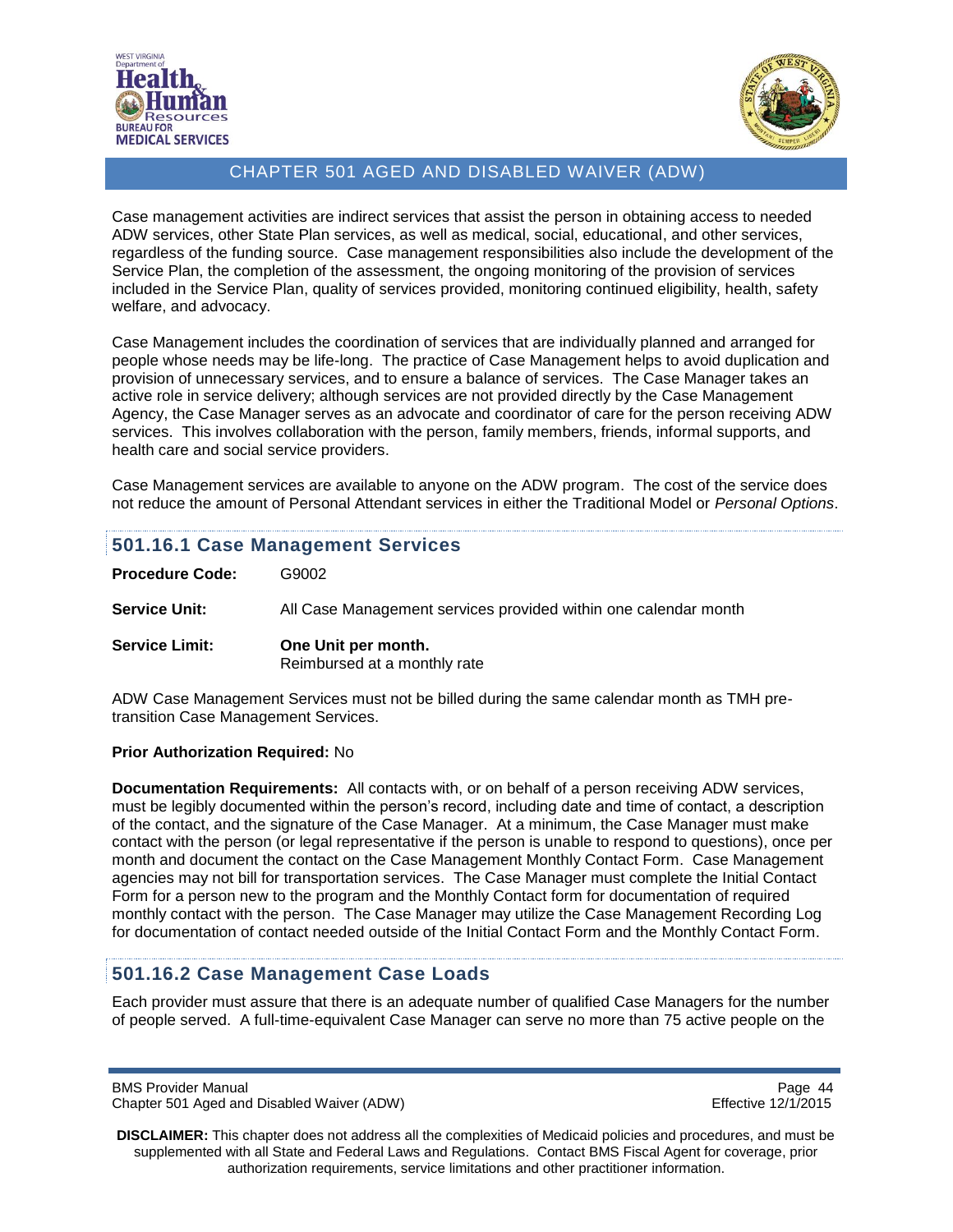



ADW; however, in situations where a provider has a vacancy due to staff turnover, a higher case load may not be sustained for more than three months.

## <span id="page-44-0"></span>**501.16.3 Case Management Responsibilities**

The Case Manager is responsible for follow-up with the person receiving ADW services to ensure that services are being provided as described in the Service Plan. Initial contact, via telephone or face-toface, must be made within seven calendar days after Personal Attendant services have begun. At a minimum, a monthly telephone contact and a home visit every six months must be conducted to ensure services are being provided and to identify any potential issues. Monthly telephone contact must be documented on the Case Management Monthly Contact Form and include detailed information on the status of the person in the comment section.

If a person (or legal representative) cannot be reached by telephone for the monthly contact, a home visit must be made. Monthly contact should at a minimum, confirm that the person is receiving services as required by his/her Service Plan and ensure the person's health and safety. At a minimum, the Case Manager must complete a six-month Person-Centered Assessment and Service Plan. This must be a face-to-face home visit with the person.

Specific activities to assure that needs are being met also include:

- A. Assure financial eligibility remains current.
- B. Submit the MNER in accordance with policy.
- C. Address changing needs of the person as reported by them (or legal representative), Personal Attendant staff and/or RN, Resource Consultant, if applicable or informal supports.
- D. Address changing needs determined by the monthly contact.
- E. Refer and procure any additional services or resources needed.
- F. Coordinate with all current service providers to develop the six-month Service Plan and the Annual Service Plan (or more often as necessary). It is mandatory that the person (or legal representative), the Case Manager and the RN be present at the six-month Service Plan meeting and the Annual Service Plan meeting.
- G. Provide the Service Plan to all applicable service providers including TMH Transition Navigators that are providing services to the person.
- H. Provide copies of all necessary documents to the person receiving ADW services.
- I. Annually submit a Medical Necessity Evaluation Request to the UMC.
- J. Submit WV Personal Care Request for Dual Services as needed.
- K. At a minimum, upload the following documents into the UMC web portal: Enrollment Request, MNER, Service Plans, Person-Centered Assessment, legal representative information, WV Personal Care Dual Services Request form (if applicable) and any other pertinent information.
- L. Assist with filing grievances, complaints, fair hearing request.
- M. Make fraud and abuse/neglect referrals as needed.
- N. Assist with obtaining legal representation when needed, such as medical power of attorney, health care surrogate, etc.
- O. Ensure services were provided in accordance with the Service Plan.
- P. Evaluate social, environmental, service, risks and support needs of the individual.

**DISCLAIMER:** This chapter does not address all the complexities of Medicaid policies and procedures, and must be supplemented with all State and Federal Laws and Regulations. Contact BMS Fiscal Agent for coverage, prior authorization requirements, service limitations and other practitioner information.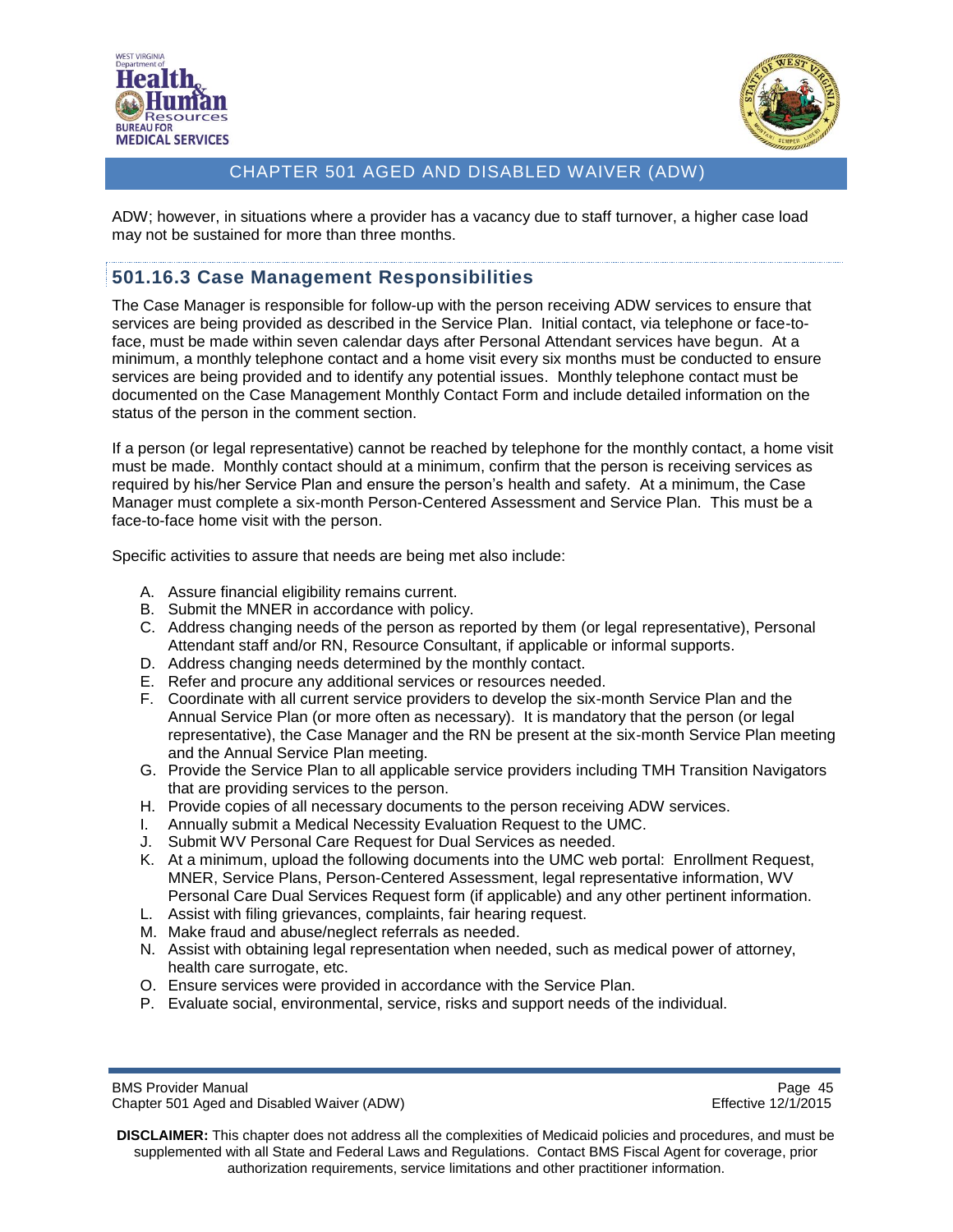



- Q. Develop and write an individualized Service Plan which details all services that are to be provided including both formal and informal (if available) services that will assist the person to achieve optimum function.
- R. Coordinate the delivery of care, eliminate fragmentation of services, and assure appropriate use of resources.
- S. Proactively identify problems and coordinate services that provide appropriate high quality care to meet the individualized and often complex needs of the person.
- T. Provide advocacy on behalf of the person to ensure continuity of services, system flexibility, integrated services, proper utilization of facilities and resources, and accessibility to services.
- U. Ensure that a person's (or legal representative) wishes and preferences are reflected in the development of the Service Plan by working directly with the person (or legal representative) and all service providers.
- V. Assure that a person's legal and human rights are protected.
- W. Follows up on all service delivery concerns within two business days and documents in the WV IMS.

## <span id="page-45-0"></span>**501.16.4 Case Management Reporting**

The Case Management Agency will complete and submit all required administrative and program reports as requested by either BMS or the OA.

## <span id="page-45-1"></span>501.17 PERSONAL ATTENDANT

Personal Attendant services are defined as long-term direct care and support services that are necessary in order to enable a person to remain at home rather than enter a nursing home, or to enable a person to return home from a nursing home.

More than one Personal Attendant Agency can provide direct care services to a person receiving services on the ADW. However, per *Section 501.2.3.3 [Initial/Continuing Certification of Providers](#page-17-0)*, providers are to provide staffing in the evenings and weekends, based on the person's needs. Therefore, before a second Personal Attendant Agency is contacted to provide services, the Personal Attendant Agency must contact the OA to explain why a second agency is necessary. The OA must approve the second Personal Attendant Agency before the process continues. The agency the person selected on their Freedom of Choice Personal Attendant Form is the primary agency and is responsible for coordinating services. The Service Plan must indicate which agency is the primary agency. The primary agency must coordinate the billable nursing units. There cannot be a duplication of services.

## <span id="page-45-2"></span>**501.17.1 Personal Attendant Services**

| <b>Traditional Model Procedure Code:</b>      | S5130             |
|-----------------------------------------------|-------------------|
| <b>Personal Options Model Procedure Code:</b> | S5130 U1          |
|                                               | <b>Ratio: 1:1</b> |

**Service Unit:** 15 minutes

**Service Limits:** Determined by Service Level Criteria and Service Level Limits

BMS Provider Manual Page 46<br>Chapter 501 Aged and Disabled Waiver (ADW) example and the example of the Effective 12/1/2015 Chapter 501 Aged and Disabled Waiver (ADW)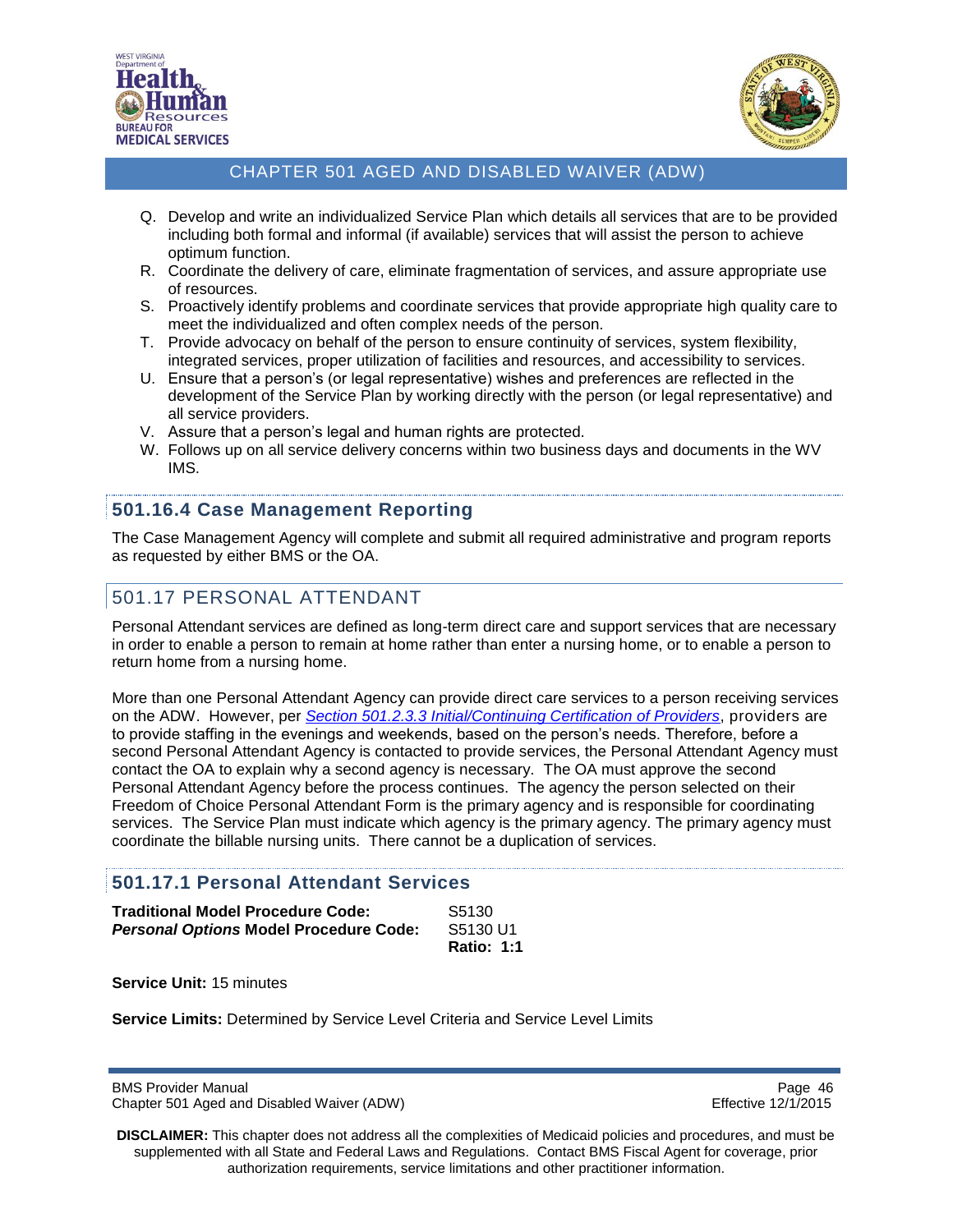



#### **Prior Authorization Required:** Yes

**Documentation Requirements:** All services provided to a person on the ADW must be legibly documented on the Service Plan and maintained in the person's record.

## <span id="page-46-0"></span>**501.17.2 Personal Attendant Responsibilities**

The Personal Attendant's primary function is to provide hands-on personal care assistance outlined in the Service Plan. As time permits, Personal Attendants may also provide other incidental services such as changing linens, meal preparation and light housekeeping such as sweeping, mopping, dishes and dusting. All incidental services are intended to maintain the person in his/her home. At no time, may the time spent on incidental services exceed the amount of time spent on hands-on personal care assistance. Personal Attendants may also assist the person to complete essential errands and community activities. The person receiving ADW services must accompany the Personal Attendant on all community activities. All services provided must appear on the Service Plan and must be fully documented on required forms and comply with BMS documentation standards, including form instructions. The Personal Attendant must inform the RN of any changes in the person's health, safety or welfare and document the person's wellness response on the ADW Wellness Scale. Personal Attendants must complete all required ADW training per BMS policy.

Personal Attendant services can be provided on the day of admission and day of discharge from a nursing home, hospital, or other inpatient medical facility.

Personal Attendant Services may include direct care assistance with the following types of Activities of Daily Living (ADL)

- Bathing
- Grooming
- Dressing
- Eating/meal preparation
- Toileting
- Transferring
- Mobility

**Essential Errands:** Essential errands are activities that are essential for the person who receives ADW services to live as independently as possible and remain in his/her own home. Essential errands involve going outside of the person's home for the purpose of conducting the errand with the person or on behalf of the person (when the person is unable to travel outside the home). Examples of essential errands include; grocery shopping, banking, picking up prescriptions, going to the Laundromat. The Case Manager must document on the Service Plan if the person is unable to travel outside the home for any given period of time. These activities are not intended for the benefit of the Personal Attendant, family, friends, or others. If informal supports, family, friends or other resources are available, these resources must be utilized before Personal Attendant Services. Special caution is advised for those people who live with their Personal Attendant or their Personal Attendant is a relative to ensure services are for the sole benefit of the eligible person to avoid disallowances. Travel must be conducted in the person's immediate community unless a need is otherwise identified and documented on the Service Plan. The essential errand must be fully documented per the Personal Attendant Log.

BMS Provider Manual Page 47<br>Chapter 501 Aged and Disabled Waiver (ADW) example a series of the effective 12/1/2015 Chapter 501 Aged and Disabled Waiver (ADW)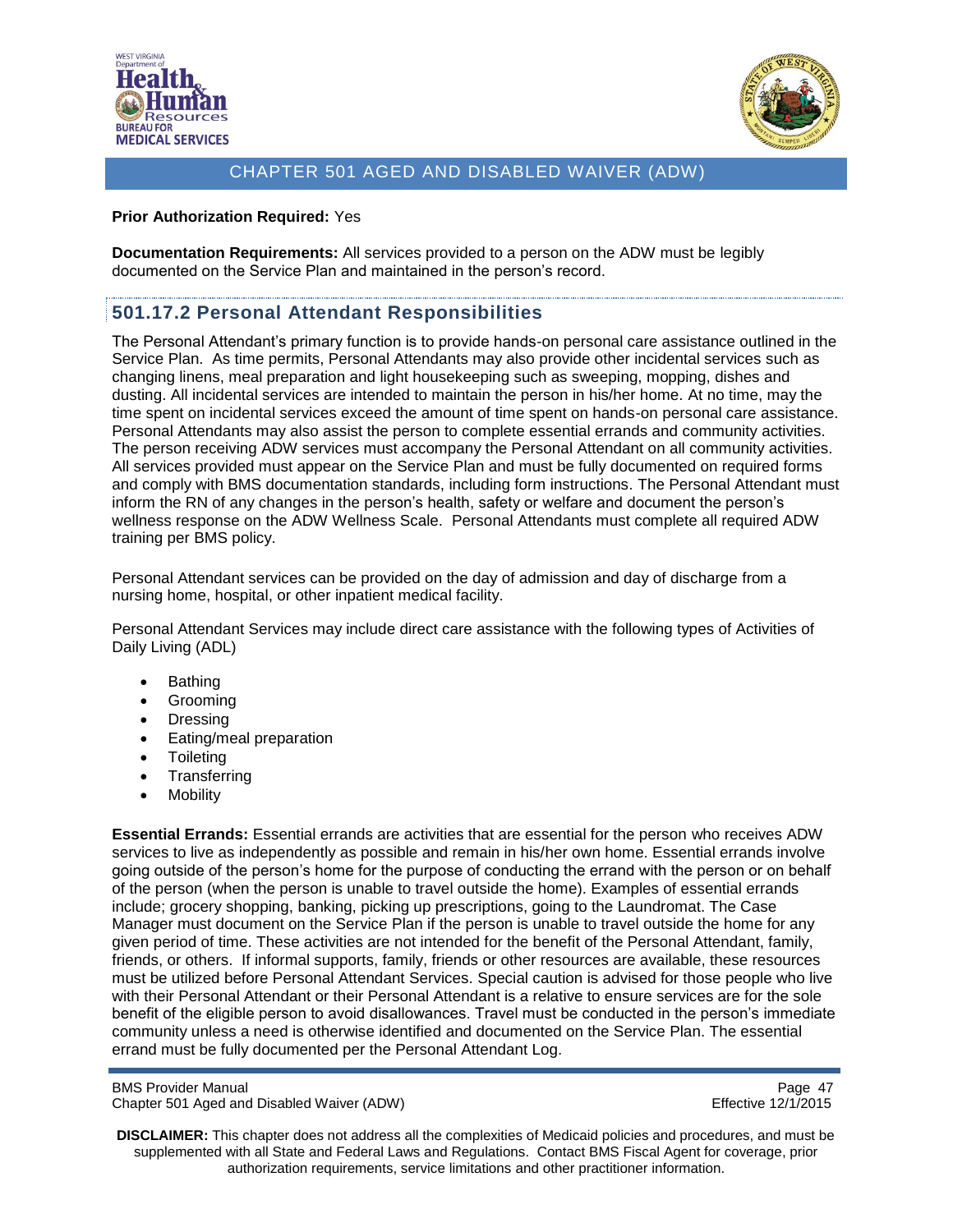



Activities include the following types of Instrumental Activities of Daily Living (IADL) for essential errands for the benefit of the person receiving ADW services:

- Shopping for groceries and cleaning supplies or food pantries
- Pick up prescriptions or over the counter medications at the pharmacy
- Local payment of bills (utility bill(s), phone bill, etc.)
- Banking transactions such as deposits and withdrawals
- Post Office to send/receive mail
- Assistance with DHHR for benefits or financial eligibility

**Community Activities:** Community activities are those that offer the person receiving ADW services an opportunity to participate and integrate into their local communities and neighborhoods. The purpose of community activities is for the person to have the opportunity to interact with others in their immediate community and utilize community resources where other individuals without a disability or aging might go and engage in community life. The person's immediate community is a reasonably close proximity to the person's home. The person must accompany the Personal Attendant on the community activity. These activities are not intended for the benefit of the Personal Attendant, family, friends or others. If informal supports, family friends or other resources are available, these resources must be utilized before Personal Attendant Services. Special caution is advised for those people who live with their Personal Attendant or their Personal Attendant is a relative to ensure services are for the sole benefit of the eligible person. Community activities may not exceed 20 hours per month. The community activity must be fully documented per the Personal Attendant Log.

Activities may include but are not limited to, the following:

- Going to a local restaurant for a meal
- Shopping at a local department or specialty store
- Checking out books or CD's at the local library
- Haircut at the local beauty salon or barber shop.

All personal care needs as outlined on the Service Plan must take place before essential errands or community activities can occur.

Personal Attendants shall note the condition of the person on the Personal Attendant Daily Log by documenting the person's wellness response on the ADW Wellness Scale (located on the Log). The Personal Attendant must also document on the Log that a staffing ratio of 1:1 was provided (one worker to one person receiving ADW services) and the time the services were provided. Personal Attendant staff cannot perform any service that is considered to be a professional skilled service or any service that is not on the Service Plan.

Functions/tasks that **cannot** be performed include, but are not limited to, the following:

- A. Care or change of sterile dressings.
- B. Colostomy irrigation.
- C. Gastric lavage or gavage.

```
BMS Provider Manual Page 48<br>Chapter 501 Aged and Disabled Waiver (ADW) example a series of the effective 12/1/2015
Chapter 501 Aged and Disabled Waiver (ADW)
```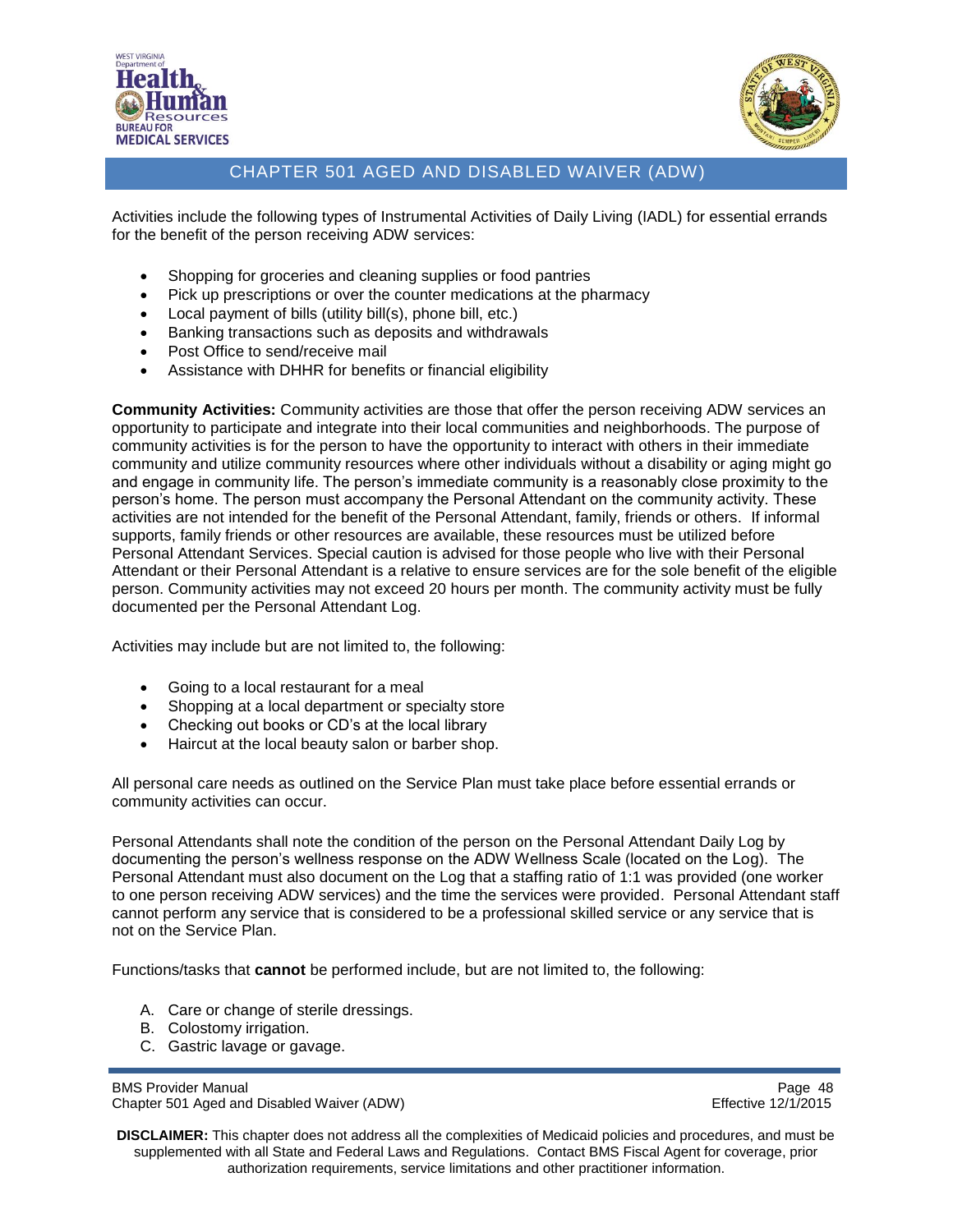



- D. Care of tracheostomy tube.
- E. Suctioning.
- F. Vaginal irrigation.
- G. Injection of any medication including insulin.
- H. Administer any medications, prescribed, over-the-counter.
- I. Perform catheterizations, apply external (condom type) catheter.
- J. Tube feedings of any kind.
- K. Make judgments or give medical advice.
- L. Application of heat.
- M. Nail trimming, if the person is a diabetic.

If at any time a Personal Attendant is witnessed to be, or suspected of, performing any prohibited tasks, the RN or *Personal Options* vendor must be notified immediately.

### <span id="page-48-0"></span>**501.18 SKILLED NURSING**

Skilled nursing care is health care given when a person needs skilled nursing staff (RN) to manage, observe, and evaluate care. Skilled nursing care requires the involvement of skilled nursing staff in order to be given safely and effectively.

#### <span id="page-48-1"></span>**501.18.1 Skilled Nursing Annual Assessment**

| <b>Traditional Model Procedure Code:</b>      | T1001-UD |
|-----------------------------------------------|----------|
| <b>Personal Options Model Procedure Code:</b> | T1001-U2 |

**Service Limits:** One event per calendar year (January - December)

**Prior Authorization Required**: No

**Documentation Requirements:** The RN Initial and Annual Person-Centered Assessment and Service Plan.

#### <span id="page-48-2"></span>**501.18.2 Skilled Nursing Services**

| Traditional Model Procedure Code:             | T1002-UD |
|-----------------------------------------------|----------|
| <b>Personal Options Model Procedure Code:</b> | T1002-U1 |

**Service Unit:** 15 minutes

**Service Level:** Six units per month (One of the six units per month can be utilized for review and approval of the Personal Attendant Log)

**Prior Authorization Required:** No

BMS Provider Manual Page 49<br>Chapter 501 Aged and Disabled Waiver (ADW) National Page 49 Chapter 501 Aged 20172015 Chapter 501 Aged and Disabled Waiver (ADW)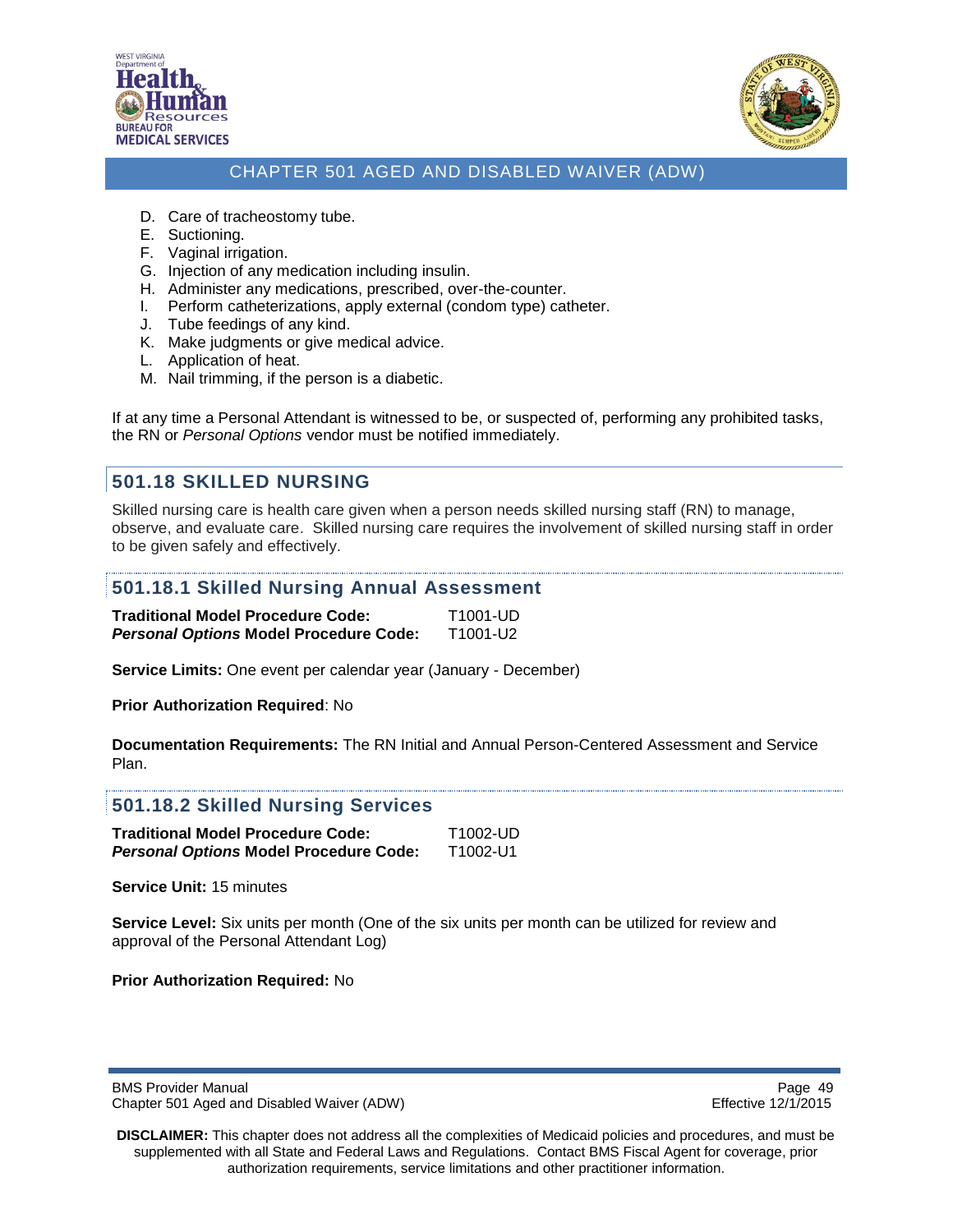



**Documentation Requirements:** All contacts (except for the six month and annual visits) with, or on behalf of, a person receiving ADW services must be documented using the RN Contact Log and maintained in the person's record.

One unit of Nursing Services per month can be utilized for review of the Personal Attendant Log(s) to assure services were provided as planned, signed and dated by the Personal Attendant and the person receiving the services, certifying the reported information is complete and accurate.

One time changes to planned activities must have prior approval by the RN and noted in the comment section of the Personal Attendant Log. Example: The person requires service to begin at 9:00 am due to an appointment. The plan is for the person's service to begin at 10:00 am. The request is made by the ADW recipient. The RN informs the Personal Attendant of the planned schedule change and a notation is made by the RN or Personal Attendant in the comment section of the Personal Attendant Log.

The RN responsibilities and billable activities are as follows:

- A. Attend the Initial, six-month and Annual Service Plan meeting.
- B. If requested by the person receiving services (or legal representative), attend the person's ADW medical eligibility appointments with the UMC.
- C. Initiate services within three business days if the Case Management Agency develops an Interim Service Plan.
- D. Make a home visit with the ADW recipient and Personal Attendant within 30 calendar days after Personal Attendant services begin.
- E. Complete a RN Assessment within six months from the date of the Initial or Annual RN Assessment.
- F. Based on clinical judgment, complete a Person-Centered Assessment Section Two, to determine the need for changes in the Service Plan such as a person's change in condition following discharge from an acute care hospital, nursing facility, or other residential setting. The RN must notify the Case Manager if additional services or changes in services are needed (notification of the Case Manager is an administrative duty and is not billable).
- G. Review and approval of the Personal Attendant Log(s) to assure services were provided as described in the Service Plan and completed per policy before submitting billing under code S5130.
- H. Provide member-specific training to Personal Attendants. This training may be counted under the additional four hours of training requirement. Refer to *[Section 501.3.4](#page-22-1)* and *[Section 501.3.5](#page-23-0)* of this Chapter.
- I. Pre-fill the person's medication box monthly if ordered by an MD, PA, or ANP per written prescription. Documentation to support the need for this service must be included in the Service Plan and Assessment to substantiate the need. Example: The ADW recipient has RA in left and right hand/fingers and unable to open a medication bottle. No pharmacy prepackaging services available. No family, friends, or other informal support to assist.
- J. The RN must attend the initial, six-month and annual dual services planning meetings with the Case Manager and the Personal Care RN. (Refer to *Section 501.24, [Dual Provision of ADW and](#page-53-0)  [Personal Care \(PC\) Services\)](#page-53-0).*
- K. Compile, prepare, and submit material that can be used to assess an ADW recipient's need for an increase in their Service Level. Service level changes can only be requested for members at

BMS Provider Manual Page 50<br>Chapter 501 Aged and Disabled Waiver (ADW) example and the example of the Effective 12/1/2015 Chapter 501 Aged and Disabled Waiver (ADW)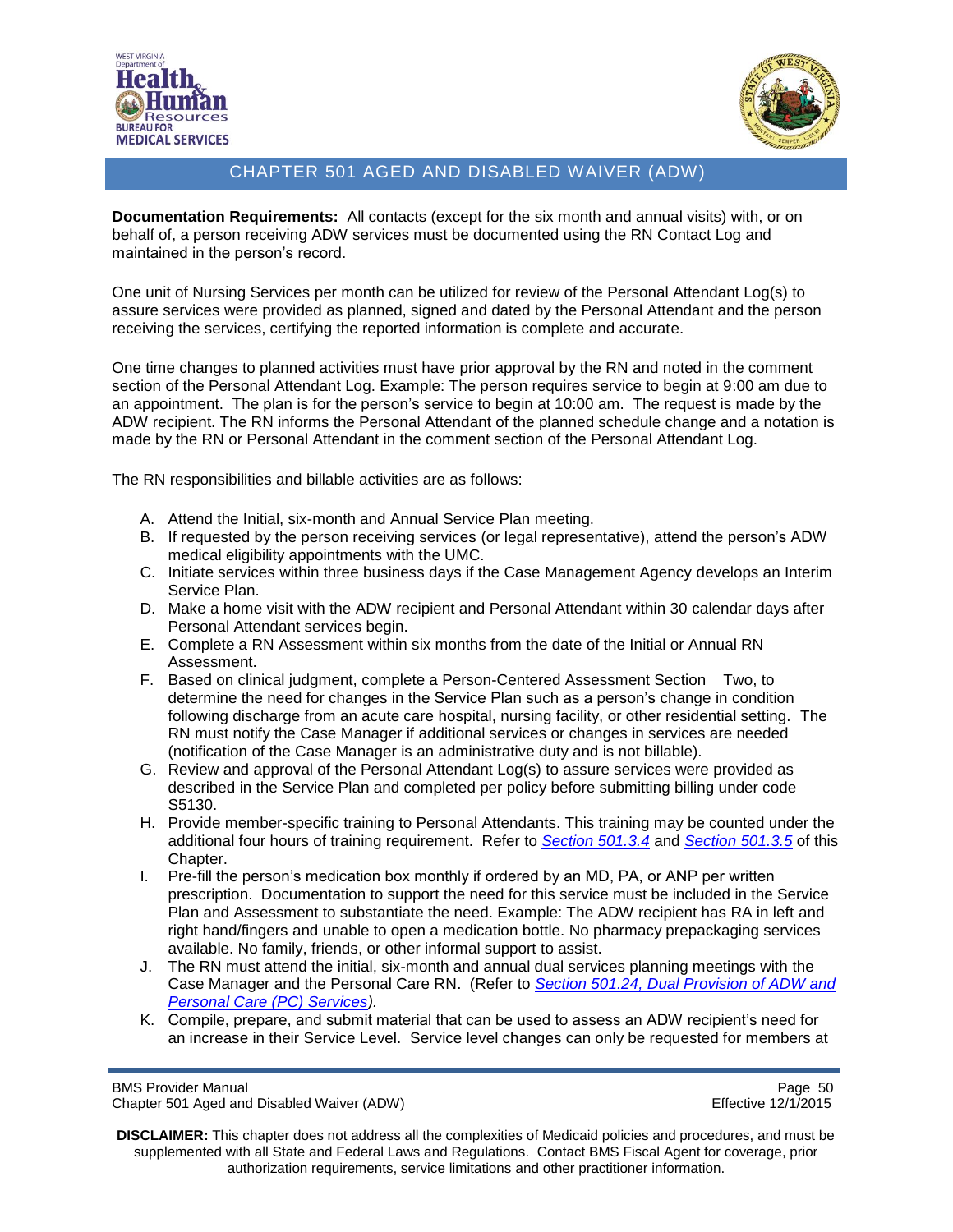



Service Level A, B, or C, and only when there is a substantial change in the member's medical condition. A Request for Service Level Change must be completed and submitted to the UMC with clinical documentation sufficient to support the request, which may include applicable test results from the Physician, PA, ANP or hospital discharge summary. These documents must be on the professional's letterhead and/or dated no later than one month prior to, or one month following, the request for an increased Service Level. Any verbal or telephonic statements; or letters from family, neighbors, friends, or Case Management and Personal Attendant staff will not be considered without attached physician's documentation or a facility discharge summary. The Service Level Request must be signed by both the RN and the ADW recipient (or legal representative). Original signatures are required; i.e., "signature of member on file" is not acceptable. This request may or may not result in a change in the Service Level. Notice of the determination will be sent to the ADW recipient (or legal representative), Case Manager and RN if applicable.

L. People receiving ADW services who are appealing a denial of medical eligibility will remain at their current Service Level pending a Fair Hearing decision if the request was made within 13 days of the denial letter date. The UMC will not review a request for an increased Service Level for ADW recipients appealing a denial of medical eligibility.

The following Skilled Nursing Services are not approved billable services. These include but are not limited to:

- A. IV Therapy
- B. Venipuncture
- C. Dressing changes
- D. Suctioning.
- E. Insertion of any catheter.

Administrative duties are not billable. These include but are not limited to:

- A. Sending copies of any assessments to the people receiving ADW services (or legal representative) or the Case Management Agency.
- B. Notifying the Case Management Agency if an ADW recipient has been admitted to or discharged from an acute care hospital, nursing home, or other residential facility.
- C. Being available to the Personal Attendant for consultation and assistance at any time when the Personal Attendant is providing services.
- D. Completing and submitting required program reports to BMS, the OA or the UMC.
- E. Telephone calls.

### <span id="page-50-0"></span>**501.19 Non-Medical Transportation**

Non-Medical Transportation provides reimbursement for Personal Attendants that perform essential errands for/or with a person receiving ADW services or community activities with a person. (See *[Section](#page-46-0)  [501.17.2 Personal Attendant Responsibilities](#page-46-0)* for more information on essential errands and community activities).

Non-Medical Transportation must be utilized for the person's needs and cannot be for the benefit the Personal Attendant, person's family or person's friends. Family, neighbors, friends, or community

BMS Provider Manual Page 51<br>Chapter 501 Aged and Disabled Waiver (ADW) National Page 12/1/2015 Chapter 501 Aged and Disabled Waiver (ADW)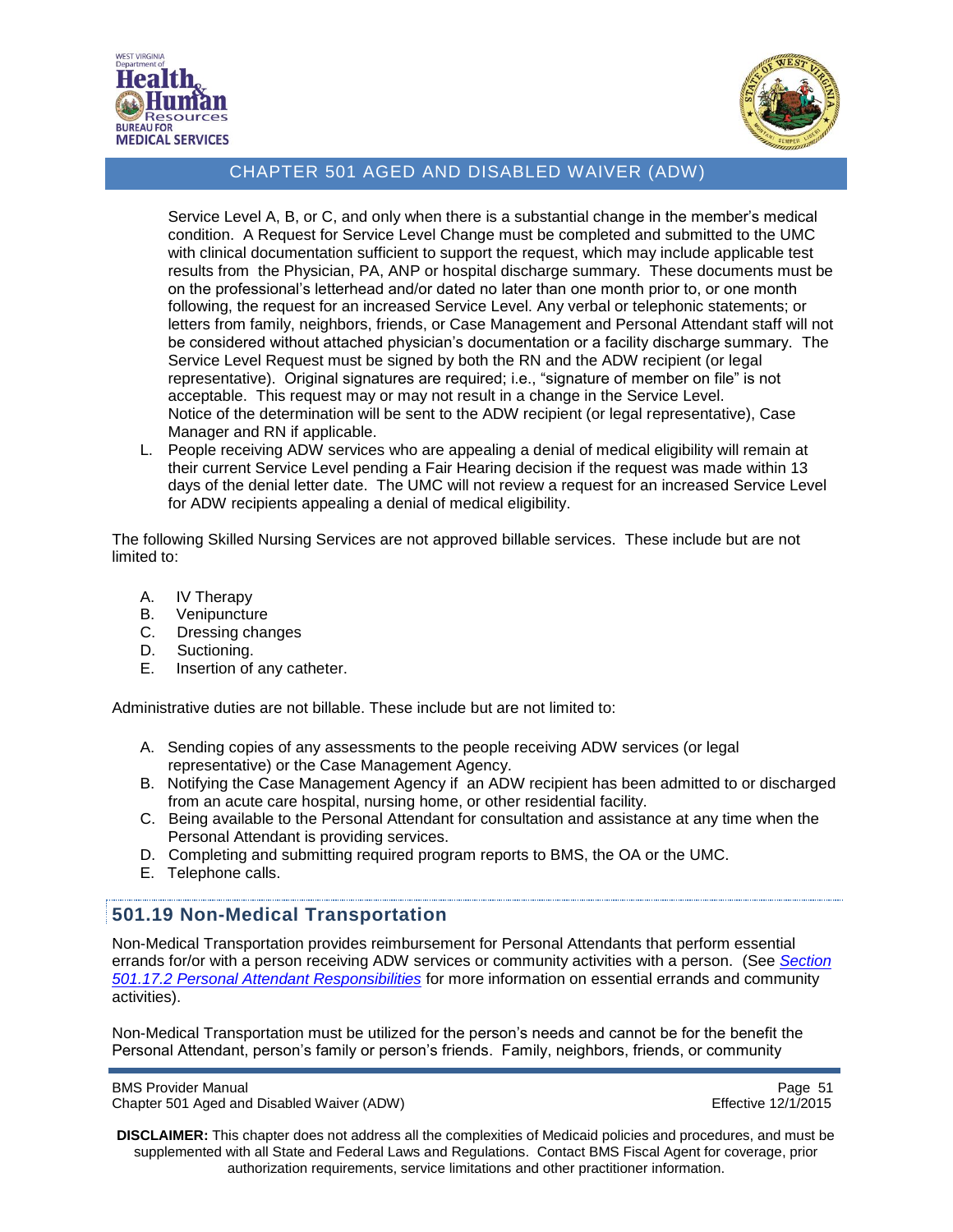



agencies that can provide this service, without charge, must be utilized first. The person may be transported by the Personal Attendant in order to gain access to incidental services and activities as specified in the Service Plan. Mileage can be charged for essential errands and community activities related to the Service Plan. Essential errands should be completed before mileage is used for community activities to ensure the person's needs are met.

Non-Medical Transportation must occur in the person's local home community unless otherwise stated in the Service Plan and must be the closest location to the person's home.

The Case Manager must document on the Service Plan the availability of the person's family, friends or other community agencies to provide transportation first. Special caution is advised for those people who live with their Personal Attendant or their Personal Attendant is a relative to ensure services are for the sole benefit of the eligible person to avoid disallowances.

Non-Medical Transportation services may be provided within thirty miles of the West Virginia border to people residing in a county bordering another state.

Activities that are incidental to the delivery of Personal Attendant Services are provided only when neither the participant nor anyone else in the household is capable of performing or financially providing for them, and where no other relative, caregiver, landlord, community/volunteer agency, or third party payer is capable of or responsible for the provision.

Non-Medical Transportation cannot be used to transport people on the ADW program to any medical appointment.

#### <span id="page-51-0"></span>**501.19.1 Non-Medical Transportation Services**

| <b>Traditional Model Procedure Code:</b>      | A0160    |
|-----------------------------------------------|----------|
| <b>Personal Options Model Procedure Code:</b> | A0160 U4 |

**Service Unit:** One unit - One mile

**Service Limit:** 300 units per calendar month

**Prior Authorization:** Over 300 units (Provided that criteria has been met and approved by the OA.)

**Documentation Requirements:** All transportation with, or on behalf of, the person receiving ADW services must be included in the Service Plan and include the date, miles driven, travel time, destination, purpose of travel and type of travel (essential errand or community activity).The Service Plan and Personal Attendant Log must document the purpose of the travel and the destination. The Personal Attendant must document on the Personal Attendant Log accurate miles traveled, exact location of the destination and reason for the travel. Those using *Personal Options* will submit and invoice to the *Personal Options* vendor.

<span id="page-51-1"></span>501.20 PRIOR AUTHORIZATIONS

BMS Provider Manual Page 52<br>Chapter 501 Aged and Disabled Waiver (ADW) example and the example of the Effective 12/1/2015 Chapter 501 Aged and Disabled Waiver (ADW)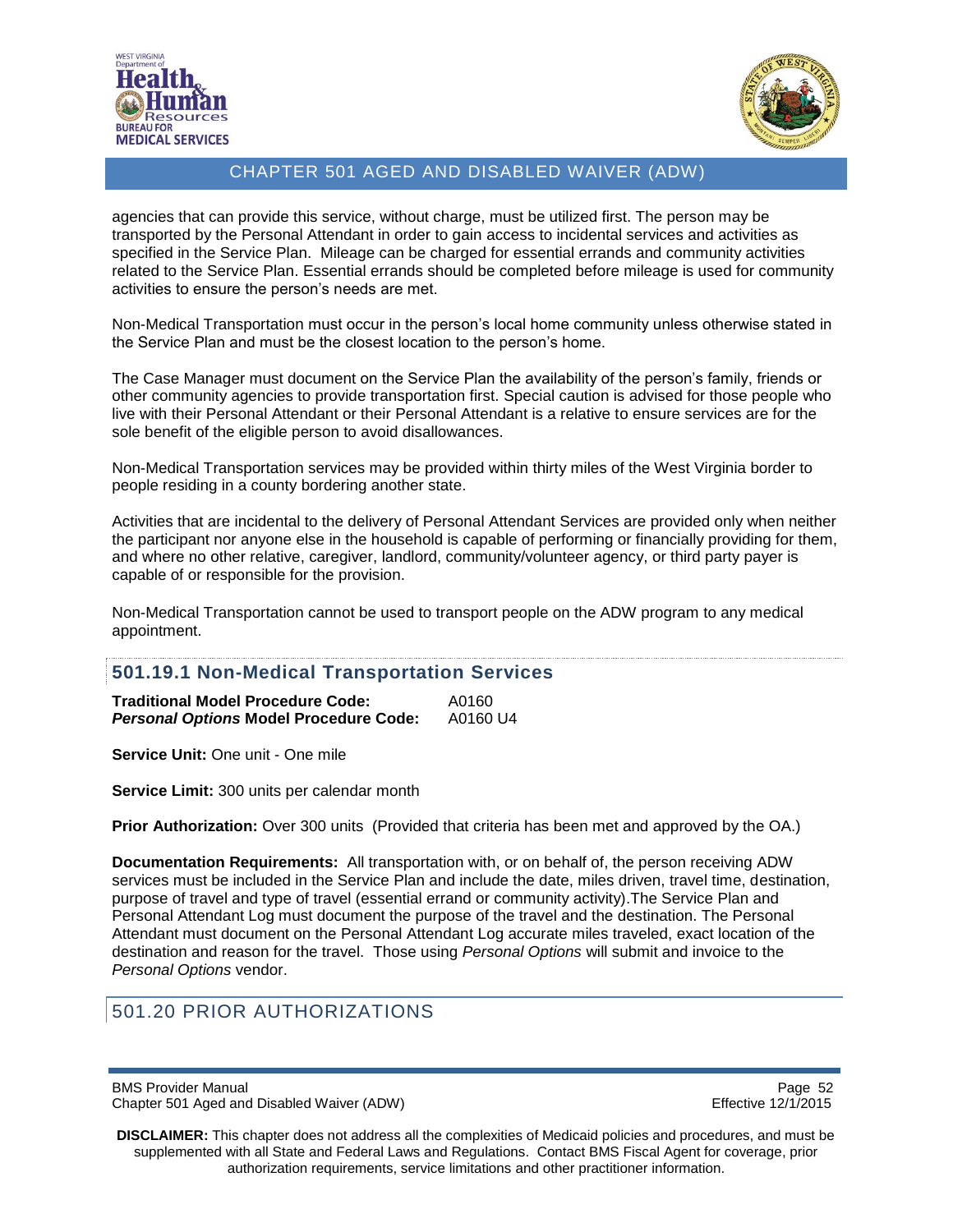



Prior authorization requirements governing the provision of all West Virginia Medicaid services apply pursuant to *[Chapter 300, Provider Participation Requirements](http://www.dhhr.wv.gov/bms/Pages/Manuals.aspx)* of the Provider Manual.

In order to receive payment from BMS, a provider must comply with all prior authorization requirements. BMS in its sole discretion determines what information is necessary in order to approve a prior authorization request. Prior authorization does not guarantee payment.

## <span id="page-52-0"></span>501.21 BILLING PROCEDURES

Claims must not be processed for less than a full unit of service. Consequently, in filing claims for Medicaid reimbursement the amount of time documented in minutes must be totaled and divided by the minutes in a unit of service to arrive at the number of units billed. After arriving at the number of billable units, billing must take place on the last date in the service range. Billing cannot be rounded more than once within a calendar month. **The billing period cannot overlap calendar months.** 

Medicaid is the payer of last resort. Claims will not be honored for services (inclusive of service code definitions) provided outside of the scope of Chapter 501 ADW policy manual or outside of the scope of federal regulations.

## <span id="page-52-1"></span>501.22 PAYMENTS AND PAYMENT LIMITATIONS

ADW providers must comply with the payment and billing procedures and requirements described in *[Chapter 600, Reimbursement Methodologies](http://www.dhhr.wv.gov/bms/Pages/Manuals.aspx)* of the BMS Provider Manual.

No ADW services may be charged while an individual is inpatient in a nursing home, hospital, rehabilitation facility or other inpatient medical facility, except for Personal Attendant services. Personal Attendant services may be provided on the day of admission and day of discharge.

Thirty days prior to discharge from one of these programs, Case Management services may be billed to plan the person's discharge to ensure services are in place.

## <span id="page-52-2"></span>501.23 SERVICE LIMITATIONS AND SERVICE EXCLUSIONS

Services governing the provision of all West Virginia Medicaid services apply pursuant to *[Chapter 300,](http://www.dhhr.wv.gov/bms/Pages/Manuals.aspx)  [Provider Participation Requirements](http://www.dhhr.wv.gov/bms/Pages/Manuals.aspx)*, of the BMS Provider Manual and applicable sections of this Chapter. Reimbursement for services is made pursuant to *[Chapter 600, Reimbursement Methodologies](http://www.dhhr.wv.gov/bms/Pages/Manuals.aspx)*, however, the following limitations also apply to the requirements for payment of services that are appropriate, and necessary for the ADW Program Services described in this chapter.

ADW services are made available with the following limitations:

- 1. The person receiving ADW services must live in West Virginia and be available for planned services;
- 2. All ADW regulations and policies must be followed in the provision of the services. This includes the requirement that all ADW providers be licensed in the State of West Virginia and enrolled in the West Virginia Medicaid Program;

BMS Provider Manual Page 53<br>Chapter 501 Aged and Disabled Waiver (ADW) example a matrix of the effective 12/1/2015 Chapter 501 Aged and Disabled Waiver (ADW)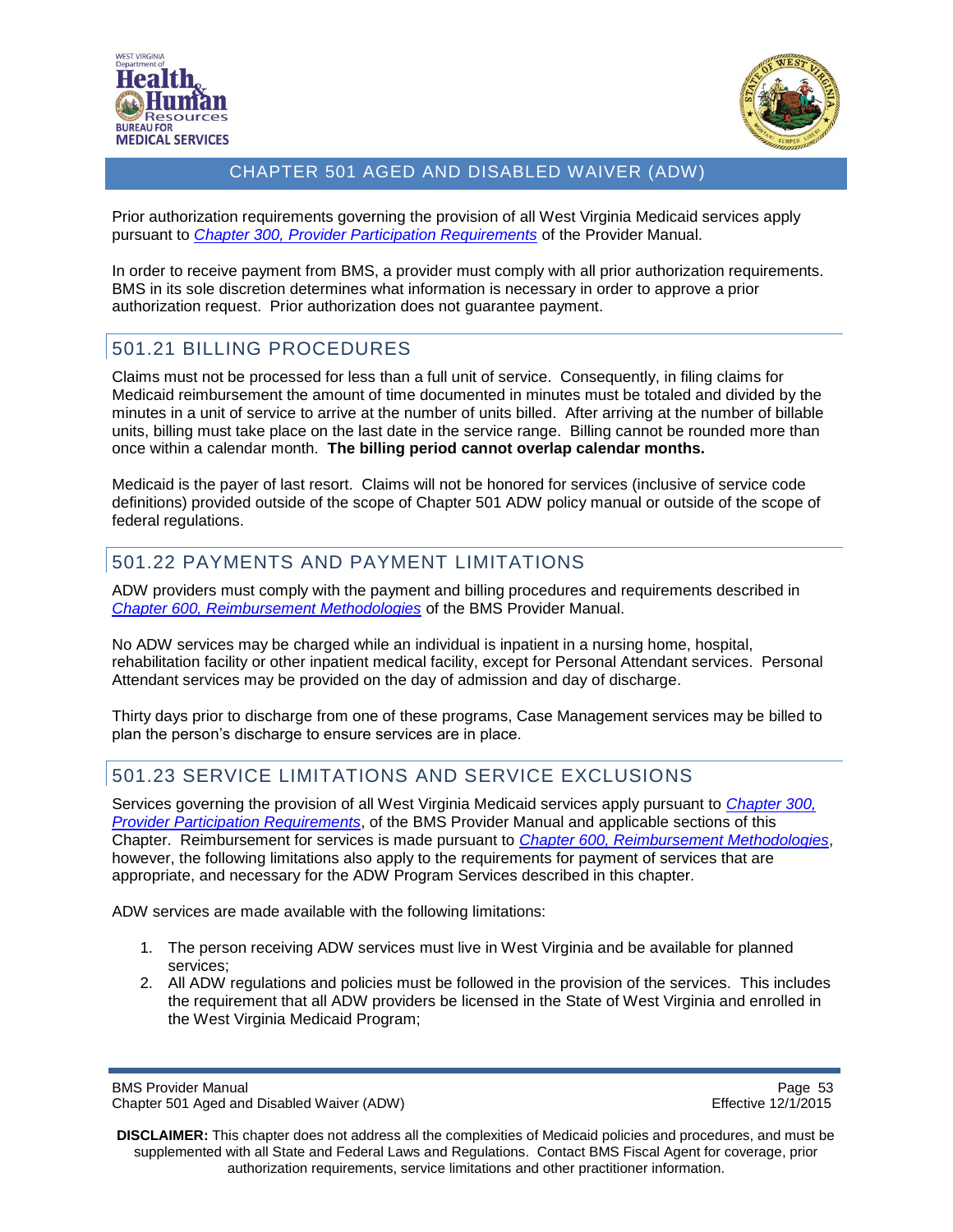



- 3. The services provided must conform with the stated goals and objectives on the person's Service Plan; and
- 4. Person's budgets (*Personal Options*) and limitations described in this manual must be followed.

Reimbursement for ADW services cannot be made for:

- 1. Services provided outside a valid Service plan;
- 2. Services provided when medical and/or financial eligibility has not been established;
- 3. Services provided when there is no Service Plan;
- 4. Services provided without supporting documentation;
- 5. Services provided by unqualified staff;
- 6. Services provided outside the scope of the service definition; and
- 7. Services that exceed service limits.

# <span id="page-53-0"></span>501.24 DUAL PROVISION OF ADW AND PERSONAL CARE (PC) SERVICES

Approval of the provision of both ADW and PC services to the same person will be considered if the following criteria are met:

- A. Any PC services provided to a person receiving ADW services must be approved by the reviewing agencies (Refer to H below). The Dual Service Provision Request must be completed.
- B. A person must be receiving the maximum hours in Service Level D. (Otherwise, additional hours of Personal Attendant services may be requested through a Request for Service Level Change).
- C. All policy set forth in *[Chapter 517, Personal Care Services](http://www.dhhr.wv.gov/bms/Pages/Manuals.aspx)*, must be followed. PC policy supersedes ADW policy for this request.
- D. The ADW RN requirements are not required for the ADW *Personal Options* model if not a purchased service.
- E. There must be a PC RN Plan of Care and an ADW Service Plan. These plans must be coordinated to ensure that services are not duplicated. PC and Personal Attendant services cannot be provided during the same hours on the same day. A service planning meeting between the Case Manager, the ADW RN, if applicable, and PC RN must be held with the person or the legal representative in the person's residence and documented on the Request for Dual Service Provision. For Personal Options, the meeting must include the F/EA and the participant.
- F. There must be a valid ADW PAS.
- G. In the Traditional Model, the ADW Case Manager is responsible for the coordination of the two services. For those using *Personal Options*, initiation of Personal Care services is the responsibility of the Resource Coordinator. Coordination of the two services is the responsibility of the Personal Care RN.
- H. Dual Service Provision Request Forms must be signed by the Case Manager, ADW RN, PC RN and the ADW recipient (or legal representative). Original signatures are required; i.e., "signature of person on file" is not acceptable. The Case Manager, ADW RN, Personal Care RN must attend the initial, six-month and the annual planning meetings. Service Plans and Plans of Care copies must be provided to all parties (Case Manager, ADW RN and Personal Care RN).
- I. All PC providers should submit requests to the UMC. Documentation submitted must include a copy of the ADW PAS and Service Plan a copy of the PC RN Plan of Care, current ADW assessment(s) and any documentation that substantiates the request. Additionally, a narrative describing how services will be utilized and verification that ADW and PC services will not be

BMS Provider Manual Page 54<br>Chapter 501 Aged and Disabled Waiver (ADW) example a series of the effective 12/1/2015 Chapter 501 Aged and Disabled Waiver (ADW)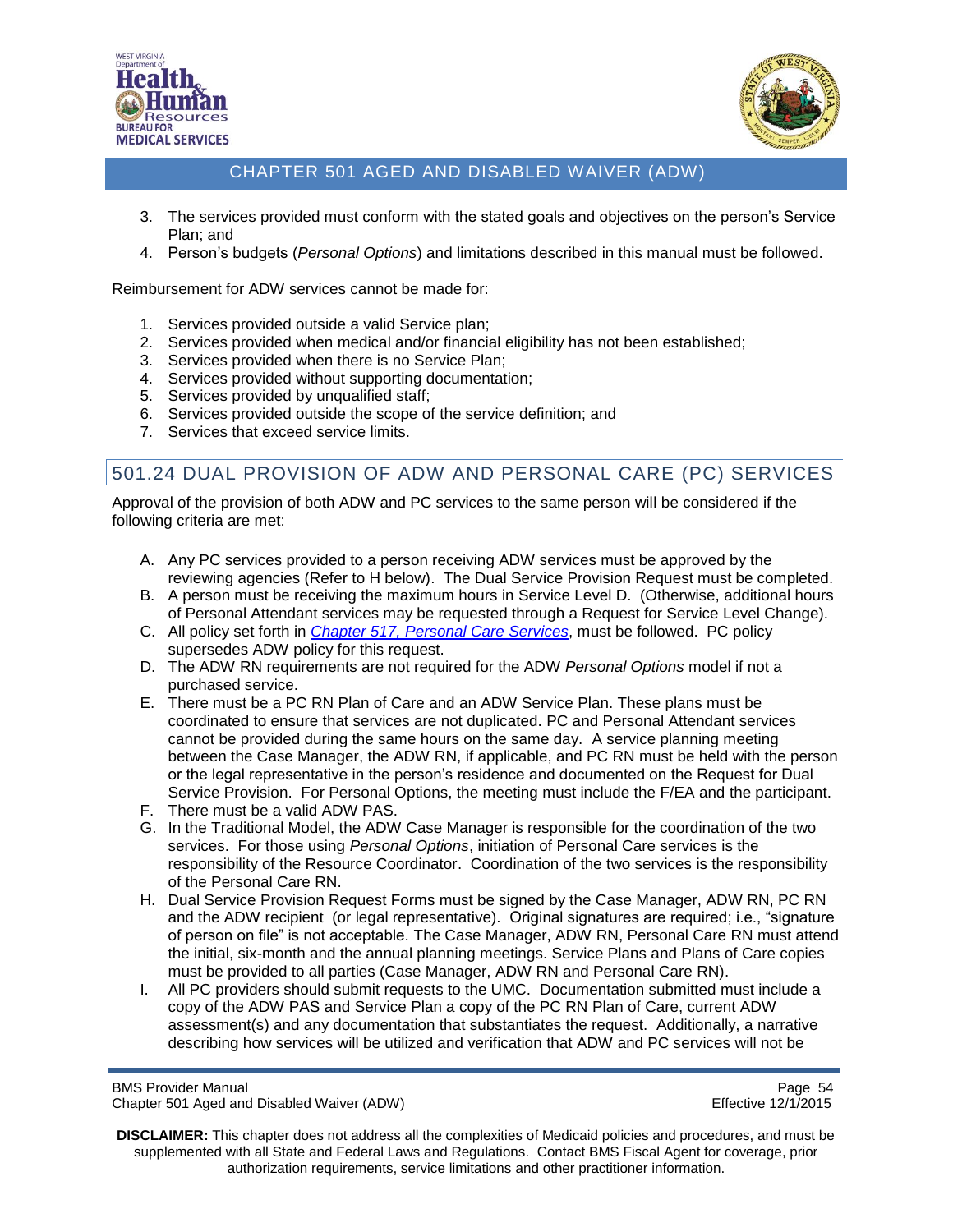



duplicated must be submitted. Approvals/denials will be based on the documentation submitted, appropriate program policy manuals, PC standards, and professional judgments. The PC RN, will receive notification of denial or approval from the reviewing agency through the UMC's webbased system. The person (or legal representative) will receive notification of denial via letter. If the request is denied or the hours approved are less than requested (or a service level change request), the notification will include Fair Hearing information.

J. BMS will conduct post-payment review of these combined services for duplication or inappropriate services. The OA and BMS will review compliance during the agency monitoring process.

## <span id="page-54-0"></span>501.25 DUAL PROVISION OF ADW AND HOME HEALTH AGENCY **SERVICES**

People who have been determined eligible for and are enrolled in the ADW Program may receive services from a home health agency that do not duplicate ADW services. Home health agency services provided to the person on the ADW must be coordinated by the ADW Case Management Agency, and in general may only include skilled nursing care or therapy services for post-hospitalization stays or acute episodes of chronic conditions. The need for home health services must be documented in the person's Service Plan. Documentation of the referral from the person's attending physician must be maintained in the person's records of both the ADW provider agency and the home health agency. Please refer to *[Chapter 508, Home Health Services](http://www.dhhr.wv.gov/bms/Pages/Manuals.aspx)* for additional information.

# <span id="page-54-1"></span>501.26 VOLUNTARY AGENCY CLOSURE

A provider may terminate participation in the ADW Program with 30 calendar day's written notification of voluntary termination. The written termination notification must be submitted to the BMS claims agent and to the OA. The provider must provide the OA with a complete list of all current people receiving ADW services that will need to be transferred.

The OA will provide selection forms to each of the agency's people receiving ADW services, along with a cover letter explaining the reason a new selection must be made.

If at all possible, a joint visit with the person will be made by both the agency ceasing participation and the new one selected in order to explain the transfer process. Services must continue to be provided until all transfers are completed by the OA. If a joint visit is not possible, both providers must document how contact was made with the person to explain the transfer process.

The agency terminating participation must ensure that the transfer of the person is accomplished as safely, orderly and expeditiously as possible. All program records must be made available to BMS upon closing.

The agency must submit their final continuing certification for any part of the year they provided services prior to closing.

# <span id="page-54-2"></span>501.27 INVOLUNTARY AGENCY CLOSURE

BMS Provider Manual Page 55<br>Chapter 501 Aged and Disabled Waiver (ADW) National Page 12/1/2015 Chapter 501 Aged and Disabled Waiver (ADW)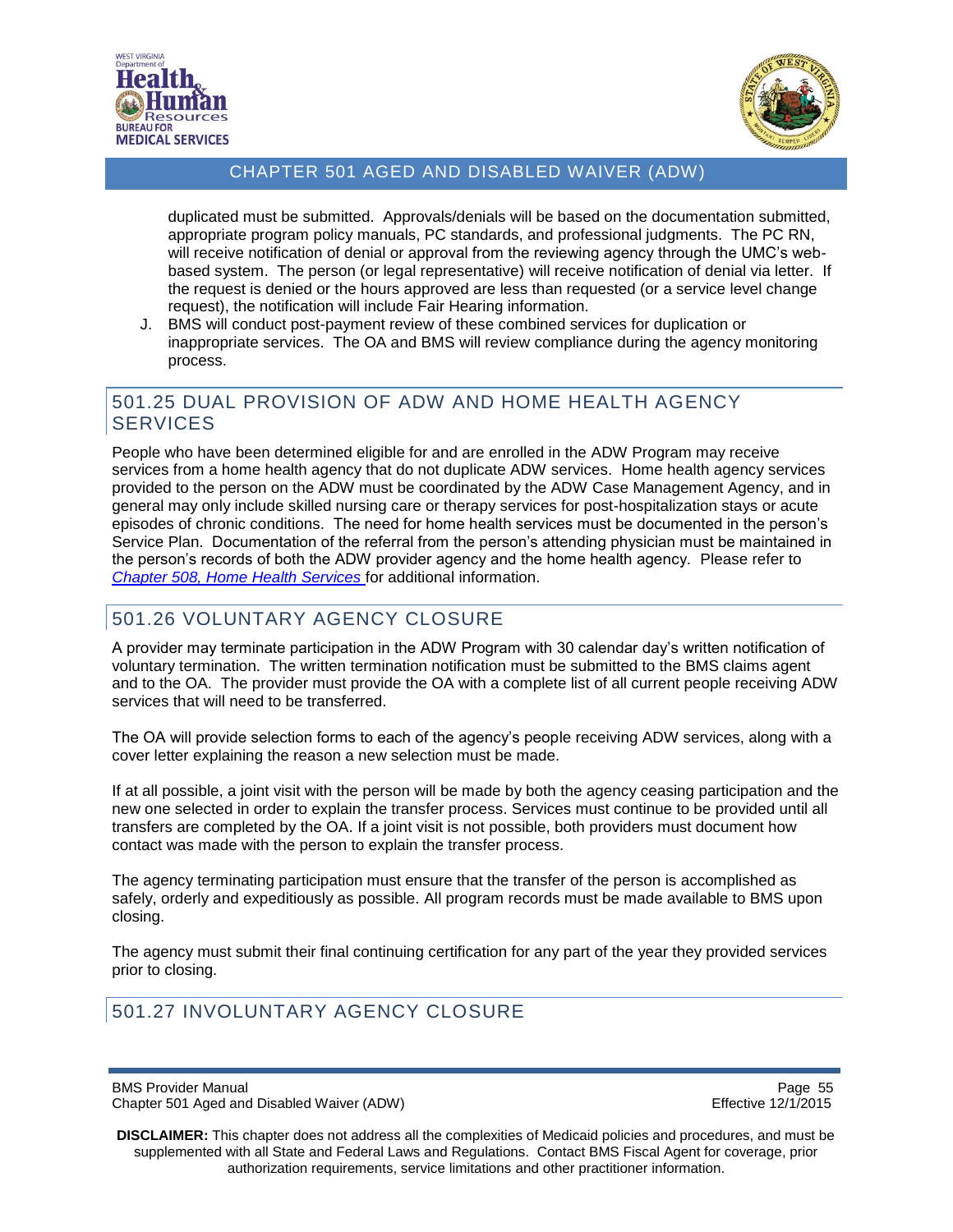



BMS may administratively terminate a provider from participation in the ADW program for violation of the rules, regulations, or for the conviction of any crime related to health care delivery. If the provider is a corporation, its owners, officers, or employees who have violated said rules and/or regulations or have been convicted of a crime related to health care delivery, may likewise be excluded from further participation in the ADW program. After notice of intention to suspend or terminate enrollment under his/her authority, the provider may request a document/desk review. Refer to *[Chapter 100, General](http://www.dhhr.wv.gov/bms/Pages/Manuals.aspx)  [Administration and Information](http://www.dhhr.wv.gov/bms/Pages/Manuals.aspx)*, for more information on this procedure.

Prior to closure, the provider will be required to provide the OA with a complete list of all people currently on the ADW that will need to be transferred. The OA will provide selection forms to each of the people on the agency's list, along with a cover letter explaining the reason a new selection must be made. The OA will ensure that the transfer of all people is accomplished as safely, orderly and expeditiously as possible.

The agency must submit their final continuing certification for any part of the year they provided services prior to closing.

All program records must be made available to BMS upon closing.

### <span id="page-55-0"></span>501.28 ADDITIONAL SANCTIONS

If BMS or the OA receives information that clearly indicates a provider is unable to serve new people due to staffing issues, health and safety risk, etc., or has a demonstrated inability to meet recertification requirements, BMS may remove the agency from the Provider Selection Forms and from the provider information on the OA website until the issue(s) are addressed to the satisfaction of BMS. Health and Safety deficiencies deemed critical may include other sanctions including involuntary agency closure.

## <span id="page-55-1"></span>501.29 RIGHTS AND RESPONSIBILITIES

At a minimum, Case Management agencies or Resource Consultants, as applicable, must communicate in writing including accessible format as requested to each person (and/or their legal representative) receiving ADW services initially, upon admission to the agency (transfer) and annually the following:

Their right to:

- A. Transfer to a different provider agency or to *Personal Options*.
- B. Address dissatisfaction with services with the provider agency or the *Personal Options* agency.
- C. Access the West Virginia DHHR Fair Hearing process.
- D. Freedom from retribution when expressing dissatisfaction with services or appealing service decisions;
- E. Considerate and respectful care from their provider(s).
- F. Freedom from abuse, neglect and exploitation.
- G. Participation in a person-centered planning and service delivery process.
- H. Confidentiality regarding ADW services.
- I. Access to all of their files maintained by agency providers and/or the F/EA.

And their responsibility to:

BMS Provider Manual Page 56<br>Chapter 501 Aged and Disabled Waiver (ADW) National Page 12/1/2015 Chapter 501 Aged and Disabled Waiver (ADW)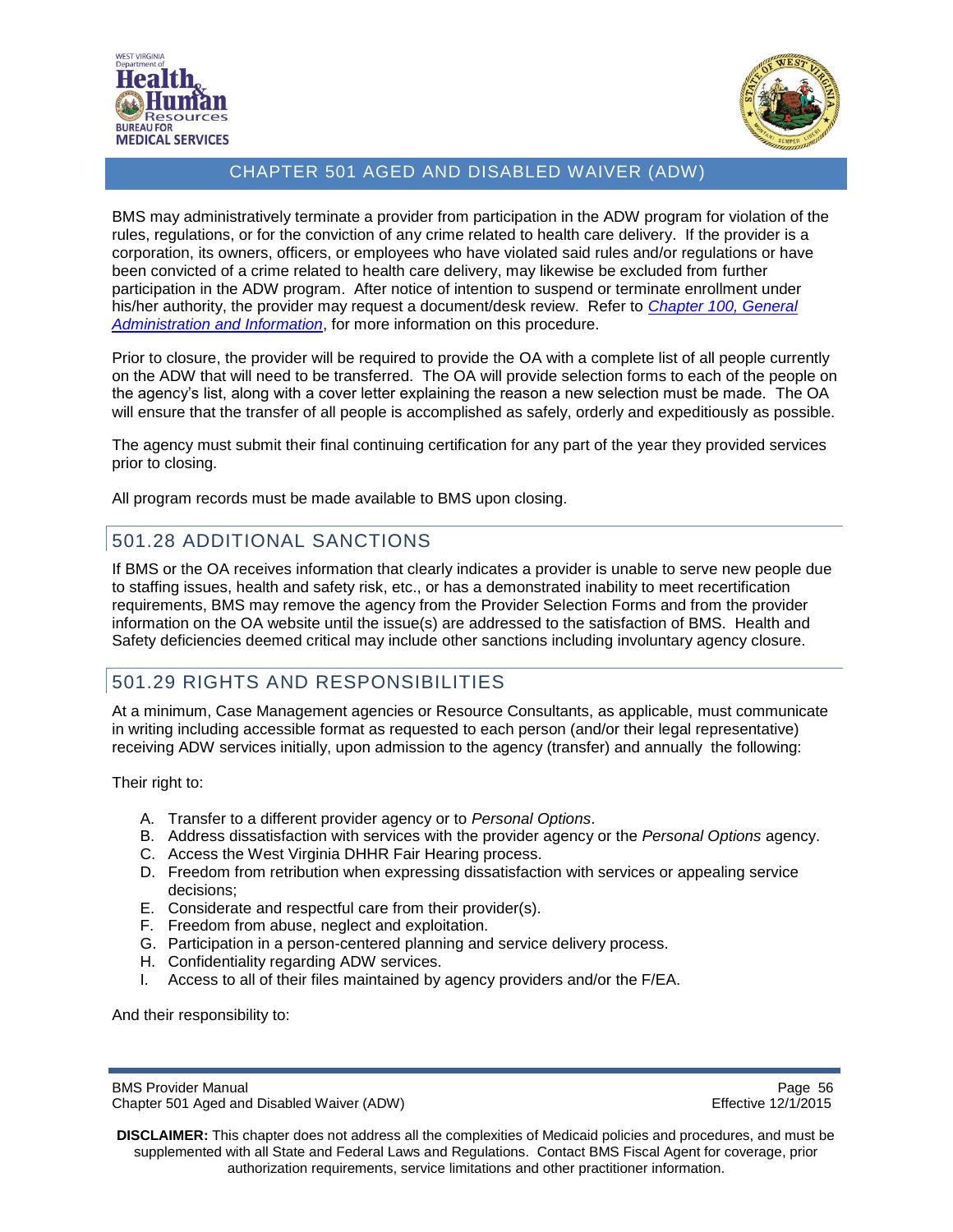



- A. Notify the ADW Personal Attendant Agency within 24 hours prior to the day services are to be provided if services are not needed.
- B. To notify providers and/or Resource Consultant promptly of changes in Medicaid coverage.
- C. Comply with the agreed upon Person-Centered Service Plan.
- D. Cooperate with all scheduled in-home visits
- E. Notify the ADW providers and/or Resource Consultant of a change in residence or an admission to a hospital, nursing home or other facility.
- F. Notify the ADW providers and/or Resource Consultant of any change of medical status or direct care need.
- G. Maintain a safe home environment for all service providers.
- H. Verify services were provided by initialing and signing the Personal Attendant Log.
- I. Communicate any problems with services to the provider agency and/or the Resource Consultant for *Personal Options*.
- J. Report any suspected fraud to the provider agency, Resource Consultant or the Medicaid Fraud Unit at (304)558-1858.
- K. Report any incidents of abuse, neglect, or exploitation to the provider agency, the Resource Consultant or the WV Centralized Intake hotline at 1-800-352-6513.
- L. Report any suspected illegal activity of staff to their local police department or appropriate authority as well as the provider agency and/or Resource Consultant.
- M. Notify Case Manager and Resource Consultant, if applicable, of any changes in their legal representation and/or guardianship and provide copies of the appropriate documentation.
- N. Utilize Non-Medical Transportation support from family, friends, neighbors, and community agencies that can provide transportation.
- O. Not ask Personal Attendants to provide services that are excluded by policy or not on their Service Plan.
- P. Notify their Resource Consultant (if utilizing the *Personal Options* Model) within 24 hours when they terminate an employee.

# <span id="page-56-0"></span>501.30 GRIEVANCE PROCESS

People who are dissatisfied with the services they receive from a provider agency have a right to file a grievance. All ADW agencies will have a written grievance procedure. The UMC RN will explain the grievance procedure to all applicants/people receiving ADW services at the time of initial application/reevaluation. Applicants/people (or legal representative) will be provided with an ADW Grievance Form at that time. Service providers will only afford people a grievance procedure for services that fall under the particular service provider's authority; for example, a Case Management Agency will not conduct a grievance procedure for Personal Attendant Agency activities, nor will a Personal Attendant Agency conduct a grievance procedure for Case Management Agency activities.

A person may by-pass the level one grievance and file a level two grievance with the OA if he/she chooses. The grievance process is not utilized to address decisions regarding medical or financial eligibility, a reduction in services or case closure. These issues must be addressed through the Medicaid Fair Hearing process.

The grievance procedure consists of two levels:

#### A. **Level One: ADW Provider**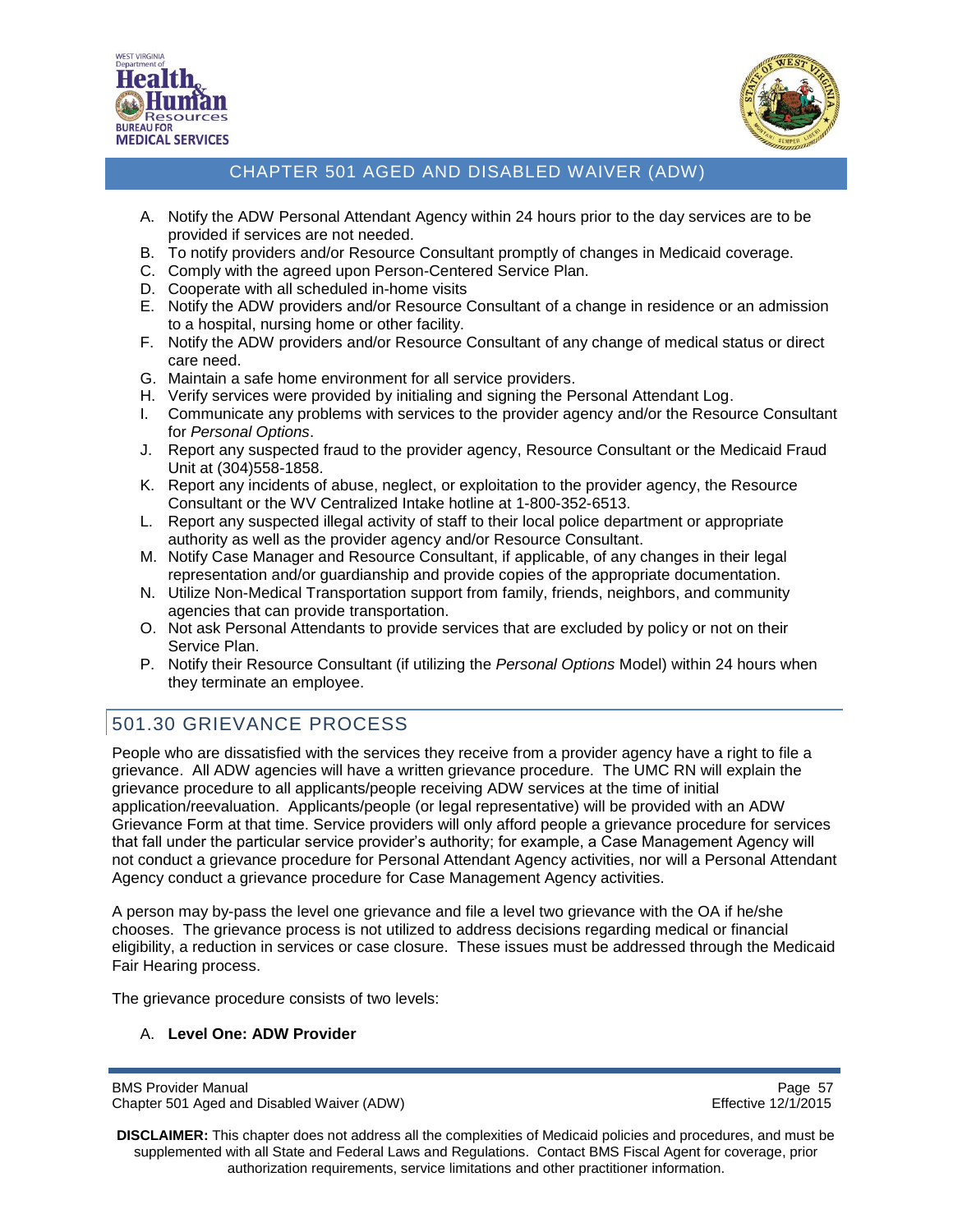



An ADW provider has ten business days from the date they receive an ADW Grievance Form to hold a meeting, in person or by telephone. The meeting will be conducted by the agency director or their designee with the person (or legal representative). The agency has five business days from the date of the meeting to respond in writing to the grievance. If the person is dissatisfied with the agency decision, he/she may request that the grievance be submitted to the OA for a Level Two review and decision.

#### B. **Level Two: Operating Agency (OA)**

If an ADW provider is not able to address the grievance in a manner satisfactory to the person and the person requests a Level Two review, the OA will, within ten business days of the receipt of the ADW Grievance Form, contact the person (or legal representative) and the ADW provider to review the Level One decision. Level Two decisions will be based on Medicaid policy and/or health and safety issues.

## <span id="page-57-0"></span>501.31 MEDICAL ELIGIBILITY APPEALS

If a person is determined not to be medically eligible, a written Notice of Decision, a Request for Hearing Form and the results of the functional/medical assessment are sent by mail by the UMC to the person or their legal representative. A notice is also sent to the person's Case Manager via the UMC's web-based system. The termination may be appealed through the Medicaid Fair hearing process if the Request for Hearing form is submitted to the Board of Review within ninety days of receipt of the Notice of Decision.

If the person or legal representative wishes to continue existing services throughout the appeal process, the Request for Hearing form must be submitted to the Board of Review within thirteen days of the person or their legal representative's receipt of the Notice of Decision letter. If the Request for Hearing form is not submitted within thirteen days of the person or legal representative's receipt of the Notice of Decision, reimbursement for all ADW services will cease.

ADW services will cease at close of business on the thirteenth day after date of the written Notice of Decision letter if the person or their legal guardian does not submit a Request for Hearing form.

A pre-hearing conference may be requested by the person or their legal representative any time prior to the Medicaid Fair Hearing and the OA will schedule. At the pre-hearing conference, the person and/or their legal representative, the OA, and BMS will review the information submitted for the medical eligibility determination and the basis for the termination. If the person and BMS come to an agreement during the pre-hearing conference, the OA will withdraw the person's hearing request from the Board of Review. All parties will be notified by the OA in writing that the issue/s have been resolved and the hearing request has been withdrawn.

If the denial of medical eligibility is upheld by the Hearing Officer, services that were continued during the appeal process must cease on the date of the hearing decision. If the person is eligible financially for Medicaid services without the ADW program, other services may be available. If the termination based on medical eligibility is reversed by the Hearing Officer, the person's services will continue with no interruption.

## <span id="page-57-1"></span>501.32 TRANSFER TO ANOTHER AGENCY OR TO *PERSONAL OPTIONS*

BMS Provider Manual Page 58<br>Chapter 501 Aged and Disabled Waiver (ADW) National Page 12/1/2015 Chapter 501 Aged and Disabled Waiver (ADW)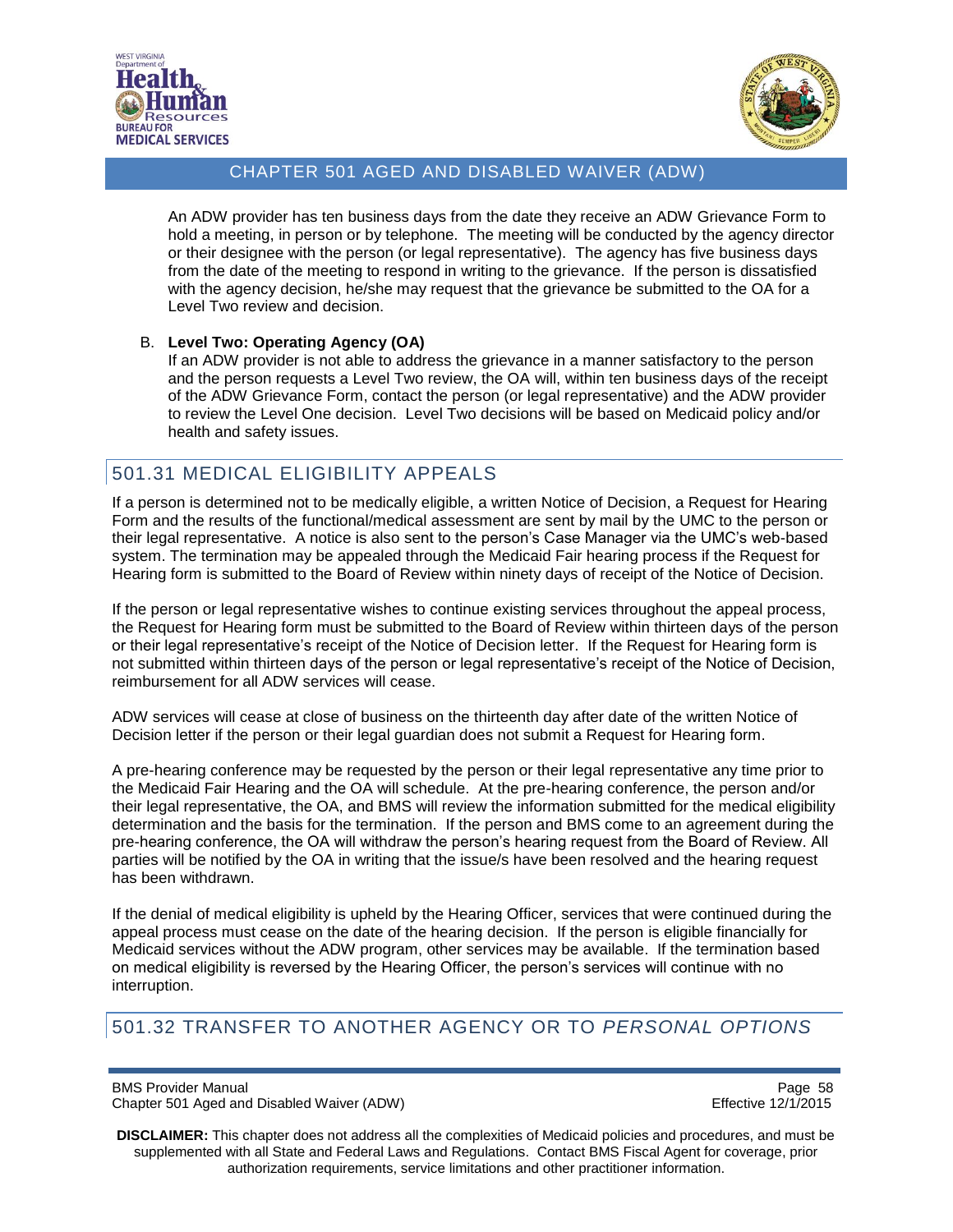



A person receiving ADW services may request a transfer to another agency or to *Personal Options* and vice versa at any time. If a person wishes to transfer to a different agency, a Request to Transfer form must be completed and signed by the person or legal representative. The form may be obtained from the current provider, the new providers, the OA or other interested parties. Once completed and signed by the person, the form must be uploaded into the UMC's web portal and the OA must be notified that it was uploaded. The OA will then coordinate the transfer and set the effective date based on when required transfer documents are received. For Case Management transfers, the effective date of transfer will be the first date of the next month if the transfer is received by the 17th of the month.

At no time should the transfer take more than 45 calendar days from the date that the person's signed transfer request is received at the OA, unless there is an extended delay caused by the person in returning necessary documents.

Transferring Agency Responsibilities:

- A. Continue providing services until the OA notifies them that the transfer has been completed.
- B. If it is a Case Management transfer, the CM Agency must provide the receiving agency, at a minimum of three business days prior to the effective date of the transfer, a copy of the current Service Plan, Person-Centered Assessment, a copy of the Enrollment Confirmation and any other pertinent documentation. This will be done by ensuring the documents are uploaded in the UMC's web portal.
- C. If it is a Personal Attendant Agency transfer, the PA agency must provide the receiving agency, at a minimum of three business days prior to the effective date of the transfer, with a copy of the current PAS, DHS-2, the Person-Centered Assessment, and any other pertinent documentation. This will be done by ensuring the documents are uploaded in the UMC's web portal.
- D. Maintain all original documents for monitoring purposes.

Note: Please refer to *Section 501.2 [Provider Agency Certification](#page-8-2)* information on Conflict of Interest*.* 

Receiving Agency Responsibilities:

- A. If it is a Personal Attendant Agency transfer, Section 2 of the Person-Centered Assessment must be conducted within seven business days of the transfer effective date. When a person transfers agencies, the receiving agency Personal Attendant Agency cannot bill for an Initial Assessment (billing code T1001, Modifier UD) if one has been completed within the calendar year). They can bill for a RN Assessment (T1002).
- B. Implement the Service Plan within seven business days of the transfer effective date.
- C. If it is a Case Management transfer, Section 1 of the Person-Centered Assessment must be conducted within seven business days of the transfer effective date.
- D. Provide a copy of the newly developed Service Plan to the person and/or legal representative, and upload copy into web portal within seven business days.

The existing Service Plan from the transferring agency must continue to be implemented until such time that the receiving agency can develop and implement a new plan to prevent a gap in services.

A provider may not request a transfer for unsafe or non-compliance. If there is an unsafe or noncompliant issue, the provider must follow the process outlined in *[Section 501.34 Discontinuation of Services.](#page-59-1)*

BMS Provider Manual Page 59<br>Chapter 501 Aged and Disabled Waiver (ADW) example and the example of the Effective 12/1/2015 Chapter 501 Aged and Disabled Waiver (ADW)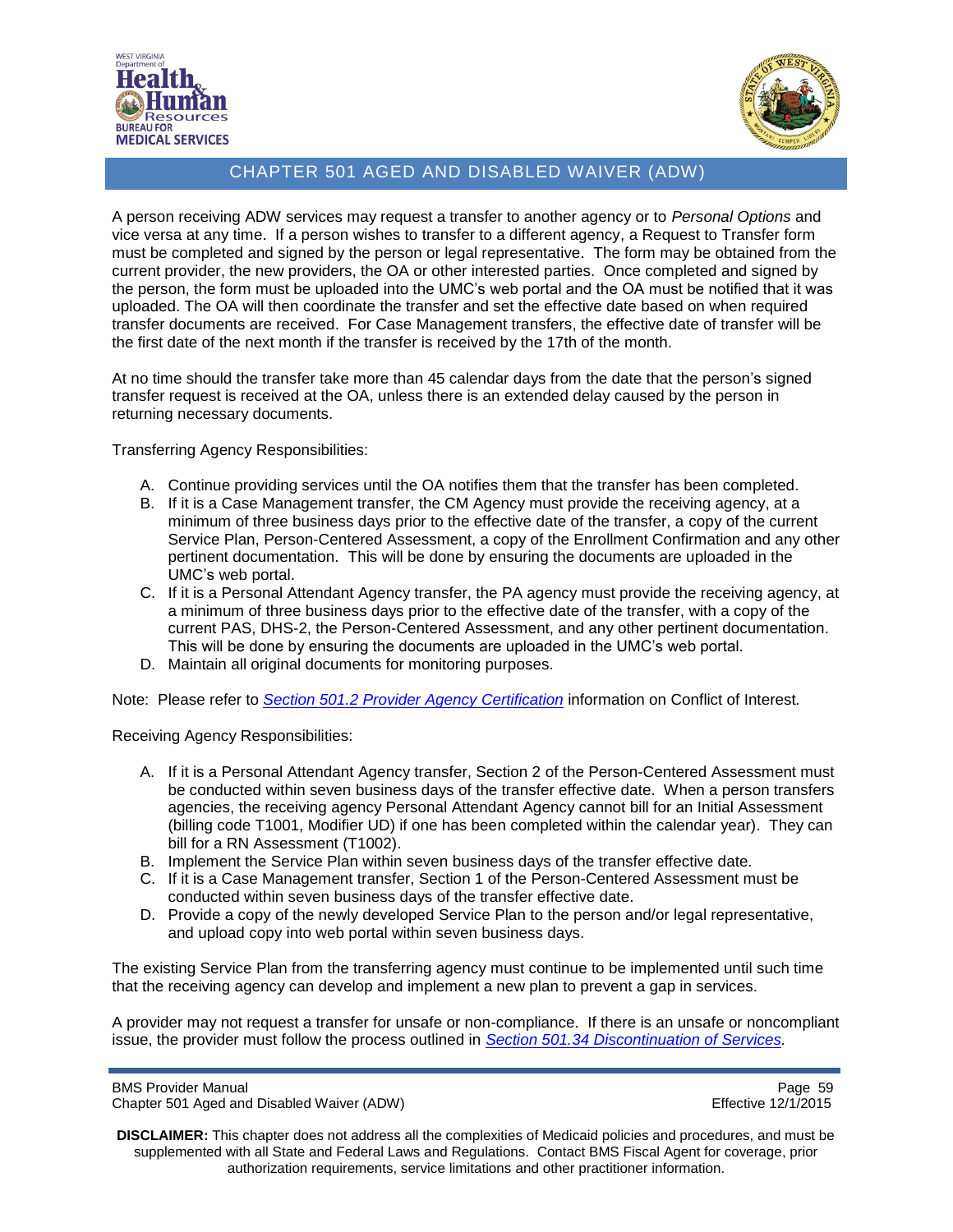



Traditional and *Personal Options* Service Model transfers are processed by the OA.

#### <span id="page-59-0"></span>501.33 EMERGENCY TRANSFERS TO ANOTHER AGENCY OR TO *PERSONAL OPTIONS*

A request to transfer that is considered an emergency, such as when a person receiving ADW services suffers abuse, neglect, or harm, or a health and safety risk, including inability to provide services, will be reviewed by the OA, and the OA will take appropriate action. The Case Management Agency, the Personal Attendant agency that the person is transferring from or the *Personal Options* Resource Consultant must submit supporting documentation via the UMC's web portal notifying the OA that it has been uploaded, that explains why the person is in emergency status. The OA will expedite the request as necessary, coordinating with the person and agencies involved.

# <span id="page-59-1"></span>501.34 DISCONTINUATION OF SERVICES

The following require a Request for Discontinuation of Services Form:

- A. No Personal Attendant services have been provided for 180 continuous days example, an extended placement in long-term care or rehabilitation facility.
- B. Unsafe Environment an unsafe environment is one in which the Personal Attendant and/or other agency staff are threatened or abused and the staff's welfare is in jeopardy. This may include, but is not limited to, the following circumstances:
	- a. The person receiving ADW services or other household members repeatedly demonstrate sexually inappropriate behavior; display verbally and/or physically abusive behavior; and/or threaten a Personal Attendant or other agency staff with guns, knives, or other potentially dangerous weapons, including menacing animals or verbal threats to harm the Personal Attendant and/or other agency staff.
	- b. The person or other household members display an abusive use of alcohol and/or drugs and/or illegal activities in the home.
	- c. The provider must follow the steps in the ADW Procedural Guidelines for Non-Compliance and Unsafe Closures. This can be found at: [http://www.dhhr.wv.gov/bms/Programs/WaiverPrograms/ADWProgram/Pages/ADW-](http://www.dhhr.wv.gov/bms/Programs/WaiverPrograms/ADWProgram/Pages/ADW-Policy-and-Forms.aspx)[Manuals-and-Forms.aspx](http://www.dhhr.wv.gov/bms/Programs/WaiverPrograms/ADWProgram/Pages/ADW-Policy-and-Forms.aspx)
- C. The person is persistently non-compliant with the Service Plan.
- D. The person no longer desires services.
- E. The person no longer requires services.
- F. The person can no longer be safely maintained in the community.

The Request for Discontinuation of Services Form must be uploaded into the UMC's web portal and a notification is sent to the OA that it has been uploaded. The OA will review all requests for a discontinuation of services. If it is an appropriate request, and the OA approves the discontinuation, the OA will send notification of discontinuation of services to the person (or legal representative) with a copy to the Case Management Agency or FE/A). Fair hearing rights will also be provided except if the person (or legal representative) no longer desires services. The effective date for the discontinuation of services is thirteen calendar days after the date of the OA notification letter, if the person (or legal representative) does not request a hearing.

```
BMS Provider Manual Page 60<br>Chapter 501 Aged and Disabled Waiver (ADW) National Page 60 Chapter 501 Aged 2/1/2015
Chapter 501 Aged and Disabled Waiver (ADW)
```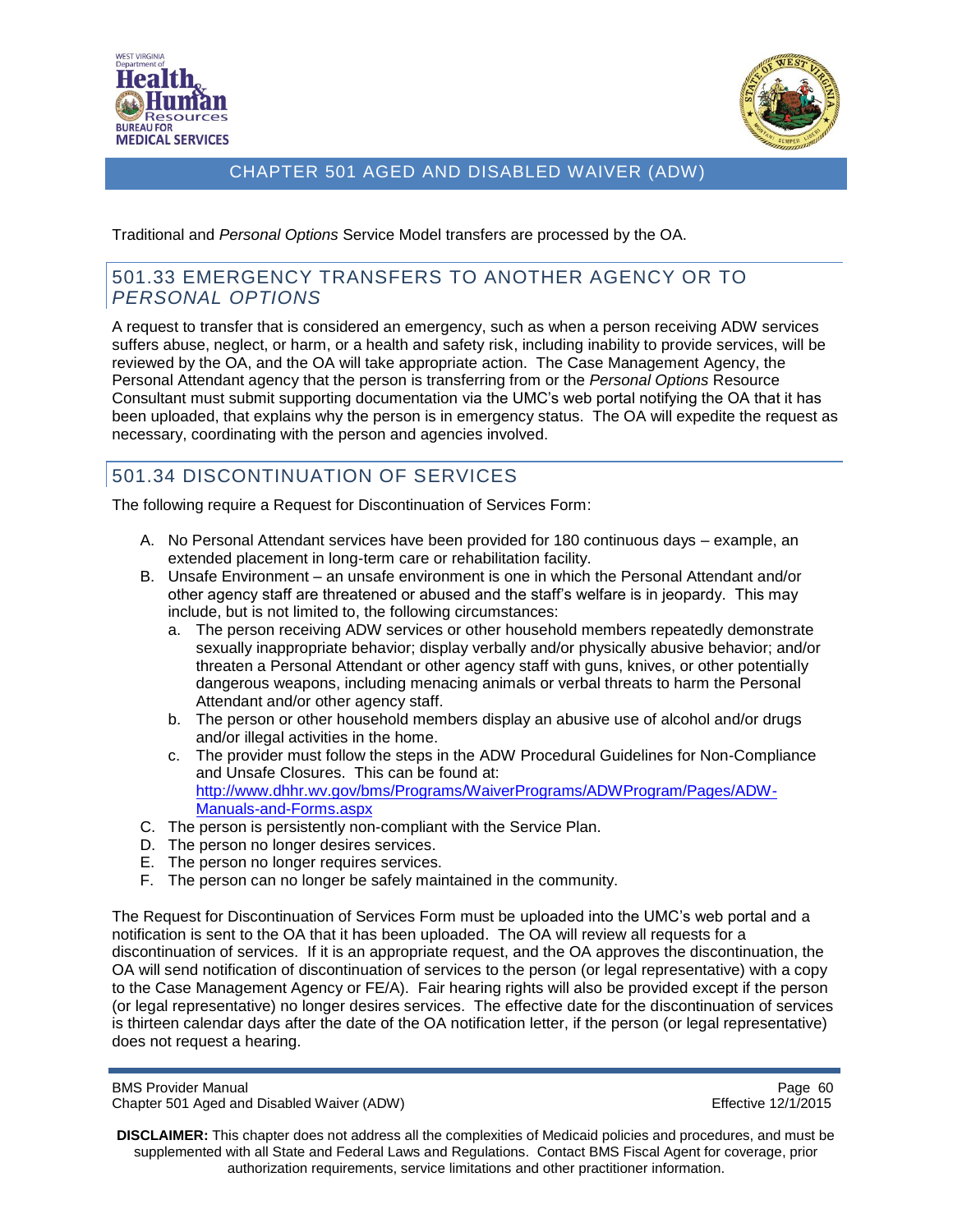



If it is an unsafe environment, services may be discontinued immediately upon approval of the OA, and all applicable entities are notified, i.e. police, Adult Protective Services.

When the OA receives an unsafe closure request, they will review and make a recommendation to BMS based upon the evidence submitted. Documentation to support the unsafe environment should come from multiple sources if possible, i.e., the Personal Attendant Agency and the Case Management Agency. Recommendations include:

- 1. Suspend services for up to ninety days to allow the person receiving ADW services time to remedy the situation. The CM will reassess at 30, 60 and 90 days and make a recommendation to the OA at any time during the 90 days suspension to reinstate services.
- 2. Immediate closure.

It is the Case Management Agency's responsibility to monitor the health and safety of the person receiving services during any time that services are suspended. In all cases, the person receiving services must be provided their right to a Fair Hearing by the OA. However, due to the nature of unsafe environment closure, the person is not eligible for the option to continue existing services during the fair hearing process.

The following do not require a Request for Discontinuation of Services Form but must be reported to the OA and a discharge request in the UMC's web-based portal:

- A. Death
- B. Moved Out of State
- C. Medically Ineligible
- D. Financially Ineligible

### <span id="page-60-0"></span>*GLOSSARY*

Definitions in *[Chapter 200, Definitions and Acronyms](http://www.dhhr.wv.gov/bms/Pages/Manuals.aspx)* apply to all West Virginia Medicaid services, including those covered by this chapter. Definitions in this glossary are specific to this chapter.

**Abuse:** The infliction or threat to inflict bodily injury on or the imprisonment of any child or incapacitated adult.

**Activities of Daily Living (ADL):** Activities that a person ordinarily performs during the ordinary course of a day, such as mobility, personal hygiene, bathing, dressing, eating, and skills required for community living.

**Amount:** As it relates to service planning, the amount refers to the number of hours in a day a service will be provided. Example: Four hours per day.

**Anchor Date:** The annual date by which the person's eligibility for ADW services requires recertification each year. Anchor Date will be the first day of the month following the date when initial medical eligibility was determined.

BMS Provider Manual **Page 61** Chapter 501 Aged and Disabled Waiver (ADW) **Effective 12/1/2015**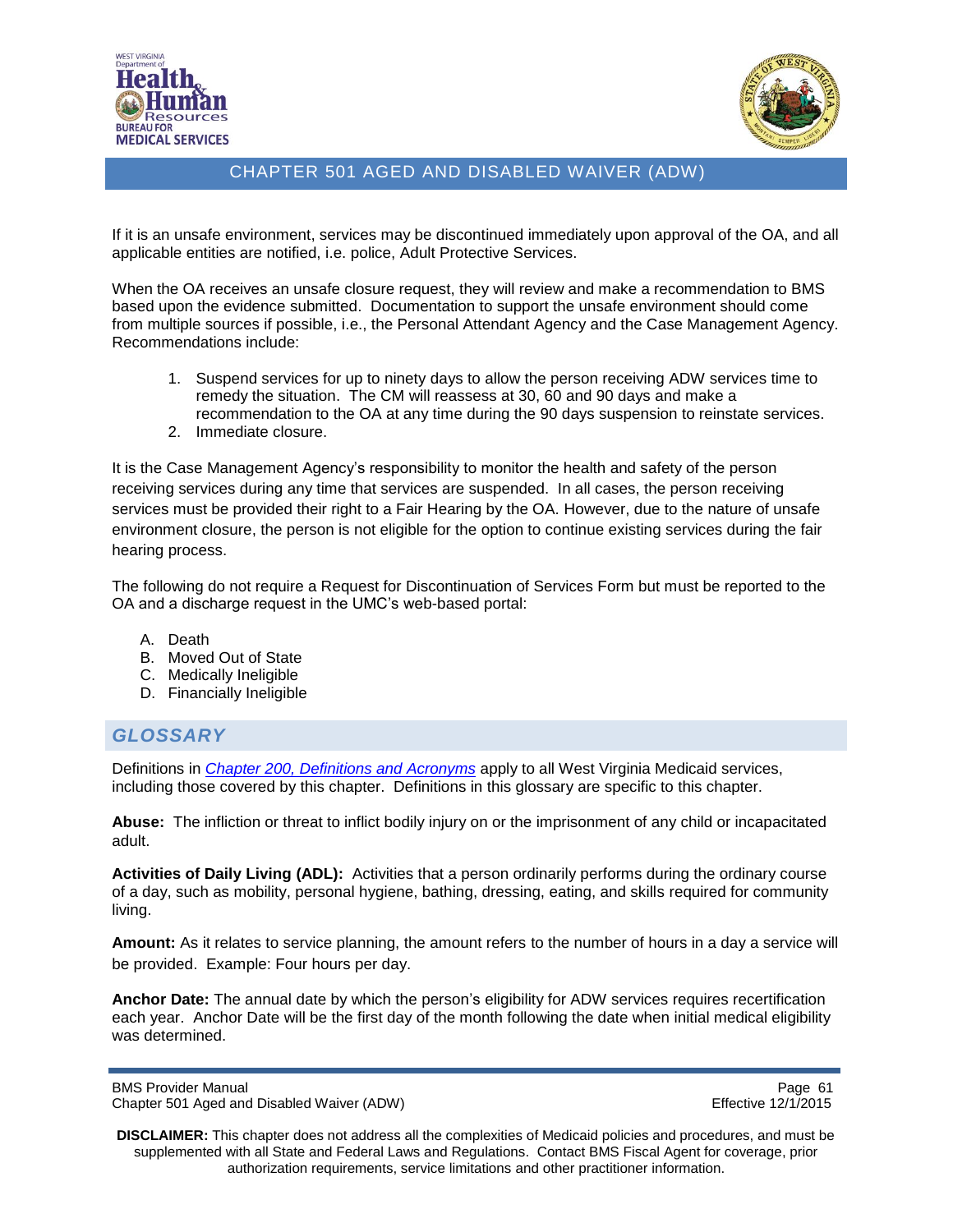



**Board of Review:** The agency under the West Virginia DHHR and the Office of Inspector General that provides impartial hearings to people receiving Medicaid services who are aggrieved by an adverse action including denial of eligibility, eligibility terminations or denial of a covered benefit or service.

**Budget Authority**: People choosing *Personal Options*, the Self-Directed Model for services, have choice in the types and amounts of services , wage rates (allowed by BMS) and of their employee's to meet their needs and are within their monthly budget approved by the UMC.

**Community Location:** Any community setting open to the general public such as libraries, banks, stores, post offices, etc. within a justifiable proximity to the person's geographical area.

**Community Integration:** The opportunity to live in the community, and participate in a meaningful way to obtain valued social roles as other citizens.

**Competency Based Curriculum:** A training program which is designed to give people the skills they need to perform certain tasks and/or activities. The curriculum must have goals, objectives and an evaluation system to demonstrate competency in training areas.

**Days:** Calendar days unless otherwise specified.

**Direct Access:** Physical contact with or access to a person's property, personally identifiable information, or financial information.

**Dual Services:** When a person receiving services is receiving Medicaid Waiver services and Personal Care services at the same time.

**Duration:** As it relates to service planning, the duration is the length of time a service will be provided. Example: 6 months, 3 months, 1 month.

**Emergency Plan:** A written plan which details who is responsible for specific activities in the event of an emergency, whether it is a natural, medical, or man-made incident.

**Felony:** A serious criminal offense punishable by imprisonment and/or alternative sentencing at the discretion of a judge within limits set by statute.

**Financial Exploitation:** Illegal or improper use of a person's or incapacitated adult's resources. Examples of financial exploitation include cashing a person's checks without authorization; forging a person's signature; or misusing or stealing a person's money or possessions. Another example is deceiving a person into signing any contract, will, or other legal document.

**Fiscal Agent:** The contracted vendor responsible for claims processing and provider relations/enrollment.

**Fiscal/ Employer Agent (F/EA):** The contracted agent, under *Personal Options*, which receives, disburses, and tracks funds based on a persons approved service plans and budgets; assists people with completing *Personal Options* enrollment and worker employment forms; conducts criminal background checks of prospective workers; and verifies worker's information (i.e., social security numbers, citizenship or legal alien verification documentation). The F/EA also prepares and distributes payroll including the withholding, filing, and depositing of federal and state income tax withholding and employment taxes and locality taxes; generates reports for state program agencies, and people receiving

BMS Provider Manual Page 62<br>Chapter 501 Aged and Disabled Waiver (ADW) example and the example of the Effective 12/1/2015 Chapter 501 Aged and Disabled Waiver (ADW)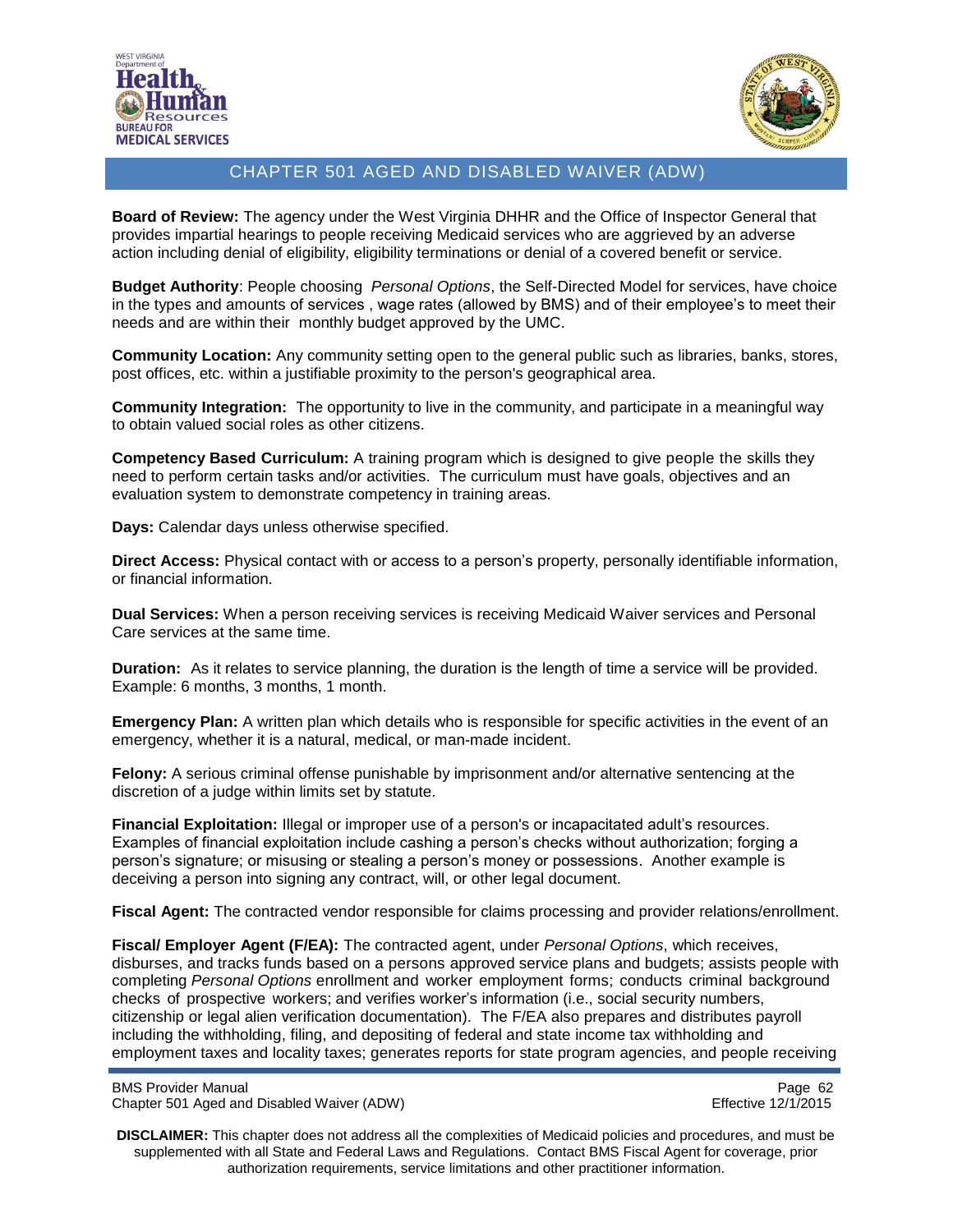



ADW services; and may arrange and process payment for workers' compensation and health insurance, when appropriate.

**Frequency:** As it relates to service planning, the frequency refers to how often a service is provided. Example: Monday-Friday, daily, etc.

**Home and Community Based Services (HCBS):** Services which enable individuals to remain in the community setting rather than being admitted to a Long Term Care Facility (LTCF).

**Incapacitated Adult:** A person incapable of handling his/her medical, financial or personal affairs and through a legal process has been deemed to be incapacitated.

**Incident:** Any unusual event occurring to a person that needs to be recorded and investigated for risk management or Quality Improvement purposes.

**Incidental Services:** Secondary activities performed by the Personal Attendant such as light house cleaning, making and changing the bed, dishwashing, and laundry for the sole benefit of the person receiving services.

**Informal Support/Informals:** Family, friends, neighbors or anyone who provides a service to a person but is not reimbursed.

**Instrumental Activities of Daily Living (IADL):** Skills necessary to live independently, such as abilities used to shop for groceries, handle finances, perform housekeeping tasks, prepare meals, and take medications.

**Legal Guardian/Guardian:** A person appointed by the court who is responsible for the personal affairs of a protected person. [\[WV Code §44A-1-4\(5\)\]](http://www.legis.state.wv.us/wvcode/ChapterEntire.cfm?chap=44a&art=1§ion=4#01)

**Legally Responsible Person:** A spouse or parent of a minor child (under the age of 18) that is legally responsible to provide supports that they are ordinarily obligated to provide.

**Legal Representative:** One who stands in the place of and represents the interest of another, i.e. Power of Attorney, Medical Power of Attorney, Medical Surrogate.

**Medicaid Fair Hearing:** The formal process by which a member or applicant may appeal a decision if the individual feels aggrieved by an adverse action that is consistent with state and federal law, including eligibility denials, eligibility terminations or when denied a covered benefit or service. This process is conducted by an impartial Board of Review Hearing Officer.

**Misdemeanor:** A less serious criminal offense than a felony which is punishable by a fine or imprisonment in jail for less than one year.

**Neglect:** "failure to provide the necessities of life to an incapacitated adult" or "the unlawful expenditure or willful dissipation of the funds or other assets owned or paid to or for the benefit of an incapacitated adult" (See [WV Code §9-6-1\)](http://www.legis.state.wv.us/wvcode/ChapterEntire.cfm?chap=09&art=6). Neglect would include the lack of or inadequate medical care by the service provider and inadequate supervision resulting in injury or harm to the incapacitated person. Neglect also includes, but is not limited to: a pattern of failure to establish or carry out a person's Service Plan that results in negative outcome or places the person in serious jeopardy; a pattern of failure to

BMS Provider Manual Page 63<br>Chapter 501 Aged and Disabled Waiver (ADW) National Page 63 Chapter 501 Aged 2/1/2015 Chapter 501 Aged and Disabled Waiver (ADW)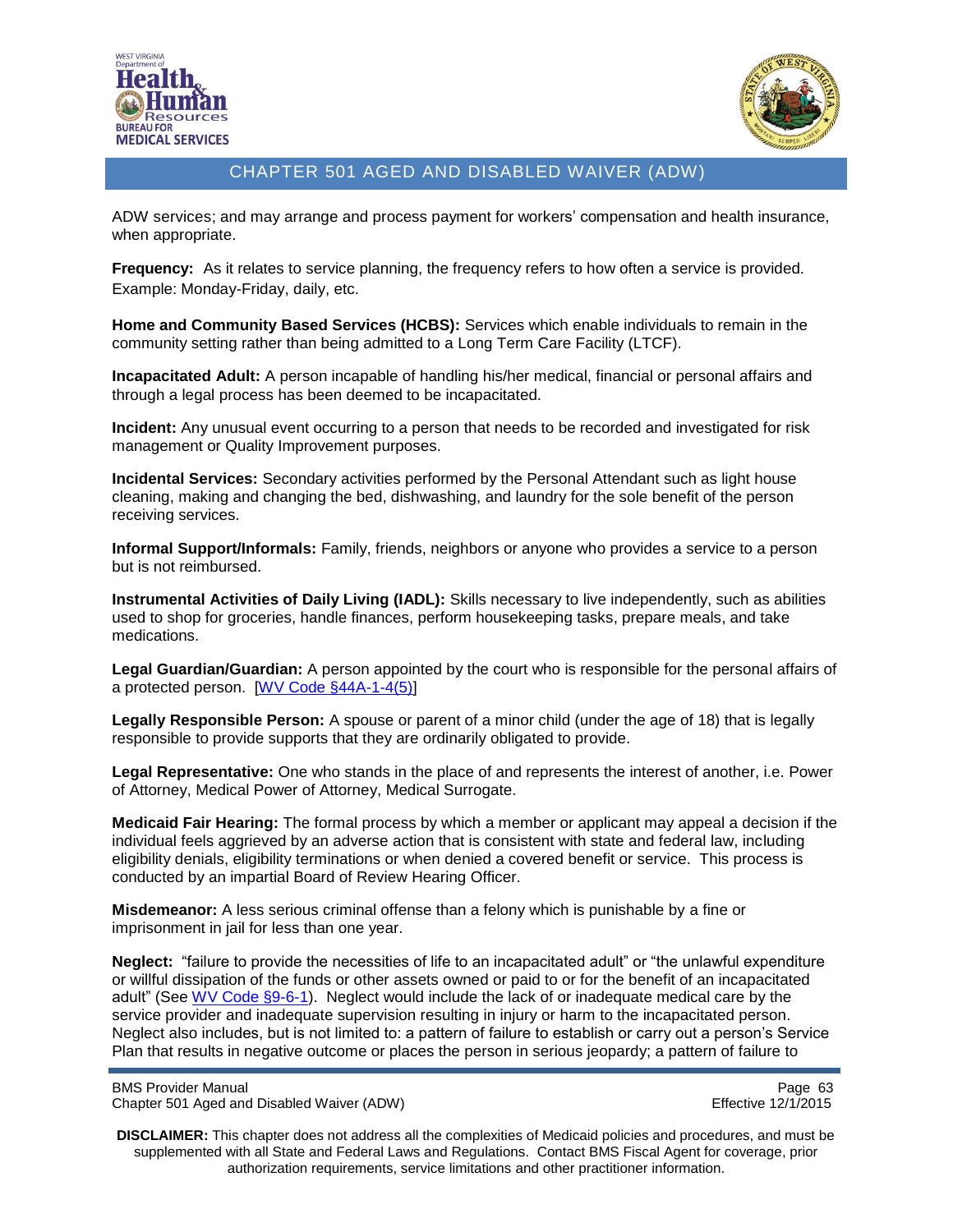



provide adequate nutrition, clothing, or health care; failure to provide a safe environment resulting in negative outcome; and/or failure to maintain sufficient, appropriately trained staff resulting in negative outcome or serious jeopardy. This may also include dietary errors resulting in a need for treatment for the person.

**Operating Agency (OA):** The BMS' contracted vendor responsible for day-to-day operations and oversight of the program.

**Personal Attendant:** The individual who provides the day to day care to people on the ADW waiver including both Traditional and *Personal Options* Models.

**Person-Centered Planning:** A process-oriented approach which focuses on the person and his/her needs by putting him/her in charge of defining the direction for his/her life, not on the systems that may or may not be available.

**Physician's Assistant:** An individual who meets the credentials described in West Virginia Code Annotated, [§30-3-13](http://www.legis.state.wv.us/wvcode/ChapterEntire.cfm?chap=30&art=3§ion=13#03) and [§30-3-5.](http://www.legis.state.wv.us/wvcode/ChapterEntire.cfm?chap=30&art=3§ion=5#03) A graduate of an approved program of instruction in primary health care or surgery who has attained a baccalaureate or master's degree, has passed the national certification exam, and is qualified to perform direct patient care services under the supervision of a physician.

**Pre-hearing Conference:** A meeting requested by the applicant or person receiving Medicaid services and/or legal representative to review the information submitted for the medical eligibility determination and the basis for the denial/ termination. A Medicaid Fair Hearing pre-hearing conference may be requested any time prior to a Medicaid Fair Hearing.

**Program Representative**: An individual selected by a person receiving ADW services using the *Personal Options* Model, to assist them with the responsibilities of self-direction.

**Prior Authorization:** A utilization review method used to control certain services which are limited in amount, duration, or scope. The prior approval is necessary for specified services to be delivered for an eligible person by a specified provider before services can be rendered, billed, and payment made.

**Qualified Residence:** Take Me Home, West Virginia (TMH) defines a "Qualified Residence" as:

- A person's own home;
- A person's family's home;
- A person's own apartment, or
- Certain group homes with four or fewer people.

**Quality Management Plan**: a written document which defines the acceptable level of quality for an agency and describes how plan implementation will ensure this level of quality through documented deliverables and work processes.

**Remediation:** the act of correcting an error or fault

**Registered Nurse:** A person who has graduated from a college's nursing program or from a school of nursing, passed a national licensing exam, and is professionally licensed by the West Virginia State

BMS Provider Manual Page 64<br>Chapter 501 Aged and Disabled Waiver (ADW) example and the example of the Effective 12/1/2015 Chapter 501 Aged and Disabled Waiver (ADW)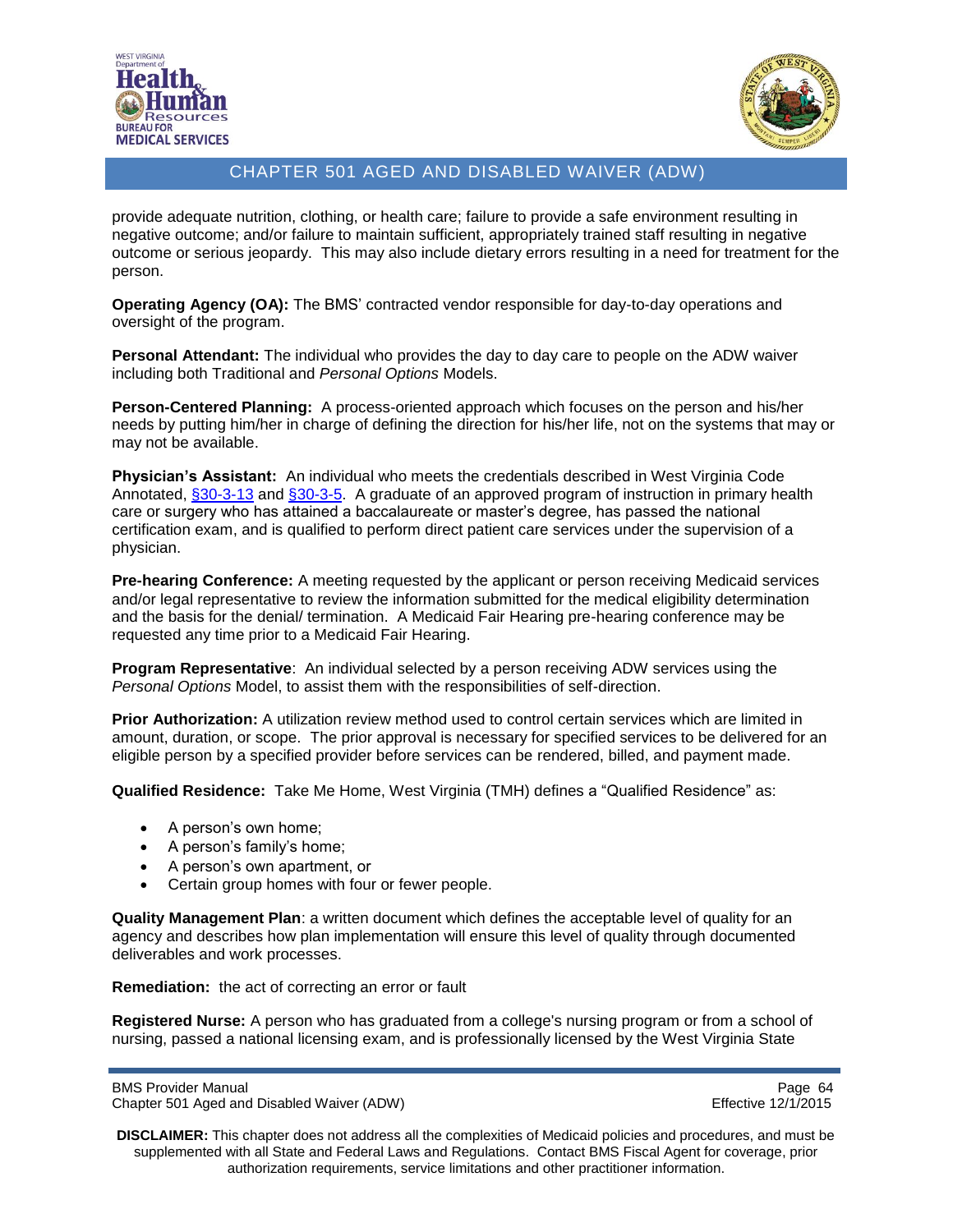



Board of Nursing as a Registered Nurse (RN). A registered nurse's scope of practice is determined by each state's Nurse Practice Act, which outlines what is legal practice for registered nurses and what tasks they may or may not perform.

**Representative Sample:** a small quantity of a targeted group such as customers, data, people, products, whose characteristics represent (as accurately as possible) the entire batch, lot, population, or universe.

**Resource Consultant:** A representative from the Fiscal/Employer Agent's Financial Management Service who assists the person receiving services and/or their legal/non-legal representative who choose this Participant-Directed Option with the responsibilities of self-direction; developing a plan and budget to meet their needs; providing information and resources to help hire, train and manage employees; provides resources to assist the person with locating staff, helping to complete required paperwork for this service option; and helping the person select a representative to assist them, as needed.

**Scope of Services:** The range of services deemed appropriate and necessary for a person.

**Sexual Abuse:** Any act towards an incapacitated adult or child in which an individual engages in, attempts to engage in, or knowingly procures another person to engage in such act, notwithstanding the fact that the incapacitated individual may have suffered no apparent physical injury as a result of such conduct:

- 1. Sexual intercourse/intrusion/contact; and
- 2. Any conduct whereby an individual displays his/her sex organs to an incapacitated adult or child for the purpose of gratifying the sexual desire of that individual, of the person making such display, or of the incapacitated adult, or child, or for the purpose of affronting or alarming the incapacitated adult.

**Sexual Exploitation:** When an individual, whether for financial gain or not, persuades, induces, entices, or coerces an incapacitated adult to display his/her sex organs for the sexual gratification of that individual or third person, or to display his/her sex organs under circumstances in which that individual knows such display is likely to be observed by others who would be affronted or alarmed.

**Social Worker:** A social worker is a helping professional that focuses on both the individual and his or her environment. To work in the ADW program, a Social Worker must hold a Regular Social Work License. For more information please visit the WV Board of Social Work Licensure website at: [http://www.wvsocialworkboard.org/Licensure/TypesofSocialWorkLicenses/RegularLicense.aspx#.VXHkM](http://www.wvsocialworkboard.org/Licensure/TypesofSocialWorkLicenses/RegularLicense.aspx#.VXHkM3fD98Q) [3fD98Q](http://www.wvsocialworkboard.org/Licensure/TypesofSocialWorkLicenses/RegularLicense.aspx#.VXHkM3fD98Q)

**Spending Plan:** The spending plan is a budgeting tool used in the *Personal Options* Model to help people accurately plan how, and when their budget will be used.

**Transfer:** Changing the provider from which a person is receiving services to another provider or changing service delivery model from Traditional to *Personal Options* or vice versa

**Utilization Management Contractor (UMC):** The UMC is authorized to grant prior authorization for services provided to people enrolled in the West Virginia Medicaid ADW Waiver program. The UMC utilizes nationally recognized medical appropriateness criteria established and approved by BMS for medical necessity reviews.